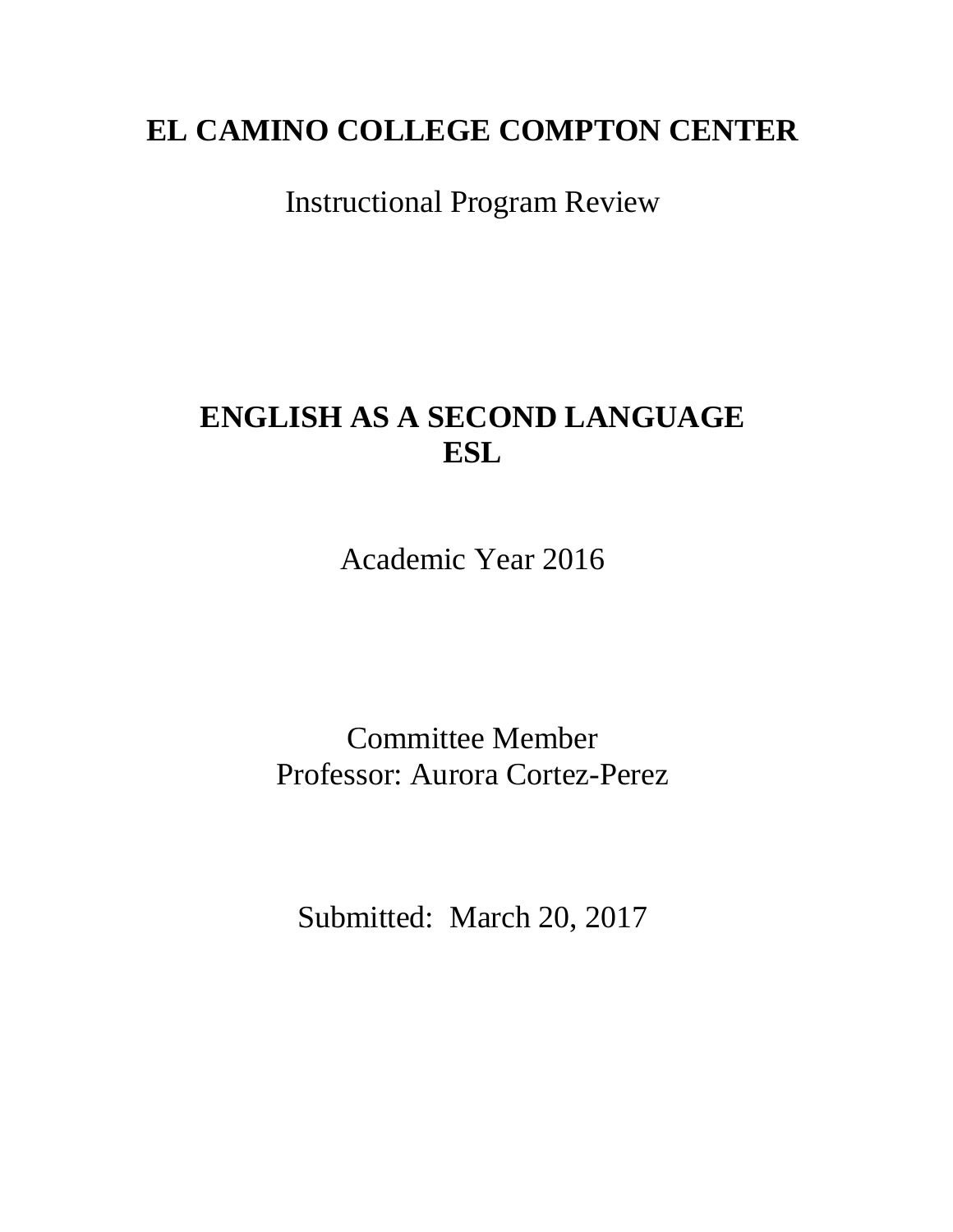#### **1. Overview of the Program**

#### **Provide a brief narrative description of the current program, including the program's mission statement and the students it serves.**

The mission of the English as a Second Language Department is to provide limited, nonproficient English speakers with an integrated curriculum designed to develop and strengthen basic reading and writing skills and oral fluency in English.

The ESL student population at El Camino College Compton Center (CEC) is comprised of students who have studied Elementary and/or Secondary school in their home countries. A large percentage of the Compton Center's ESL student population, and its surrounding community, consist of immigrants with little or no English abilities, or immigrants who have lived in the United States for an extended period but have isolated themselves from mainstream U.S. society. The non-credit ESL program specifically meets the needs of the ESL student population that the Center primarily serves. The eight courses developed for The Compton Center consist of four levels of grammar and conversation courses (ESL 2A, 2B, 2C, and 2D) and four levels of reading and writing courses (ESL 3A, 3B, 3C, and 3D). These non-credit courses have proven to meet the specific needs of many of our Center's ESL student population and are now offered more than the credit courses. In 2009, the Center's ESL faculty developed a citizenship course (ESL 01) which was offered in the summer of 2010, but because of lack of enrollment, it was deactivated in 2012. However, with the discussion of national immigration reform on the horizon, the citizenship course should be reconsidered for activation to meet possible immigration requirements. The Center periodically offers credit ESL courses from the curriculum established at El Camino College. These courses include conversation classes (ESL 51A, 51B, and 51C); reading and vocabulary building (ESL 52A, 52B, and 52C); and writing and grammar classes (53A, 53B, and 53C). Presently, the Center is utilizing the LOEP testing instrument to assess students for the credit courses and the CELSA test for assessing students for the noncredit courses.

Our ESL program helps students develop linguistic skills that would enhance their ability to participate in an all English-speaking society. The program provides our students with the necessary skills to fill out applications for jobs, admission to universities, and to carry on a conversation in their everyday encounters. Furthermore, ESL courses provide students with the skills to successfully complete academically challenging college courses. Students receive the initial impetus in our program to become professional people who are fully involved in society. All ESL courses are offered on campus both mornings and evenings as needed.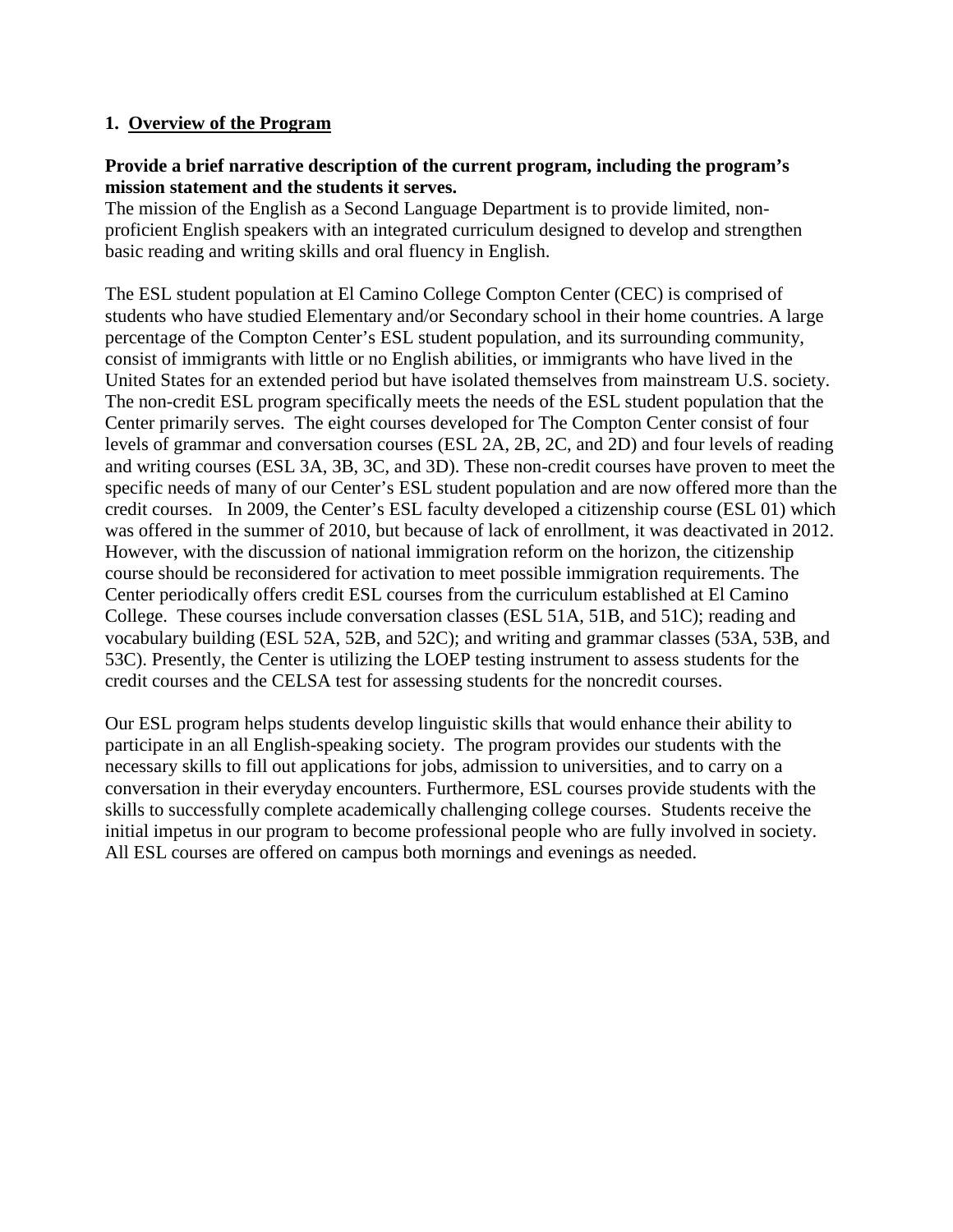#### **Describe the degrees and/or certificates offered by the program.**

The ESL department courses have not been offered toward any degree and certificate. However, this may change for the year 2017. El Camino ESL faculty summited a plan for a certificate for students who finish four levels of the non-credit courses. Upon completion of the four levels, the students may apply to receive a certificate of completion.

#### **Explain how the program fulfills the college's mission and aligns with the strategic initiatives. (see Appendix A)**

#### **ECC MISSION STATEMENT:**

El Camino College makes a positive difference in people's lives. We provide excellent comprehensive educational programs and services that promote student learning and success in collaboration with our diverse communities.

#### **COMPTON'S MISSION STATEMENT:**

El Camino College Compton Center and future Compton College is a welcoming environment where the diversity of our students is supported to pursue and attain academic and professional excellence. Compton Center promotes solutions to challenges, utilizes the latest techniques for preparing the workforce and provide clear pathways for transfer, completion and lifelong learning.

The El Camino College – Compton Center's ESL program embraces the following strategic initiatives:

A, B, C, and E.

### **A. STUDENT LEARNING**

Support student learning using a variety of effective instructional methods, educational technologies, and college resources.

Instructional methods – Currently, the ESL department is supported by the Student Success Center by providing out-of-class tutoring and in class SI Coaches. In addition, it also provides the technology and software necessary for students to utilize the Rosetta Stone software. Rosetta Stone gives the students the opportunity to practice their listening, reading and writing skills. Course objectives are constantly reviewed in order to be related with the student learning outcomes.

In addition, in the spring of 2013, the union of two classes, Beginning ESL and Beginning Spanish, has been implemented with structured lessons designed to complement and augment the instructional programs of each discipline and SLO's of each level. This fosters fluency at the appropriate levels and facilitate interpersonal relationships across cultural linguistic lines. This is an ongoing plan.

### **B.** *STUDENT SUCCESS & SUPPORT*

Strengthen quality educational and support services to promote and empower student learning, success, and self-advocacy.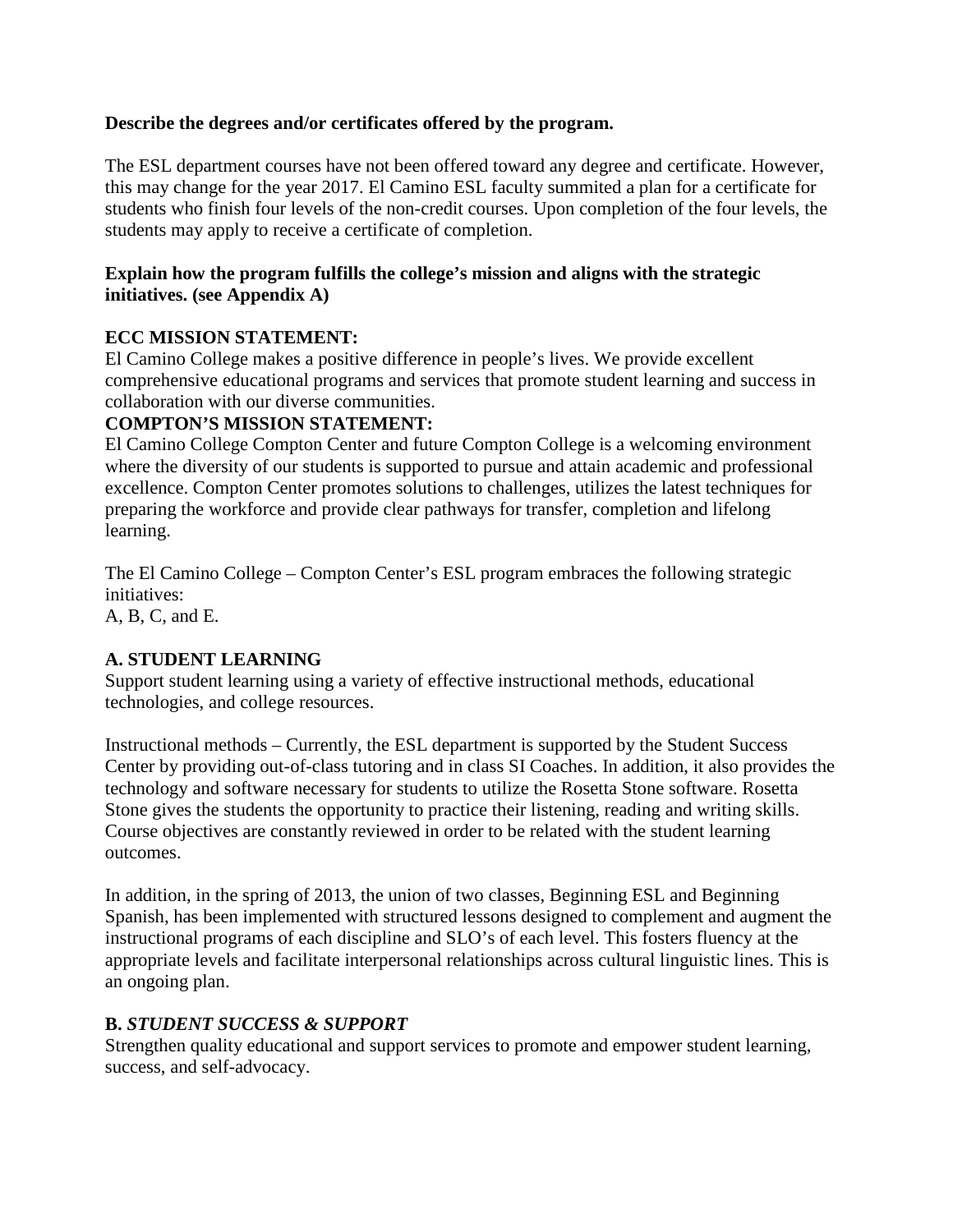Faculty instills in students a passion for education through several college-sponsored programs offered throughout the year, i.e., 'Voices of Compton', 'Latino Heritage Month', and 'Black History Month', etc.

As for support services, our students are encouraged to attend the Transfer Fair, Job Fair and Health Fair, etc., sponsored by the Center every year.

# **C.** *COLLABORATION*

Advance an effective process of collaboration and collegial consultation conducted with integrity and respect.

The ESL faculty is involved in the Center's committees: Enrollment Management, Outreach and Marketing, Latino Heritage Month, Black History Month, and Cesar Chavez committee, all of which increase students' awareness of community's diverse culture, thus promoting cultural sensitivity.

# *E. INSTITUTIONAL EFFECTIVENESS*

Strengthen processes, programs, and services through the effective and efficient use of assessment, program review, planning, and resource allocation.

The ESL faculty review and assess the noncredit curriculum and participate in the review and assessment of the credit courses at the Center and ECC campus. Program Review and Plan Builder are completed on a scheduled timeline.

# **Discuss the status of recommendations from your previous program review.**

Recommendations:

One of the recommendations in the previous program review was to have a special office staffed with a full-time bilingual program assistant to help increase enrollment in the ESL program. This recommendation was partially met. Part-time bilingual student workers were hired to assist new, returning and continuing ESL students in the registration process. These bilingual student workers are in the Welcome Center or in the Transfer Center.

# **Analysis of Research Data (include data provided by Institutional Research)**

Provide and analyze the following statistics/data.

# **Head count of students in the program**

The enrollment in 2011 shows 53 head count. There is no data provided for 2012. In 2013, the head count decreased to 19, by 2014, the trend increased to 32 in head count. The trend will change in the near future. Compton Center needs to advertise the ESL course offerings throughout the community to see an increase in enrollment.

The data below reflects that women are the predominant gender in the ESL classes. This may be because the majority of these women are homemakers interested in pursuing learning English to help their children with their education. This may also be because men may be the sole providers that have to work and have less time to enroll in classes.

The ethnicity of the student population is predominately Latino, outpacing the Center's and District's Latino populations. The age group with the highest enrollment numbers in the ESL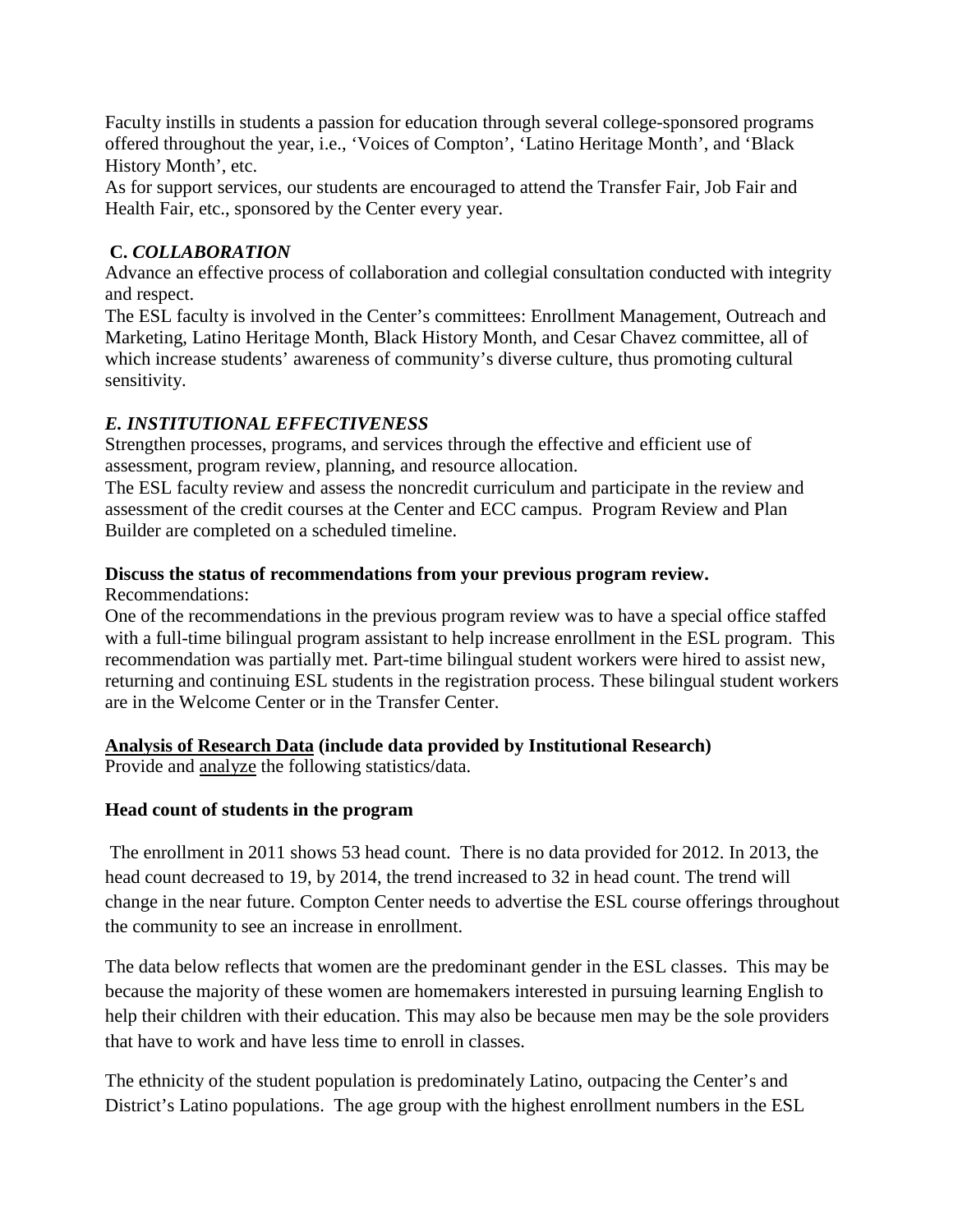classes is 40 to 49 year olds. Within this age group, there was a gradual increase from 18.0% in 2011 to 37.5% in 2014. In the spring 2012, the data below also reflects that women are the predominant gender in the ESL classes. Enrollment status show an increased from 52.2% to 58.6% then to 100%. Then there is a decrease to 80.0%. The class load for both the fall and spring semesters, show a smaller percentage of fulltime students and a greater percentage of part time students.

The students enrolled in our ESL program come with different academic levels. Some of these students may possess a high school education or some may even have a Baccalaureate or Master degree from their country. When these students apply to college, they declare the majors they will pursue or declare an unknown educational goal at the time of enrollment.

The younger generation of students enrolled in the non-credit courses intend to acquire the necessary skills to pursue higher educational goals. However, the older generation of students may just enroll in ESL courses to acquire the necessary skills to communicate, especially with their doctors. They do not have the intent to transfer to a higher educational institute.

|                | <b>Fall</b>               |       |                          | <b>Compton</b> |                |                  |  |  |
|----------------|---------------------------|-------|--------------------------|----------------|----------------|------------------|--|--|
|                |                           |       |                          |                | <b>Student</b> |                  |  |  |
|                |                           |       | Term                     |                |                |                  |  |  |
|                |                           | 2011  | 2012*                    | 2013           | 2014           | <b>Fall 2014</b> |  |  |
|                |                           |       |                          |                |                |                  |  |  |
|                | <b>Term Headcount</b>     | 53    | $\overline{\phantom{0}}$ | 19             | 32             | 7,701            |  |  |
|                |                           |       |                          |                |                |                  |  |  |
| <b>Gender</b>  | $\mathbf{F}$              | 56.6% | 0.0%                     | 63.2%          | 71.9%          | 63.4%            |  |  |
|                | M                         | 43.4% | 0.0%                     | 36.8%          | 28.1%          | 36.2%            |  |  |
|                |                           |       |                          |                |                |                  |  |  |
|                | African-American          | 13.2% | 0.0%                     | 5.3%           | 3.1%           | 34.6%            |  |  |
|                | Amer. Ind. or Alask.      |       | 0.0%                     |                |                |                  |  |  |
|                | <b>Native</b>             | 0.0%  |                          | 0.0%           | 0.0%           | 0.2%             |  |  |
|                | Asian                     | 1.9%  | 0.0%                     | 0.0%           | 0.0%           | 4.7%             |  |  |
| Ethnicity      | Latino                    | 83.0% | 0.0%                     | 94.7%          | 93.8%          | 53.7%            |  |  |
|                | Pacific Islander          | 0.0%  | 0.0%                     | 0.0%           | 0.0%           | 0.7%             |  |  |
|                | White                     | 0.0%  | 0.0%                     | 0.0%           | $0.0\%$        | 2.9%             |  |  |
|                | Two or More               | 0.0%  | 0.0%                     | 0.0%           | 3.1%           | 2.7%             |  |  |
|                | <b>Unknown or Decline</b> | 1.9%  | 0.0%                     | 0.0%           | 0.0%           | 0.5%             |  |  |
|                |                           |       |                          |                |                |                  |  |  |
|                | <17                       | 0.0%  | 0.0%                     | 0.0%           | 0.0%           | 0.6%             |  |  |
|                | 17                        | 0.0%  | 0.0%                     | 0.0%           | 0.0%           | 2.2%             |  |  |
|                | 18                        | 3.8%  | 0.0%                     | 0.0%           | 0.0%           | 7.5%             |  |  |
|                | 19                        | 5.7%  | 0.0%                     | 5.3%           | 6.3%           | 9.2%             |  |  |
|                | 20                        | 1.9%  | 0.0%                     | 5.3%           | $0.0\%$        | 9.8%             |  |  |
| Age/ Age Group | 21                        | 3.8%  | 0.0%                     | 0.0%           | 6.3%           | 9.5%             |  |  |
|                | 22                        | 3.8%  | 0.0%                     | 0.0%           | 0.0%           | 7.5%             |  |  |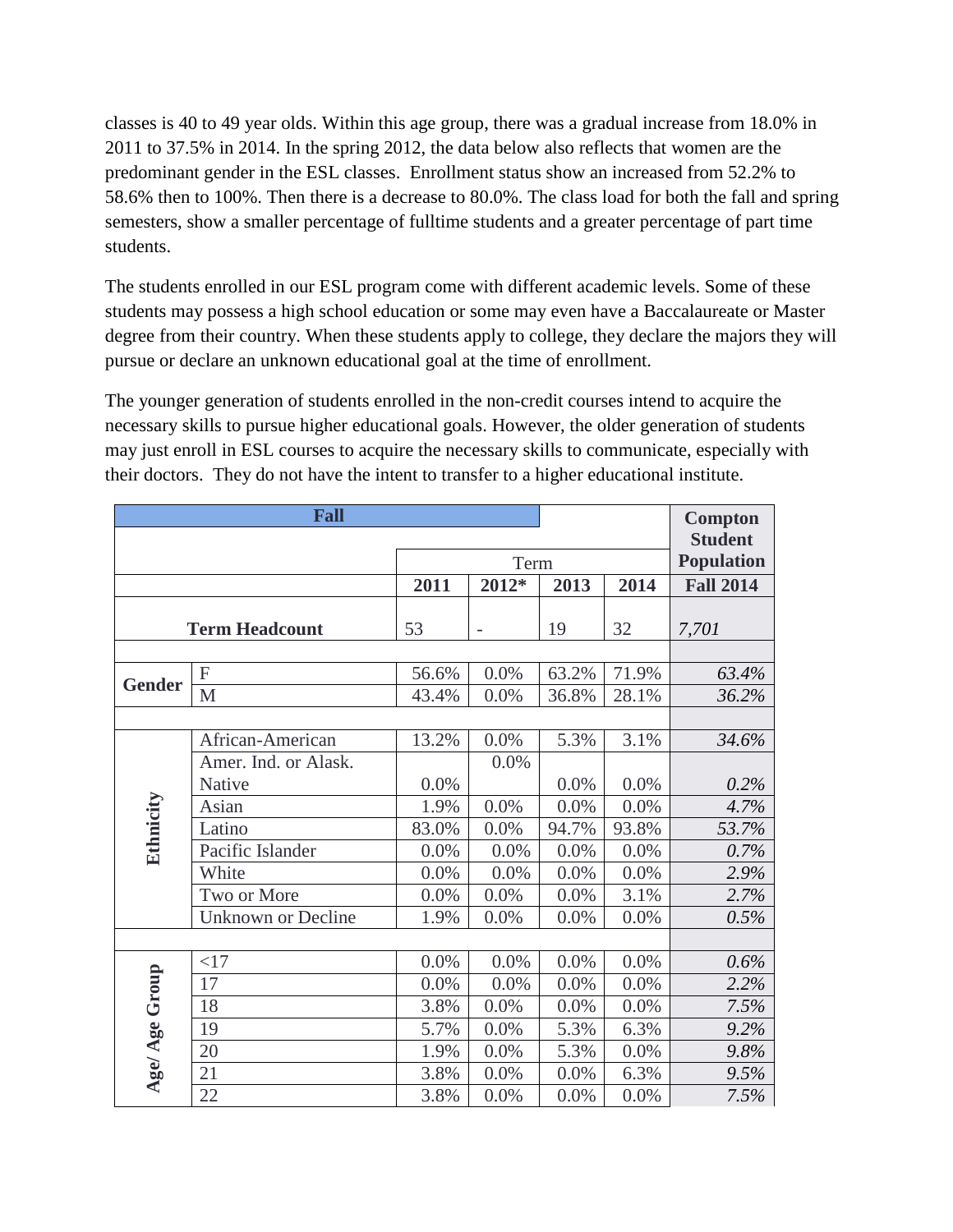|                         | 23                        | 1.9%  | 0.0% | 5.3%  | 0.0%  | 6.3%    |
|-------------------------|---------------------------|-------|------|-------|-------|---------|
|                         | 24                        | 1.9%  | 0.0% | 0.0%  | 0.0%  | 5.9%    |
|                         | $25 - 29$                 | 11.3% | 0.0% | 10.5% | 9.4%  | 16.5%   |
|                         | 30-39                     | 30.2% | 0.0% | 36.8% | 18.8% | 13.9%   |
|                         | 40-49                     | 18.9% | 0.0% | 21.1% | 37.5% | 6.5%    |
|                         | 50-64                     | 17.0% | 0.0% | 10.5% | 21.9% | 3.6%    |
|                         | $65+$                     | 0.0%  | 0.0% | 5.3%  | 0.0%  | $0.4\%$ |
|                         |                           |       |      |       |       |         |
| Class<br>Load           | Full-time                 | 17.0% | 0.0% | 0.0%  | 6.3%  | 25.5%   |
|                         | Part-time                 | 22.6% | 0.0% | 5.3%  | 34.4% | 73.3%   |
|                         |                           |       |      |       |       |         |
|                         | College degree            | 1.9%  | 0.0% | 0.0%  | 3.1%  | 10.0%   |
|                         | HS Grad                   | 43.4% | 0.0% | 36.8% | 53.1% | 81.6%   |
| Academic<br>Level       | Not a HS Grad             | 35.8% | 0.0% | 5.3%  | 0.0%  | 0.4%    |
|                         | K-12 Special Admit        | 0.0%  | 0.0% | 0.0%  | 0.0%  | 2.1%    |
|                         | Unknown                   | 18.9% | 0.0% | 57.9% | 43.8% | 5.9%    |
|                         |                           |       |      |       |       |         |
|                         | <b>Intend to Transfer</b> | 7.5%  | 0.0% | 0.0%  | 0.0%  | 31.6%   |
|                         | Degree/Certificate Only   | 15.1% | 0.0% | 10.5% | 12.5% | 7.6%    |
|                         | Retrain/recertify.        | 3.8%  | 0.0% | 0.0%  | 0.0%  | 3.8%    |
| <b>Educational Goal</b> | <b>Basic Skills/GED</b>   | 39.6% | 0.0% | 63.2% | 46.9% | 6.8%    |
|                         | Enrichment                | 3.8%  | 0.0% | 15.8% | 9.4%  | 1.7%    |
|                         | Undecided                 | 17.0% | 0.0% | 5.3%  | 28.1% | 1.3%    |
|                         | Unstated                  | 13.2% | 0.0% | 5.3%  | 3.1%  | 34.1%   |

\*There was no enrollment in ESL courses during the Fall 2012 term.

|               | <b>Spring</b>                |         |         | <b>Compton</b>                      |         |         |  |
|---------------|------------------------------|---------|---------|-------------------------------------|---------|---------|--|
|               |                              | Term    |         | <b>Student</b><br><b>Population</b> |         |         |  |
|               | 2012<br>2014<br>2013<br>2015 |         |         |                                     |         |         |  |
|               | <b>Term Headcount</b>        | 23      | 29      | 1                                   | 5       | 6,944   |  |
|               |                              |         |         |                                     |         |         |  |
| <b>Gender</b> | F                            | 52.2%   | 58.6%   | 100.0%                              | 80.0%   | 64.1%   |  |
|               | M                            | 47.8%   | 41.4%   | 0.0%                                | 20.0%   | 35.9%   |  |
|               |                              |         |         |                                     |         |         |  |
|               | African-American             | 13.0%   | 0.0%    | 0.0%                                | 0.0%    | 32.5%   |  |
|               | Amer. Ind. or Alask.         |         |         |                                     |         |         |  |
|               | Native                       | 0.0%    | 0.0%    | 0.0%                                | 0.0%    | 0.2%    |  |
|               | Asian                        | 4.3%    | 0.0%    | 0.0%                                | 0.0%    | 5.0%    |  |
| Ethnicity     | Latino                       | 73.9%   | 100.0%  | 100.0%                              | 100.0%  | 55.2%   |  |
|               | Pacific Islander             | 8.7%    | 0.0%    | 0.0%                                | 0.0%    | 0.7%    |  |
|               | White                        | $0.0\%$ | $0.0\%$ | $0.0\%$                             | $0.0\%$ | $3.0\%$ |  |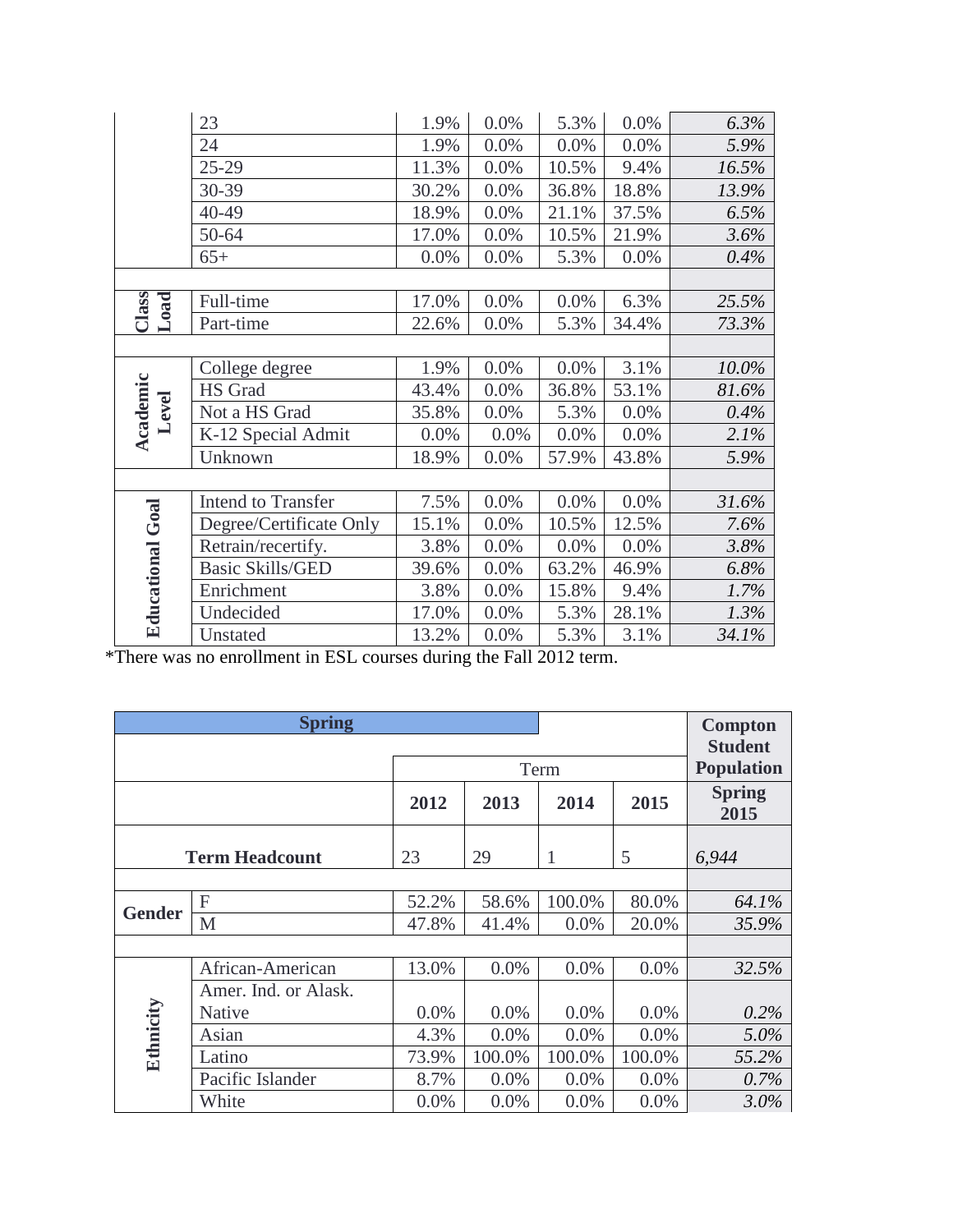|                         | Two or More               | 0.0%  | $0.0\%$ | 0.0%   | 0.0%    | 2.8%    |
|-------------------------|---------------------------|-------|---------|--------|---------|---------|
|                         | <b>Unknown or Decline</b> | 0.0%  | 0.0%    | 0.0%   | 0.0%    | 0.5%    |
|                         |                           |       |         |        |         |         |
|                         | <17                       | 0.0%  | 0.0%    | 0.0%   | 0.0%    | 0.9%    |
|                         | 17                        | 0.0%  | 0.0%    | 0.0%   | 0.0%    | 1.4%    |
|                         | 18                        | 0.0%  | 0.0%    | 0.0%   | 20.0%   | $6.0\%$ |
|                         | 19                        | 4.3%  | 0.0%    | 0.0%   | 0.0%    | 8.4%    |
|                         | 20                        | 4.3%  | 0.0%    | 0.0%   | 0.0%    | 9.1%    |
| Age/ Age Group          | 21                        | 13.0% | 0.0%    | 0.0%   | 0.0%    | 8.2%    |
|                         | 22                        | 4.3%  | 0.0%    | 0.0%   | 0.0%    | 7.4%    |
|                         | 23                        | 4.3%  | 0.0%    | 0.0%   | 0.0%    | 6.3%    |
|                         | 24                        | 0.0%  | 3.4%    | 0.0%   | 0.0%    | 5.1%    |
|                         | $25-29$                   | 13.0% | 10.3%   | 0.0%   | 20.0%   | 16.1%   |
|                         | 30-39                     | 13.0% | 27.6%   | 0.0%   | 0.0%    | 12.8%   |
|                         | 40-49                     | 34.8% | 44.8%   | 100.0% | 20.0%   | 6.2%    |
|                         | 50-64                     | 8.7%  | 13.8%   | 0.0%   | 40.0%   | 3.9%    |
|                         | $65+$                     | 0.0%  | 0.0%    | 0.0%   | 0.0%    | 0.4%    |
|                         |                           |       |         |        |         |         |
| Class<br>Load           | Full-time                 | 34.8% | 0.0%    | 0.0%   | 20.0%   | 23.4%   |
|                         | Part-time                 | 60.9% | 3.4%    | 100.0% | 80.0%   | 71.5%   |
|                         |                           |       |         |        |         |         |
|                         | College degree            | 0.0%  | 0.0%    | 0.0%   | 0.0%    | 9.9%    |
|                         | HS Grad                   | 60.9% | 24.1%   | 0.0%   | 40.0%   | 81.5%   |
| Level                   | Not a HS Grad             | 17.4% | 0.0%    | 0.0%   | 0.0%    | 3.1%    |
| Academic                | K-12 Special Admit        | 0.0%  | 0.0%    | 0.0%   | 0.0%    | 2.8%    |
|                         | Unknown                   | 21.7% | 75.9%   | 100.0% | 60.0%   | 4.8%    |
|                         |                           |       |         |        |         |         |
|                         | Intend to Transfer        | 13.0% | 6.9%    | 0.0%   | 0.0%    | 31.7%   |
|                         | Degree/Certificate Only   | 30.4% | 0.0%    | 0.0%   | 40.0%   | 7.3%    |
|                         | Retrain/recertif.         | 0.0%  | 6.9%    | 0.0%   | 0.0%    | 4.4%    |
|                         | <b>Basic Skills/GED</b>   | 13.0% | 48.3%   | 0.0%   | 60.0%   | 5.8%    |
|                         | Enrichment                | 4.3%  | 10.3%   | 0.0%   | 0.0%    | 1.6%    |
| <b>Educational Goal</b> | Undecided                 | 21.7% | 24.1%   | 0.0%   | $0.0\%$ | 13.6%   |
|                         | Unstated                  | 17.4% | 3.4%    | 100.0% | 0.0%    | 26.8%   |

#### **Course grade distribution**

*Note: Some ESL courses are not offered for credit. Students in these courses are still marked as "W" in the institutional data, creating "0%" success and retention rates for several ESL courses.*

Non-credit courses are not grade based. No grades are assigned. Funding for non-credit courses is obtained through positive attendance records. Success rates in non-credit courses can only be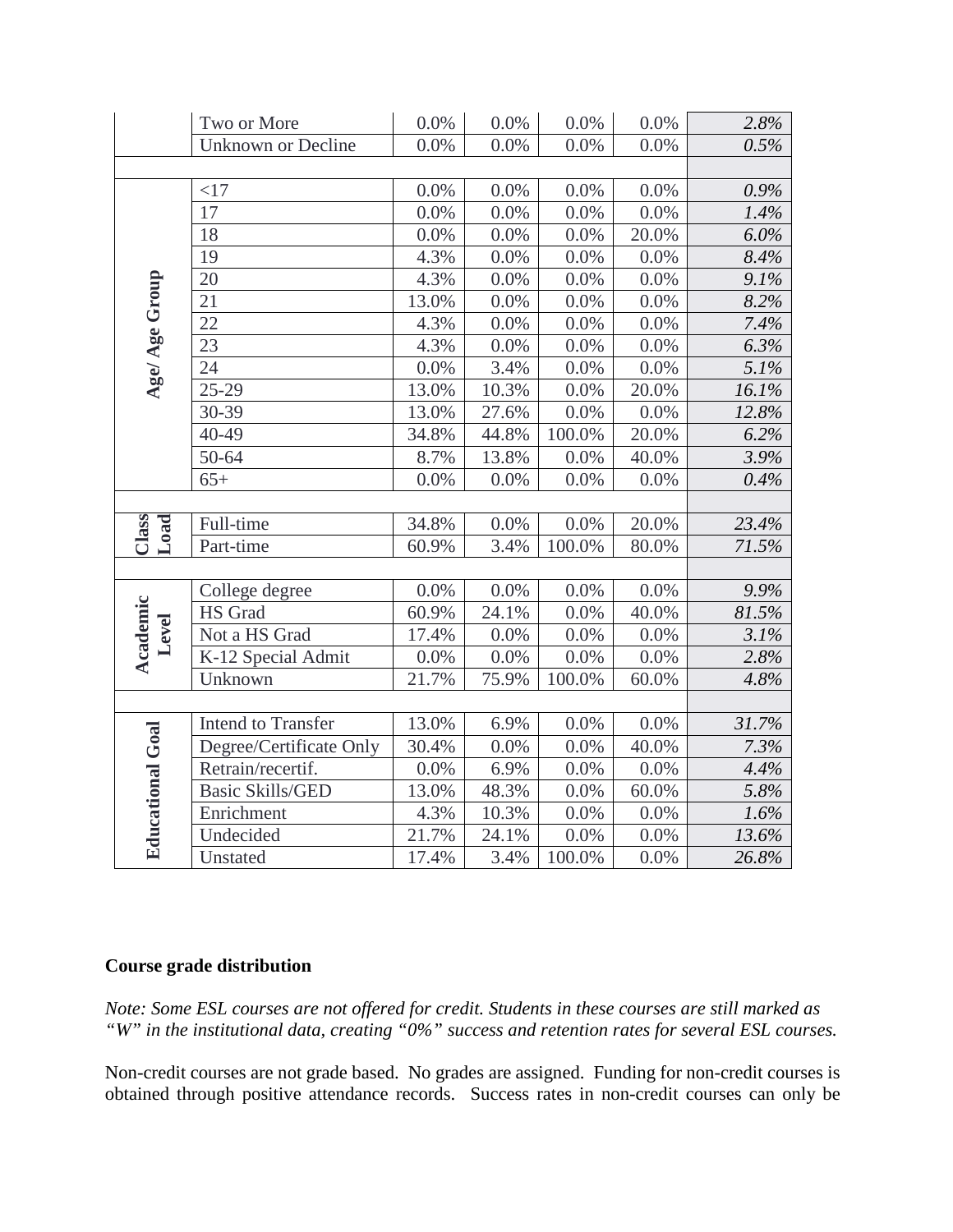measured based on the number of students who successfully completed and transitioned into the next level.

| Year COURSE       |                            | $\mathbf{F}^{\dagger}$ Method | $\overline{v}$ We $\overline{v}$ | ulauc I<br>'A' | "B"            | "C"          | 'P' | 'ס'          | 'F' | 'NP' | Inc P                    | Inc NP 'DR'              |                | 'W'            | <b>Total</b>     | Succ.  | Reten. |
|-------------------|----------------------------|-------------------------------|----------------------------------|----------------|----------------|--------------|-----|--------------|-----|------|--------------------------|--------------------------|----------------|----------------|------------------|--------|--------|
|                   | $\Box$ 2011 $\Box$ ESL-02A | Electure                      | 16                               |                |                |              |     |              |     |      |                          |                          |                | 12             | 12               | 0.0%   | 0.0%   |
|                   | $EESL-02B$                 | $\blacksquare$ Lecture        | 16                               |                |                |              |     |              |     |      | $\overline{\phantom{a}}$ |                          |                | 5              | 5                | 0.0%   | 0.0%   |
|                   | $EESL-02C$                 | $E$ Lecture                   | 16                               |                |                |              |     |              |     |      | $\sim$                   |                          |                | 7              | $\overline{ }$   | 0.0%   | 0.0%   |
|                   | $EESL-02D$                 | $\blacksquare$ Lecture        | 16                               |                |                |              |     |              |     |      | $\sim$                   | $\sim$                   |                | $\mathbf{1}$   | $\mathbf{I}$     | 0.0%   | 0.0%   |
|                   | <b>E</b> ESL-03A           | $\blacksquare$ Lecture        | 16                               |                |                |              |     |              |     |      | $\sim$                   |                          |                | 8              | 8                | 0.0%   | 0.0%   |
|                   | <b>E ESL-03B</b>           | $\blacksquare$ Lecture        | 16                               |                |                |              |     |              |     |      | $\sim$                   | $\sim$                   |                | $\overline{2}$ | $\overline{z}$   | 0.0%   | 0.0%   |
|                   | $EESL-03C$                 | $\blacksquare$ Lecture        | 16                               |                |                |              |     |              |     |      | $\sim$                   |                          |                | $\mathbf{1}$   | $\mathbf{I}$     | 0.0%   | 0.0%   |
|                   | $EESL-52A$                 | $\blacksquare$ Lecture        | 16                               | 3              | 7              | 4            |     | $\mathbf{1}$ |     |      | $\sim$                   | $\sim$                   | 4              |                | 19               | 73.7%  | 78.9%  |
|                   | <b>E ESL-53A</b>           | $\blacksquare$ Lecture        | 16                               | 6              | $\overline{2}$ | 4            |     |              |     |      | $\sim$                   |                          | $\overline{2}$ | $\mathbf{1}$   | 15               | 80.0%  | 80.0%  |
| <b>2011 Total</b> |                            |                               |                                  | 9              | 9              | 8            |     | 1            |     |      | $\overline{\phantom{a}}$ | ٠                        | 6              | 37             | 70               | 37.1%  | 38.6%  |
|                   | $\Xi$ 2012 $\Xi$ ESI-02D   | $\blacksquare$ Lecture        | 16                               |                |                |              |     |              |     |      | $\sim$                   | $\sim$                   |                | 2              | $\overline{z}$   | 0.0%   | 0.0%   |
|                   | <b>E ESI-03B</b>           | $\blacksquare$ Lecture        | 16                               |                |                |              |     |              |     |      | $\sim$                   |                          |                | 1              | $\mathbf{I}$     | 0.0%   | 0.0%   |
|                   | <b>EESL-52B</b>            | <b>Electure</b>               | 16                               | 3              | 5.             | 3            |     | $\mathbf{1}$ | 1   |      | $\sim$                   | $\overline{\phantom{a}}$ |                | 3.             | 16               | 68.8%  | 81.3%  |
|                   | <b>E ESL-53B</b>           | <b>Electure</b>               | 16                               | 5              | $\mathbf{1}$   | 3            |     |              |     |      | $\sim$                   |                          |                | 8              | 17               | 52.9%  | 52.9%  |
| 2012 Total        |                            |                               |                                  | 8              | 6              | 6            |     | 1            | 1   |      | $\sim$                   | $\overline{\phantom{a}}$ |                | 14             | 36               | 55.6%  | 61.1%  |
|                   | $\Box 2013$ $\Box$ ESL-02A | <b>Electure</b>               | 16                               |                |                |              |     |              |     |      | $\sim$                   | з.                       |                | 11             | 11               | 0.0%   | 0.0%   |
|                   | <b>E ESL-02B</b>           | <b>Electure</b>               | 16                               |                |                |              |     |              |     |      | $\overline{\phantom{a}}$ | ÷.                       |                | 10             | 10               | 0.0%   | 0.0%   |
|                   | $E$ ESL-02C                | <b>Electure</b>               | 16                               |                |                |              |     |              |     |      | $\overline{\phantom{a}}$ | i.                       |                | $\overline{2}$ | $\overline{z}$   | 0.0%   | 0.0%   |
|                   | <b>E ESL-03A</b>           | <b>Electure</b>               | 16                               |                |                |              |     |              |     |      | $\sim$                   | ÷,                       |                | 17             | 17               | 0.0%   | 0.0%   |
|                   | <b>E ESL-03B</b>           | <b>Electure</b>               | 16                               |                |                |              |     |              |     |      | $\overline{\phantom{a}}$ | ÷,                       |                | 16             | 16               | 0.0%   | 0.0%   |
| 2013 Total        |                            |                               |                                  |                |                |              |     |              |     |      | ٠                        | ٠                        |                | 56             | 56               | 0.0%   | 0.0%   |
|                   | $\Box 2014$ $\Box$ ESL-02A | $\blacksquare$ Lecture        | 16                               |                |                |              |     |              |     |      | $\overline{\phantom{a}}$ | $\overline{a}$           |                | 8              | $\boldsymbol{s}$ | 0.0%   | 0.0%   |
|                   | $EESL-02B$                 | $\blacksquare$ Lecture        | 16                               |                |                |              |     |              |     |      | $\sim$                   | ÷,                       |                | $\overline{2}$ | $\mathbf{z}$     | 0.0%   | 0.0%   |
|                   | $EESL-02C$                 | $\blacksquare$ Lecture        | 16                               |                |                |              |     |              |     |      | $\overline{\phantom{a}}$ |                          |                | 4              | 4                | 0.0%   | 0.0%   |
|                   | <b>E ESL-03A</b>           | $\blacksquare$ Lecture        | 16                               |                |                |              |     |              |     |      | ٠                        | i.                       |                | 16             | 16               | 0.0%   | 0.0%   |
|                   | $EESL-03B$                 | $\blacksquare$ Lecture        | 16                               |                |                |              |     |              |     |      | $\sim$                   | i.                       |                | 1              | $\bf{1}$         | 0.0%   | 0.0%   |
|                   | $EESL-51A$                 | $\blacksquare$ Lecture        | 16                               | 4              | 5              |              |     |              |     |      | $\overline{\phantom{a}}$ |                          |                |                | 9                | 100.0% | 100.0% |
|                   | <b>E</b> ESL-52A           | <b>Electure</b>               | 16                               | з              | 4              | 2            |     |              |     |      | $\overline{\phantom{a}}$ | $\sim$                   |                | $\overline{2}$ | 11               | 81.8%  | 81.8%  |
| 2014 Total        |                            |                               |                                  | $\overline{ }$ | 9              | $\mathbf{z}$ |     |              |     |      | $\overline{\phantom{a}}$ | ۰                        |                | 33             | 51               | 35.3%  | 35.3%  |
|                   | $\Xi$ 2015 $\Xi$ ESL-51B   | $\blacksquare$ Lecture        | 16                               | 2              | $\mathbf{Z}$   |              |     |              |     |      | $\overline{\phantom{a}}$ | $\sim$                   |                | $\mathbf{1}$   | 5                | 80.0%  | 80.0%  |
| <b>2015 Total</b> |                            |                               |                                  | 2              | $\mathbf{z}$   |              |     |              |     |      | $\overline{\phantom{m}}$ |                          |                | 1              | 5                | 80.0%  | 80.0%  |

The retention rates and success rates for the credit courses high.

# **Success rates (Discuss your program's rates, demographic success characteristics and set a success standard for your program.)**

*Note: Some ESL courses are not offered for credit. Students in these courses are still marked as "W" in the institutional data, reducing the overall success rates for the ESL program. The following table reflects success rates for all ESL courses, including noncredit.*

| <b>Program Success Standard</b>       | 13.4%          |                               |                        |  |
|---------------------------------------|----------------|-------------------------------|------------------------|--|
| <b>5-year Program Success Average</b> | 26.8%          |                               |                        |  |
|                                       |                |                               |                        |  |
|                                       | Year           | <b>Total</b><br><b>Grades</b> | <b>Success</b><br>Rate |  |
|                                       | FA 2011        | 70                            | 37.1%                  |  |
|                                       | 2012           | 36                            | 55.6%                  |  |
|                                       | 2013           | 56                            | 0.0%                   |  |
|                                       | 2014           | 51                            | 35.3%                  |  |
|                                       | <b>SP 2015</b> | 5                             | 80.0%                  |  |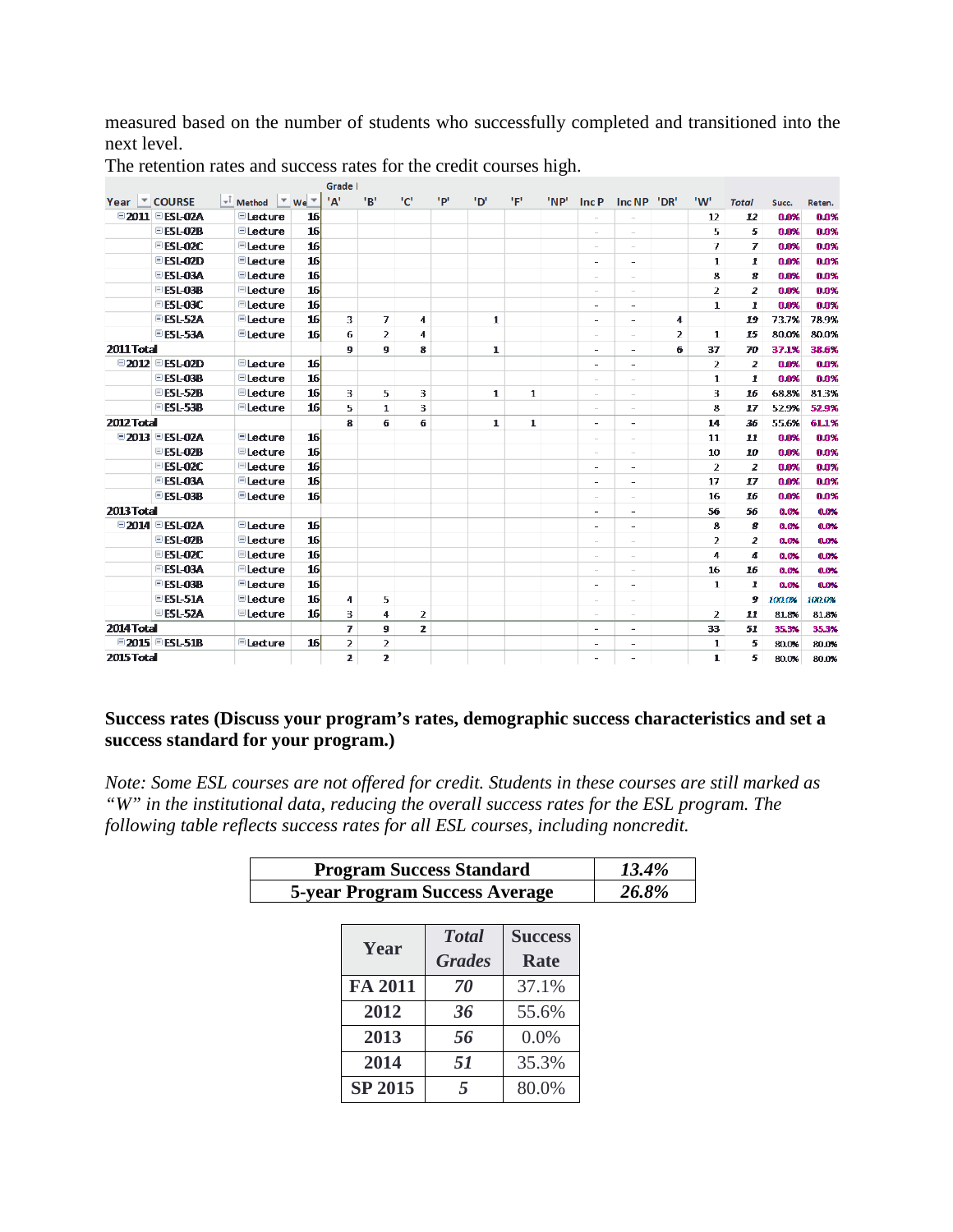*The following table reflects success rates for only the ESL credit courses that were counted into this survey. (ESL-51A, ESL-51B, ESL-52A, ESL-52B, ESL-53A, ESL-53B).*

| Year           | <b>Total</b>  | <b>Success</b> |
|----------------|---------------|----------------|
|                | <b>Grades</b> | Rate           |
| FA 2011        | 34            | 76.5%          |
| 2012           | 33            | 60.6%          |
| 2013           | N/A           | N/A            |
| 2014           | 20            | 90.0%          |
| <b>SP 2015</b> | 5             | 80.0%          |

#### **Fall Term Demographic Success (2011-2014)\***

|                             | Fall 2011      |    | <b>Fall 2012</b> |              | Fall 2013      |    | <b>Fall 2014</b> |                    |
|-----------------------------|----------------|----|------------------|--------------|----------------|----|------------------|--------------------|
| Ethnicity                   | <b>Success</b> | N  | <b>Success</b>   | N            | <b>Success</b> | N  | <b>Success</b>   | N                  |
| African-American            | 40.0%          | X  | 0.0%             | $\mathsf{x}$ | 0.0%           | x  | 0.0%             | $\mathsf{x}$       |
| Amer. Ind. or Alask. Native | 0.0%           | x  | 0.0%             | x            | 0.0%           | x  | 0.0%             | Χ                  |
| Asian                       | 0.0%           | Χ  | 0.0%             | Χ            | 0.0%           | X  | 0.0%             | X                  |
| Latino                      | 41.4%          | 58 | 0.0%             | Χ            | 0.0%           | 23 | 35.4%            | 48                 |
| Pacific Islander            | 0.0%           | Χ  | 0.0%             | Χ            | 0.0%           | x  | 0.0%             | Χ                  |
| Two or More                 | 0.0%           | Χ  | 0.0%             | Χ            | 0.0%           | x  | 100.0%           | $\pmb{\mathsf{X}}$ |
| Unknown or Decline          | 0.0%           | X  | 0.0%             | Χ            | 0.0%           | X  | 0.0%             | Χ                  |
| White                       | 0.0%           | X  | 0.0%             | X            | 0.0%           | X  | 0.0%             | X                  |
|                             |                |    |                  |              |                |    |                  |                    |
| Gender                      |                |    |                  |              |                |    |                  |                    |
| M                           | 40.7%          | 27 | 0.0%             | X            | 0.0%           | X  | 7.1%             | 14                 |
| F                           | 40.5%          | 37 | 0.0%             | X            | 0.0%           | 15 | 47.2%            | 36                 |
| $\mathsf X$                 | 0.0%           | Χ  | 0.0%             | Χ            | 0.0%           | X  | 0.0%             | Χ                  |
|                             |                |    |                  |              |                |    |                  |                    |
| Age Groups                  |                |    |                  |              |                |    |                  |                    |
| 19 or less                  | 66.7%          | X  | 0.0%             | X            | 0.0%           | X  | 50.0%            | $\mathsf{x}$       |
| 20 to 24                    | 60.0%          | Χ  | 0.0%             | Χ            | 0.0%           | X  | 66.7%            | X                  |
| 25 to 49                    | 32.4%          | 37 | 0.0%             | Χl           | 0.0%           | 17 | 25.7%            | 35                 |
| Over 49                     | 36.4%          | 11 | 0.0%             | Χ            | 0.0%           | x  | 60.0%            | X                  |
|                             |                |    |                  |              |                |    |                  |                    |

X: Counts are suppressed for groups with less than 10 students.

Shaded regions indicate groups achieving at a rate less than 80% of the reference group,

respectively. Reference groups are White, male, and 20 to 24 years old.

**\***This data includes W's for students enrolled in noncredit ESL courses.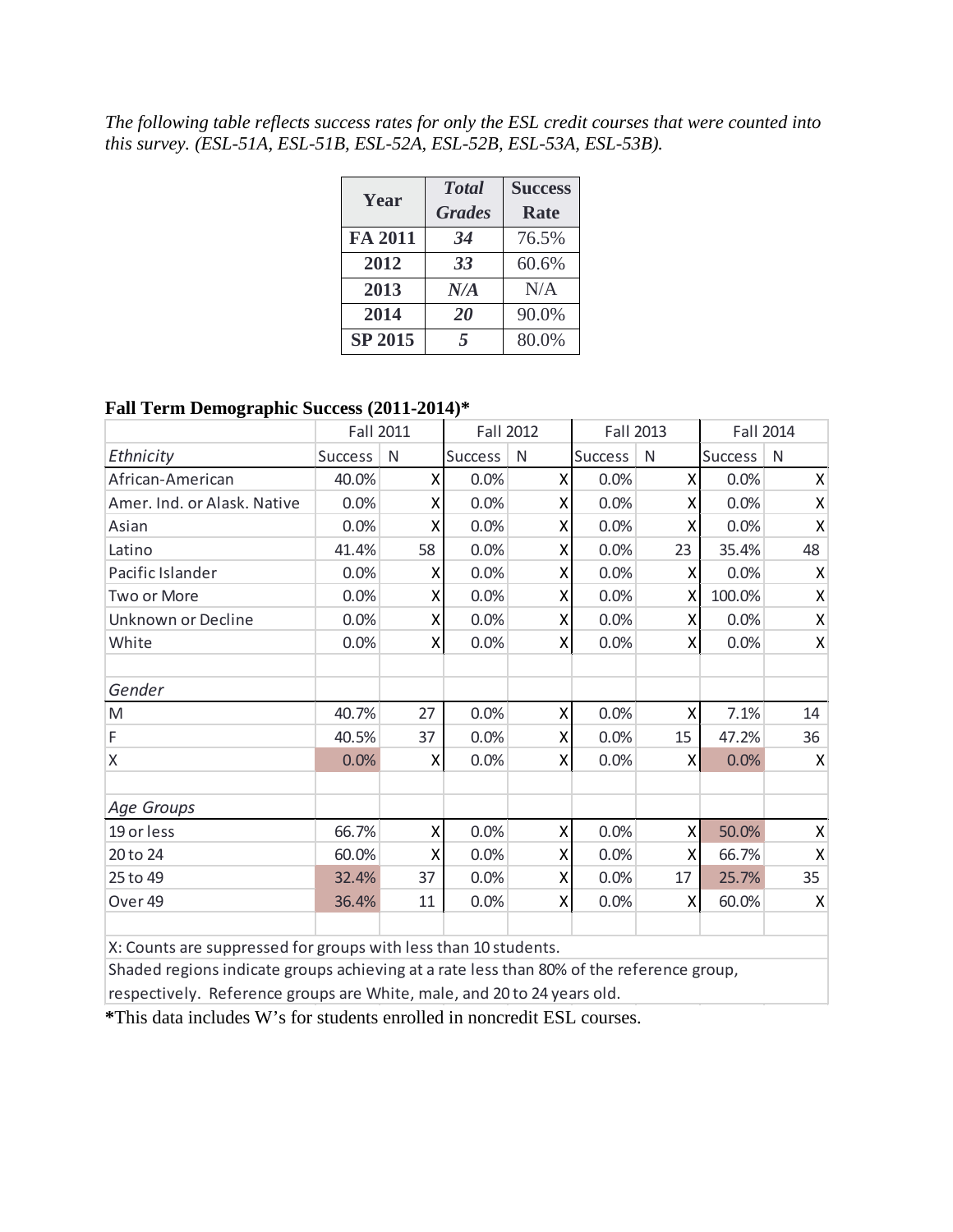|                                                                                          |                | Spring 2012  |                | Spring 2013 | Spring 2014    |   | Spring 2015    |                    |
|------------------------------------------------------------------------------------------|----------------|--------------|----------------|-------------|----------------|---|----------------|--------------------|
| Ethnicity                                                                                | <b>Success</b> | N            | <b>Success</b> | N           | <b>Success</b> | N | <b>Success</b> | N                  |
| African-American                                                                         | 66.7%          | $\mathsf{X}$ | 0.0%           | X           | 0.0%           | Χ | 0.0%           | $\mathsf{x}$       |
| Amer. Ind. or Alask. Native                                                              | 0.0%           | х            | 0.0%           | х           | 0.0%           | x | 0.0%           | X                  |
| Asian                                                                                    | 100.0%         | Χ            | 0.0%           |             | 0.0%           | Χ | 0.0%           | X                  |
| Latino                                                                                   | 51.7%          | 29           | 0.0%           | 32          | 0.0%           | x | 80.0%          | X                  |
| Pacific Islander                                                                         | 66.7%          | Χ            | 0.0%           | х           | 0.0%           | x | 0.0%           | X                  |
| Two or More                                                                              | 0.0%           | X            | 0.0%           | х           | 0.0%           | X | 0.0%           | $\mathsf{x}$       |
| Unknown or Decline                                                                       | 0.0%           | X            | 0.0%           | Χ           | 0.0%           | Χ | 0.0%           | $\mathsf{x}$       |
| White                                                                                    | 0.0%           | $\mathsf{x}$ | 0.0%           | Χ           | 0.0%           | Χ | 0.0%           | $\mathsf{X}$       |
|                                                                                          |                |              |                |             |                |   |                |                    |
| Gender                                                                                   |                |              |                |             |                |   |                |                    |
| M                                                                                        | 56.3%          | 16           | 0.0%           | 13          | 0.0%           | X | 100.0%         | $\mathsf{x}$       |
| F                                                                                        | 55.0%          | 20           | 0.0%           | 19          | 0.0%           | x | 75.0%          | $\pmb{\mathsf{X}}$ |
| Χ                                                                                        | 0.0%           | X            | 0.0%           | х           | 0.0%           | X | 0.0%           | $\mathsf{x}$       |
|                                                                                          |                |              |                |             |                |   |                |                    |
| Age Groups                                                                               |                |              |                |             |                |   |                |                    |
| 19 or less                                                                               | 0.0%           | $\mathsf{x}$ | 0.0%           | Χ           | 0.0%           | x | 100.0%         | $\mathsf{x}$       |
| 20 to 24                                                                                 | 36.4%          | 11           | 0.0%           | Χ           | 0.0%           | Χ | 0.0%           | $\mathsf{x}$       |
| 25 to 49                                                                                 | 68.4%          | 19           | 0.0%           | 27          | 0.0%           | Χ | 100.0%         | $\pmb{\mathsf{X}}$ |
| Over <sub>49</sub>                                                                       | 75.0%          | X            | 0.0%           | X           | 0.0%           | x | 50.0%          | $\mathsf{x}$       |
|                                                                                          |                |              |                |             |                |   |                |                    |
| X: Counts are suppressed for groups with less than 10 students.                          |                |              |                |             |                |   |                |                    |
| Shaded regions indicate groups achieving at a rate less than 80% of the reference group, |                |              |                |             |                |   |                |                    |

# **Spring Term Demographic Success (2012-2015)\***

respectively. Reference groups are White, male, and 20 to 24 years old.

\*This data includes W's for students enrolled in noncredit ESL courses.

### **Retention rates**

*Note: Some ESL courses are not offered for credit. Students in these courses are still marked as "W" in the institutional data, reducing the overall retention rates for the ESL program. The following table reflects retention rates for all ESL courses, including noncredit.*

| Year    | <b>Total</b><br><b>Grades</b> | <b>Retention</b><br>Rate |  |  |
|---------|-------------------------------|--------------------------|--|--|
| FA 2011 | 70                            | 38.6%                    |  |  |
| 2012    | 36                            | 61.1%                    |  |  |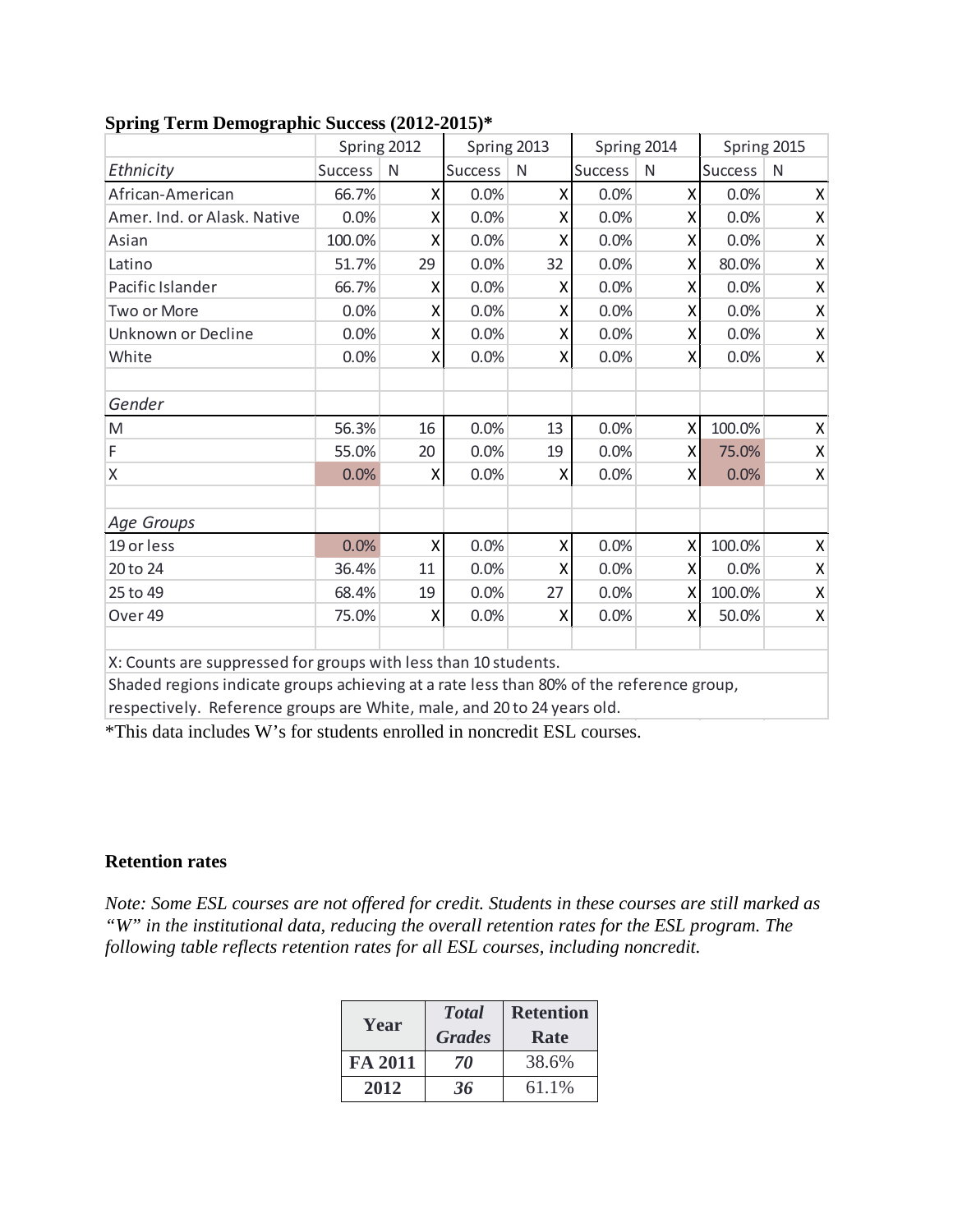| 2013           | 56 | $0.0\%$ |
|----------------|----|---------|
| 2014           | 51 | 35.3%   |
| <b>SP 2015</b> | 5  | 80.0%   |

*The following table reflects retention rates for only the ESL courses counted as credit (ESL-51A, ESL-51B, ESL-52A, ESL-52B, ESL-53A, and ESL-53B).*

| Year           | <b>Total</b>            | <b>Success</b> |
|----------------|-------------------------|----------------|
|                | <b>Grades</b>           | Rate           |
| FA 2011        | 34                      | 97.1%          |
| 2012           | 33                      | 66.7%          |
| 2013           | N/A                     | N/A            |
| 2014           | <b>20</b>               | 90.0%          |
| <b>SP 2015</b> | $\overline{\mathbf{S}}$ | 80.0%          |

#### **A comparison of success and retention rates in face-to-face classes with distance education classes**

There are no ESL courses offered in distance education.

1) Being economically underrepresented, most of the ESL students in the non-credit ESL program do not have computers at home. In addition, the school does not provide any online ESL classes to encourage distance education for them. Therefore, it would be unfeasible to offer online courses.

2) Having been newly introduced to the America educational system, ESL students need face-toface instruction to acquire aural/oral language skills and interaction with English speakers. Distance education may very well promote isolation imposed on them by their limited English proficiency.

#### **Enrollment statistics with section and seat counts and fill rates**

The data reflects a tremendous decline in the ESL student population. From 2012 to 2013, the program lost 163 students. Enrollment could have been affected by the 2008 economic crisis the United States was experiencing and many students determined that their priority was to work to support a family rather than studying. In addition, during this same period, administration at El Camino College and the Compton Center started to question the validity of noncredit courses and little by little, the program's cohesiveness was compromised. Perhaps a course that a student should take concurrently with another course was canceled, or an entire level was eliminated because it was slow to fill. This meant many students were left out of classes and they did not continue their studies at the Center.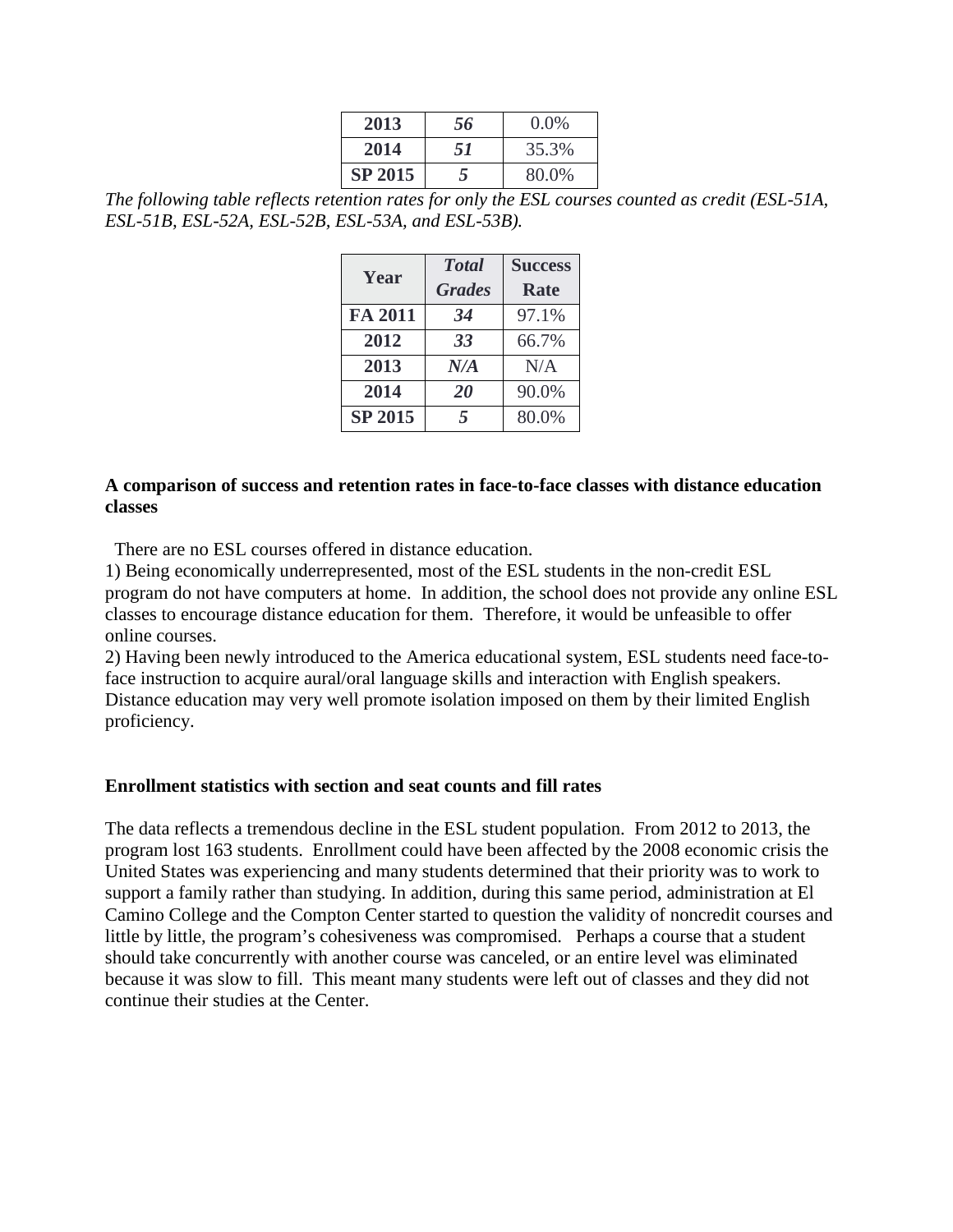|                           | 2011-12 | 2012-13 | 2013-14  | 2014-15   | 4 Yr Average |
|---------------------------|---------|---------|----------|-----------|--------------|
| <b>IAnnual Enrollment</b> | 166     | 80      | ດ¬<br>01 | 110<br>ᆂᆂ | 11つ<br>ᅩᅩ    |



*Note: Section fill rate data is unavailable due to students listed as Ws for noncredit courses.*

#### **Scheduling of courses (day vs. night, days offered, and sequence)**

# **Enrollment by Time of Day Fall Term** 2011 2012 2013 2014 Day 57.0% 35.8% 23.5% 58.5% Night 43.0% 64.2% 76.5% 41.5% Weekend/Unknown 0.0% 0.0% 0.0% 0.0% 0.0%

#### **Enrollment by Time of Day**

| <b>Spring Term</b> | 2012    | 2013    | 2014  | 2015    |
|--------------------|---------|---------|-------|---------|
| Day                | 84.7%   | 52.1%   | 81.0% | 60.3%   |
| Night              | 15.3%   | 47.9%   | 19.0% | 39.7%   |
| Weekend/Unknown    | $0.0\%$ | $0.0\%$ | 0.0%  | $0.0\%$ |

### **Improvement rates (if applicable)**

This is not applicable.

# **Additional data compiled by faculty (curriculum)**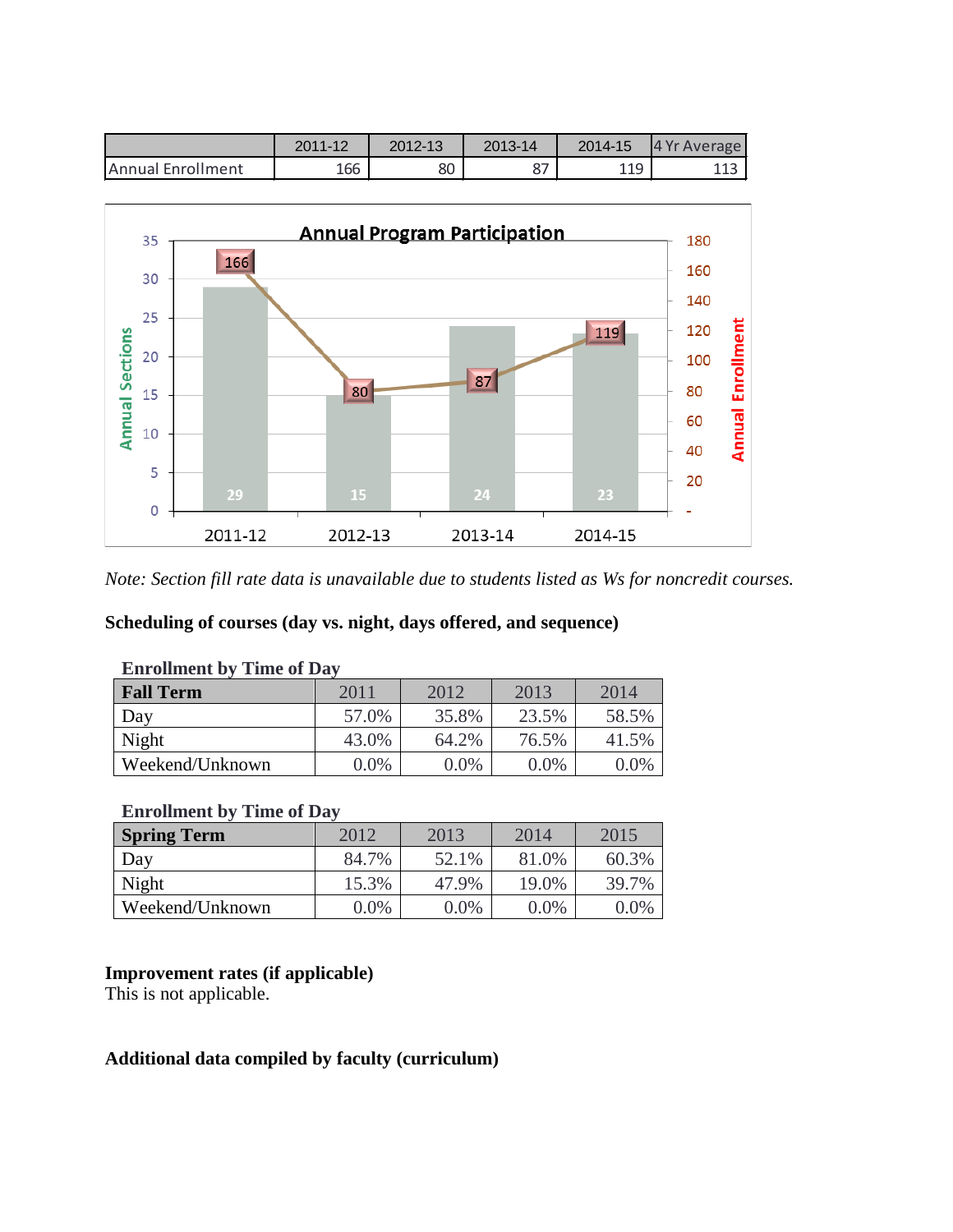# **ESL 4 SEMESTER PLAN Spring 2014 - spring 2015**

| <b>Morning</b>            |             |         |                |              |         |            |         |         |
|---------------------------|-------------|---------|----------------|--------------|---------|------------|---------|---------|
| $\overline{\text{SP-13}}$ | $SU-13$     | Fall 13 | $SP-14$        | $SU -14$     | Fall 14 |            | $SP-15$ | $SU-15$ |
| 02A                       | 02B         | 02A     | 02B            | 02C          | 02A     |            | 02B     | 02A     |
| 03A                       |             | 03A     | 03B            |              | 03A     |            | 03B     | 02C     |
| 02B                       |             | 02C     | 02D<br>(added) |              | 02C     |            | 02D     |         |
| 03B                       |             | 03C     | 03D<br>(added) |              | 03C     | 03D        |         |         |
|                           |             |         |                |              | 51A     |            | 51B     |         |
|                           |             |         |                |              | 52A     |            | 52B     |         |
|                           |             |         |                |              | 53A     | 53A        |         |         |
| <b>Evening</b>            |             |         |                |              |         |            |         |         |
| Spring 13                 | <b>SU13</b> | Fall 13 | SP 14          | <b>SU 14</b> | Fall 14 |            | $SP-15$ | $SU-15$ |
| 02A                       | 02B         | 02A     | 02A            | 02B          | 02A     |            | 02B     | 02A     |
| 02C                       |             | 03A     | 03A            | 03B          |         | 03A<br>03B |         |         |
| 03A                       |             | 02B     | 02B            | 02C          | 02B     |            | 02C     | 02C     |
| 03B                       |             | 03B     | 03B            |              | 03B     |            | 03C     |         |
|                           |             | 02C     | 02C            |              | 02C     |            | 02D     |         |
|                           |             | 03C     | 03C            |              | 03C     |            | 03D     |         |
|                           |             |         | 02D<br>(added) |              | 02D     |            | 02A     |         |
|                           |             |         | 03D<br>(added) |              | 03D     |            | 03A     |         |

# **ESL 3 SEMESTER PLAN 15-17 CREDIT/NONCREDIT**

MORNING

| Summer | Fall 2015 | $\sqrt{\frac{1}{2}$ Spring 2016 $\sqrt{\frac{1}{2}}$ Summer |      | Fall 2016 | Winter 2017 | $\sqrt{5}$ Spring 2017 |
|--------|-----------|-------------------------------------------------------------|------|-----------|-------------|------------------------|
| 2015   |           |                                                             | 2016 |           |             |                        |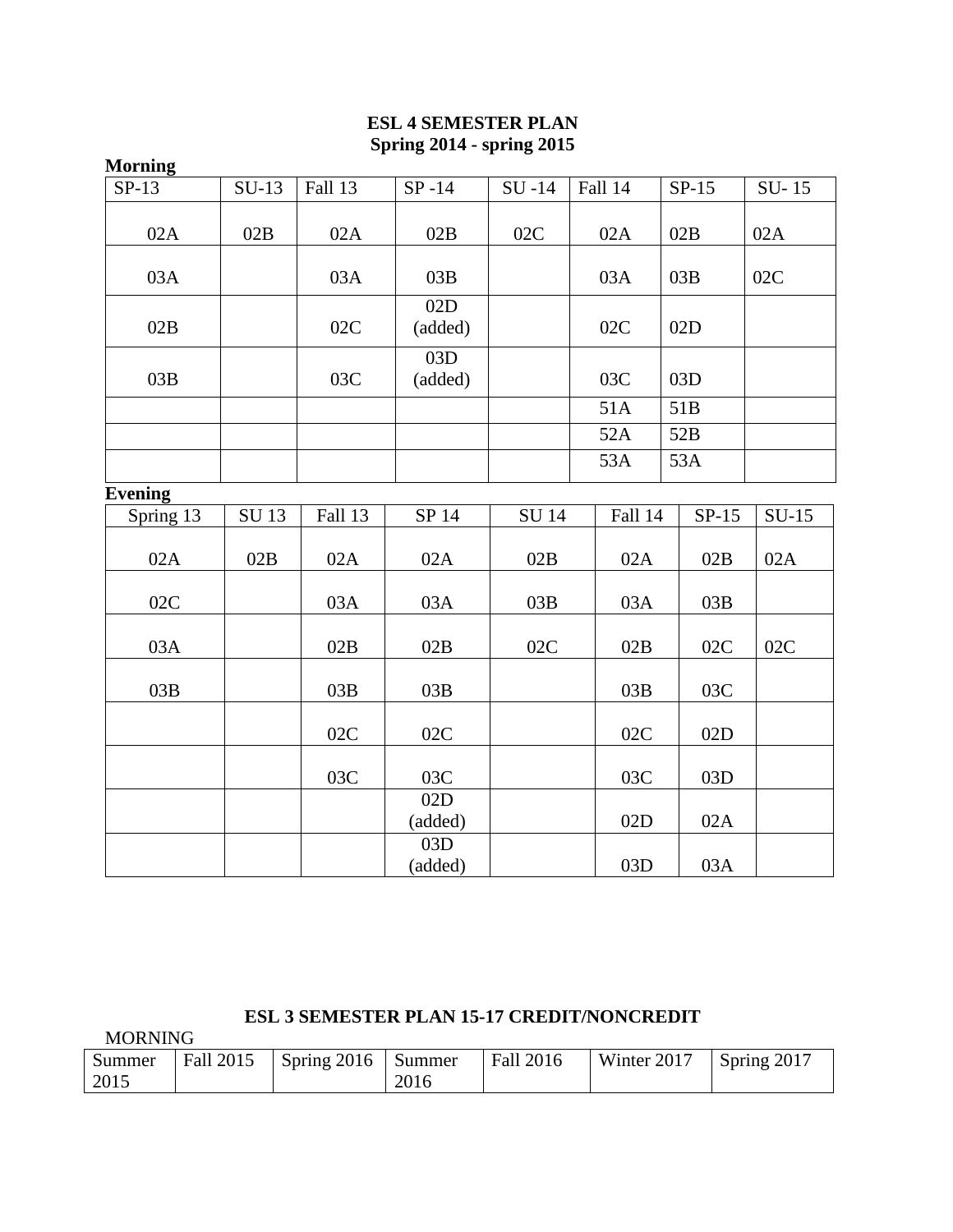| ESL02A | ESL02A              | ESL02A | ESL02A | ESL02A | ESL02A | ESL02A |
|--------|---------------------|--------|--------|--------|--------|--------|
|        |                     |        |        |        |        |        |
| ESL02C | ESL03A              | ESL03A |        | ESL03A |        | ESL03A |
|        | ESL02C              | ESL02B |        | ESL02B |        | ESL02B |
|        | ESL03C              | ESL03B |        | ESL03B |        | ESL03B |
|        | ESL <sub>51C</sub>  |        |        | ESL02C |        | ESL02D |
|        | ESL <sub>52A</sub>  |        |        | ESL03C |        | ESL03D |
|        | ESL <sub>53</sub> A |        |        |        |        | ESL52A |
|        |                     |        |        |        |        | ESL53A |

#### EVENING

| Summer | Fall 2015 | Spring $2016$ | Summer | Fall 2016 | Winter 2017 | Spring 2017 |
|--------|-----------|---------------|--------|-----------|-------------|-------------|
| 2015   |           |               | 2016   |           |             |             |
| ESL02A | ESL02A    |               | ESL02B | ESL02D    | ESL02A      | ESL02C      |
| ESL02C | ESL03A    |               |        | ESL03D    |             | ESL03C      |
|        | ESL02B    |               |        |           |             |             |
|        | ESL03B    |               |        |           |             |             |
|        | ESL02C    |               |        |           |             |             |
|        | ESL03C    |               |        |           |             |             |

#### **List any related recommendations.**

#### **3. Curriculum**

Review and discuss the curriculum work done in the program during the past four years, including the following:

#### **Provide the curriculum course review timeline to ensure all courses are reviewed at least once every 6 years.**

During the past four year, all but three of the nine ESL non-credit courses have been reviewed and updated. The six courses that have been updated are ESL 02A, 02B, 02C, 02D, 03A, and 03B. Two of the three remaining courses (03C and 03D) will be reviewed and updated this academic year (2017-2018). The remaining course, ESL 01, was deactivated prior to review. All of the credit ESL courses have been reviewed and updated by the El Camino College faculty.

| ESL $01$ – Approved in 2009 | ESL 51A – Reviewed in 2011   |
|-----------------------------|------------------------------|
| ESL 2A – Reviewed in 2016   | ESL 51B – Reviewed in 2011   |
| ESL $2B$ – Reviewed in 2016 | ESL 51C – Reviewed in 2011   |
| ESL $2C$ – Reviewed in 2016 | ESL 52A – Reviewed in 2011   |
| ESL 2D – Reviewed in 2016   | ESL 52B – Reviewed in 2011   |
| ESL 3A – Reviewed in 2012   | ESL $52C$ – Reviewed in 2011 |
| ESL $3B$ – Reviewed in 2012 | ESL 53A – Reviewed in 2012   |
| ESL $3C$ – Approved in 2006 | ESL 53B – Reviewed in 2012   |
| ESL $3D$ – Approved in 2006 | ESL 53C – Reviewed in 2012   |

#### **Explain any course additions to current course offerings.**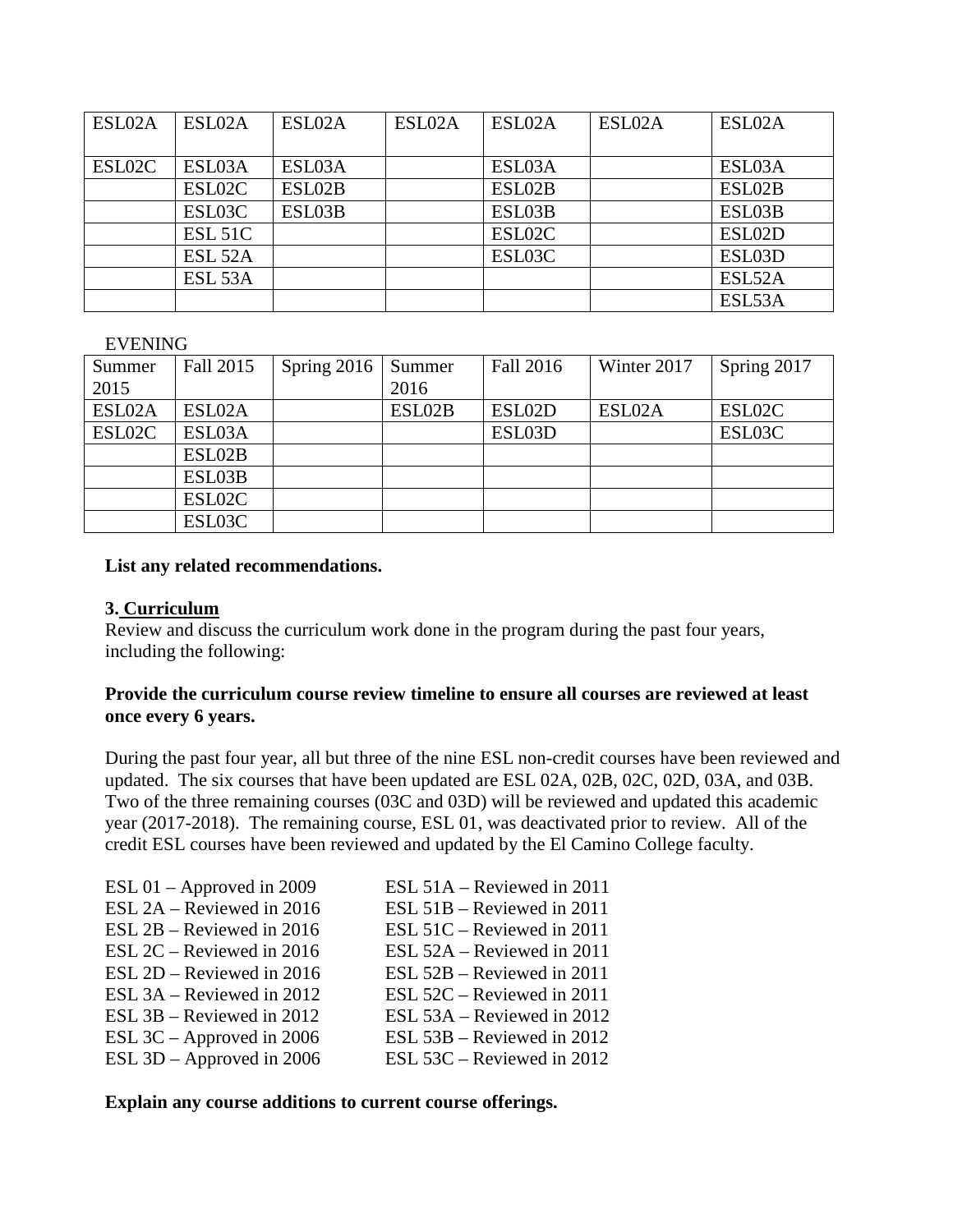Since 2009, there have been no additional courses to the current course offerings. Within the last few years, administration has constantly recommended reduced offerings of the ESL non-credit program.

#### **Explain any course deletions and inactivations from current course offerings.**

ESL 01, Preparation for Naturalization and Citizenship, has been the only course recently deactivated because it was a stand-alone course, not related to the grammar and reading and writing courses and one offered only one semester. Deactivation was not a recommendation of the ESL faculty, but rather an administration decision. In recent years, the ESL department has been faced with downsizing, so much so that two of its three full-time professors have been transferred out of the program and into Counseling and English. The current administration does not support offering non-credit courses citing the low FTES funds these courses generate. Since many of our students in non-credit courses are undocumented, ESL courses represents for administration an extra economic cost. As a result, the program's cohesiveness in level offerings has been interrupted and compromised and noncredit ESL courses are always the first to be canceled even though they could potentially fill if they are allowed to stay open until the second week of class. This action on the part of the administration has resulted in students not enrolling in courses that should be taken together, or not finding the appropriate course level per the student's testing results. It is not surprising to find a student enrolled in an intermediate reading and writing course together with a low beginning conversation and grammar class. Many students have repeated the same course twice because they cannot find their appropriate level in the class schedule. This type of measures in scheduling is detrimental to language learning. English, like any other language, is a system of structural patterns of which "the three central subsystems are the grammatical, the phonological, and the morphophonemic." Therefore, language matters are treated not as isolated features but as structures that develop in complexity with the system. To help ESL students gain control of English as a new language, we must lead them systematically through the new language, a little at a time, and through a controlled sequence of structural patterns that are of progressive difficulty. ESL students appreciate the progress they make in acquiring the English language. Their increased ability in communicative skills brings them closer to fulfilling their goals of transferring to academic majors, and reduces their difficulty in getting jobs. The acquired knowledge will equip them to cope with a society that is critical of language performance, hence provides them with strong motivation for learning and completing the program.

#### **Describe the courses and number of sections offered in distance education. (Distance education includes hybrid courses.)**

There are no ESL courses offered in distance education.

1) Being economically underrepresented, most of the ESL students in the non-credit ESL program do not have computers at home. In addition, the school does not provide any online ESL classes to encourage distance education for them. Therefore, it would be unfeasible to offer online courses.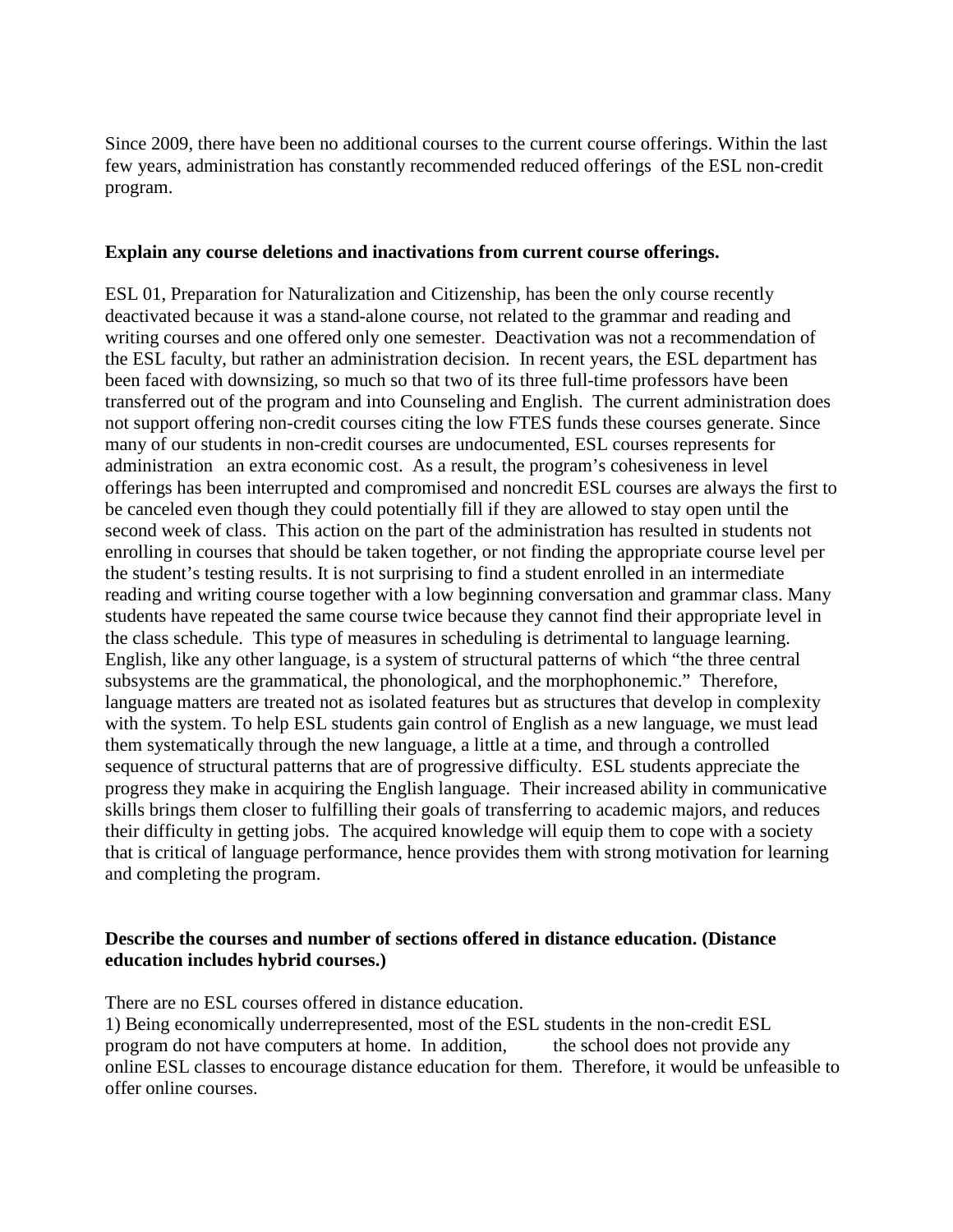2) Having been newly introduced to the American educational system, the ESL students need face-to-face instruction to acquire aural/oral language skills and interaction with English speakers. Distance education may very well promote the isolation imposed on them by their limited English proficiency.

#### **Discuss how well the courses, degrees, or certificates are meeting students' transfer or career training needs:**

There are no degrees or certificates attached to the ESL courses. However, the make-up of the non-credit and credit ESL courses fosters the acquisition of the four linguistic skills of listening, speaking, reading, and writing – skills that are essential for success in college-level courses as well as vocational careers. As the students proceed from one level to the other, they acquire the structural patterns that develop in complexity to facilitate the acquisition of the skills necessary for the improvement of the cognitive processes and communication in English. Their spoken language, as well as their written language, continue to show less traces of their first language as they move up the ladder in the courses. Such progress entails increased performance and involvement in classroom activities. With this in mind, it is crucial that all levels of noncredit ESL courses be offered during a given semester so that students' transition into the workforce or higher academic classes is successful.

In the past, all non-credit ESL courses have been added to the schedule so there was no course offering cycle. Recently, because of the cutbacks in course offerings and low enrollment, the department has established a course offering cycle in consultation with the division chair, the Dean of Student Success and the Vice President of Academic Affairs. The renewed outlook in the scheduling of ESL courses has established offering courses either in the morning or the evening, but not both times.

Every semester, credit ESL courses have been included in the schedule of classes, but since two years ago, not one class has made. Two reasons account for the low enrollment. 1. The undocumented students cannot register for credit ESL courses because they have no means to pay international tuition fees, textbooks, etc.

2. For fear of being stigmatized as non-proficient in the English language, documented ESL students eligible for credit ESL courses choose to go directly into English basic skill courses intended for native speakers by choosing the native-speaker placement test (Accuplacer) instead of the ESL placement exam (LOEP).

### **1. Have all courses that are required for your program's degrees and certificates been offered during the last two years? If not, has the program established a course offering cycle?**

This does not apply to the ESL Program.

**2. Are there any concerns regarding program courses and their articulation?** This does not apply to the ESL Program.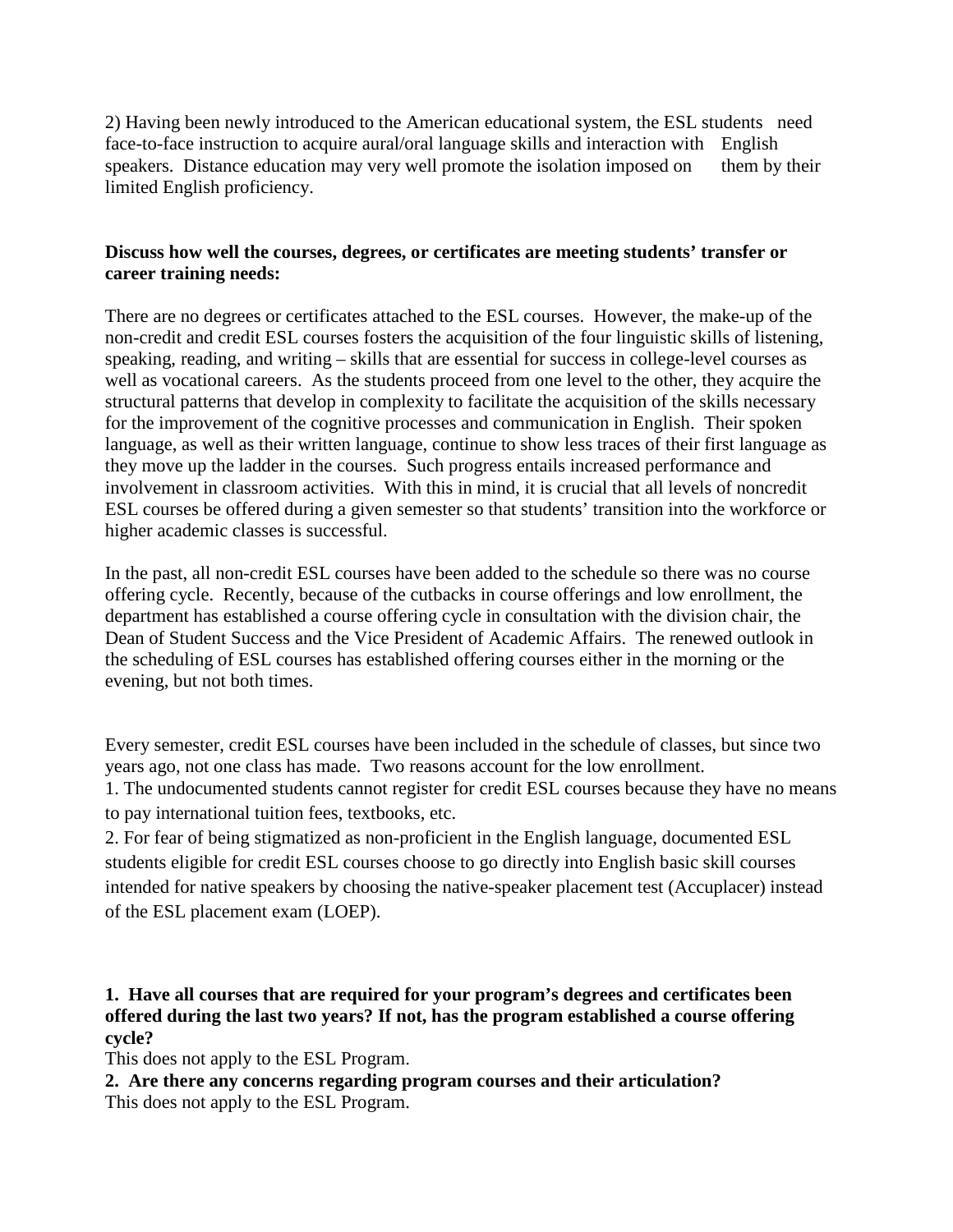**3. How many students earn degrees and/or certificates in your program? Do students take licensure exams? If so, what is the pass rate? If few students receive degrees or certificates or if few students pass the licensure exam, should the program's criteria or courses be reexamined? Set an attainable, measurable goal for future degrees, certificates, and/or licensure pass rates.**

These questions do not apply to our ESL Program.

**List any related recommendations.** 

**4. Assessment and Student and Program Learning Outcomes (SLOs & PLOs)**

**Provide a copy of your alignment grid, which shows how course, program, and institutional learning outcomes are aligned.**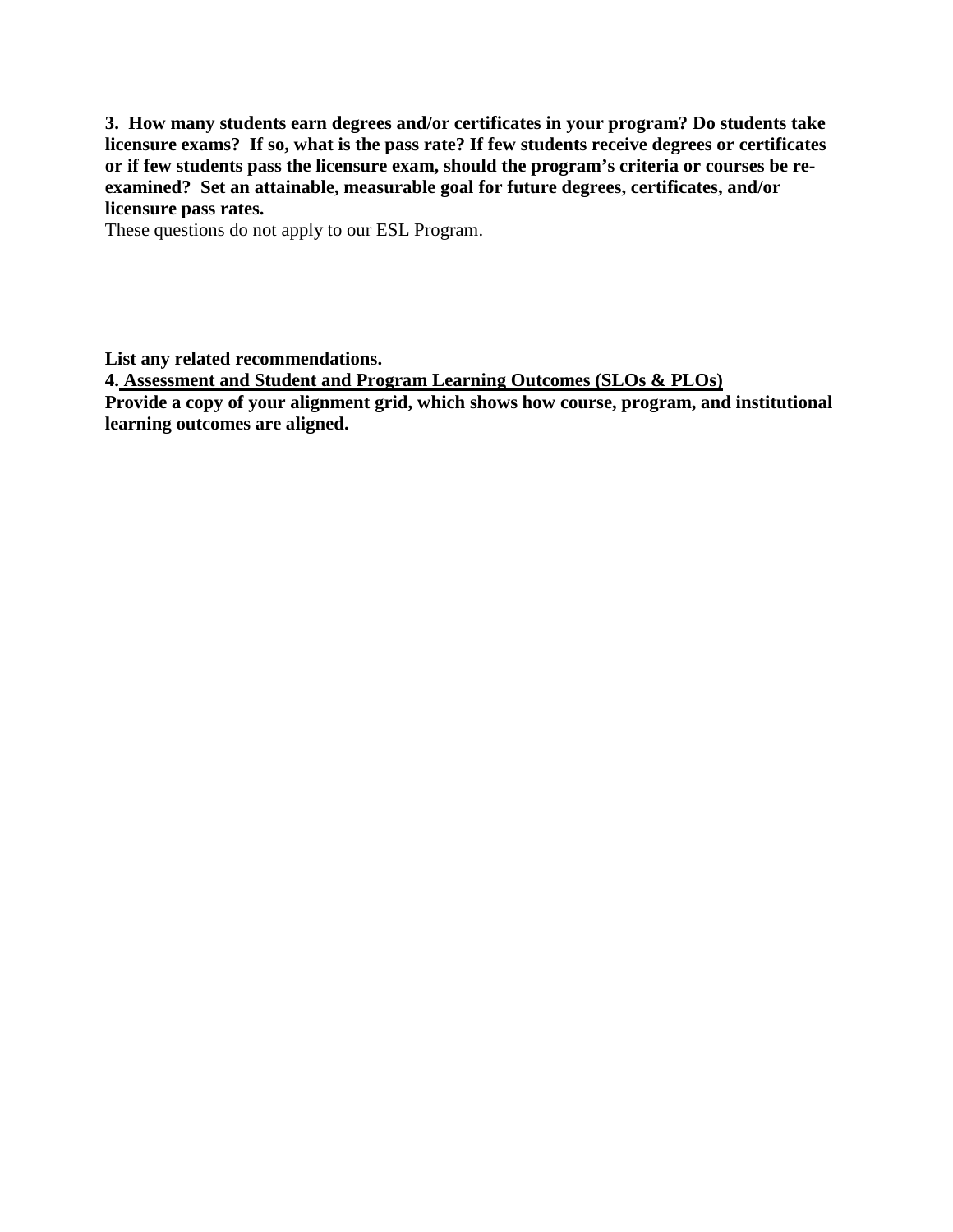|                                                                          | Institutional (ILO), Program (PLO), and Course (SLO) Alignment                                                                                                                                                                  | <b>HUMANITIES</b> |                                                                                                                                  |                                                                                                                                                                                                                                                                                |                                                                                                                                                                                                                                                                                                                                |                |                                                              |              |                                                           |   |                    |
|--------------------------------------------------------------------------|---------------------------------------------------------------------------------------------------------------------------------------------------------------------------------------------------------------------------------|-------------------|----------------------------------------------------------------------------------------------------------------------------------|--------------------------------------------------------------------------------------------------------------------------------------------------------------------------------------------------------------------------------------------------------------------------------|--------------------------------------------------------------------------------------------------------------------------------------------------------------------------------------------------------------------------------------------------------------------------------------------------------------------------------|----------------|--------------------------------------------------------------|--------------|-----------------------------------------------------------|---|--------------------|
|                                                                          | Program: English as a Second<br>Language (ESL)                                                                                                                                                                                  |                   | <b>Number of</b><br><b>Courses:</b><br>9                                                                                         | Date Updated:<br>03.17.2015                                                                                                                                                                                                                                                    |                                                                                                                                                                                                                                                                                                                                |                | Submitted by:<br>Kevin Degnan, ext. 3355                     |              |                                                           |   |                    |
| <b>ILOs</b>                                                              | 1. Critical Thinking<br>Students apply critical, creative<br>and analytical skills to identify and<br>solve problems, analyze<br>information, synthesize and<br>evaluate ideas, and transform<br>existing ideas into new forms. | 2. Communication  | Students effectively communicate<br>with and respond to varied<br>audiences in written, spoken or<br>signed, and artistic forms. | 3. Community and Personal 4. Information Literacy<br>Development<br>Students are productive and engaged<br>members of society, demonstrating<br>personal responsibility, and<br>community and social awareness<br>through their engagement in campus<br>programs and services. | Students determine an information need and<br>use various media and formats to develop a<br>research strategy and locate, evaluate,<br>document, and use information to<br>accomplish a specific purpose.<br>Students demonstrate an understanding of the<br>legal, social, and ethical aspects related to<br>information use. |                |                                                              |              |                                                           |   |                    |
| <b>SLO to PLO</b><br><b>SLOs</b><br><b>Alignment</b><br>(Mark with an X) |                                                                                                                                                                                                                                 |                   |                                                                                                                                  |                                                                                                                                                                                                                                                                                |                                                                                                                                                                                                                                                                                                                                |                | <b>COURSE to ILO</b><br><b>Alignment</b><br>(Mark with an X) |              |                                                           |   |                    |
|                                                                          |                                                                                                                                                                                                                                 |                   |                                                                                                                                  |                                                                                                                                                                                                                                                                                | P <sub>1</sub>                                                                                                                                                                                                                                                                                                                 | P <sub>2</sub> | P <sub>3</sub>                                               | $\mathbf{1}$ | $\overline{2}$                                            | 3 |                    |
| <b>PLOs</b>                                                              |                                                                                                                                                                                                                                 |                   |                                                                                                                                  |                                                                                                                                                                                                                                                                                |                                                                                                                                                                                                                                                                                                                                |                |                                                              |              | <b>PLO to ILO</b><br><b>Alignment</b><br>(Mark with an X) |   |                    |
|                                                                          |                                                                                                                                                                                                                                 |                   |                                                                                                                                  |                                                                                                                                                                                                                                                                                |                                                                                                                                                                                                                                                                                                                                |                |                                                              |              | $\overline{2}$                                            | 3 | 4                  |
|                                                                          | PLO #1 Mastery of Listening and Speaking Skills<br>complete English 1A.                                                                                                                                                         |                   |                                                                                                                                  | Upon completion of the credit ESL program, students will have the listening and speaking skills to successfully                                                                                                                                                                |                                                                                                                                                                                                                                                                                                                                |                |                                                              |              | x                                                         |   |                    |
|                                                                          | PLO #2 Reading Skills                                                                                                                                                                                                           |                   |                                                                                                                                  | Upon completion of the credit ESL program, students will have the reading skills to successfully complete English                                                                                                                                                              |                                                                                                                                                                                                                                                                                                                                |                |                                                              |              |                                                           |   |                    |
|                                                                          | PLO #3 Writing Skills                                                                                                                                                                                                           |                   |                                                                                                                                  | Upon completion of the credit ESL program, students will have the writing skills to successfully complete English                                                                                                                                                              |                                                                                                                                                                                                                                                                                                                                |                |                                                              |              | X                                                         |   | $\pmb{\mathsf{X}}$ |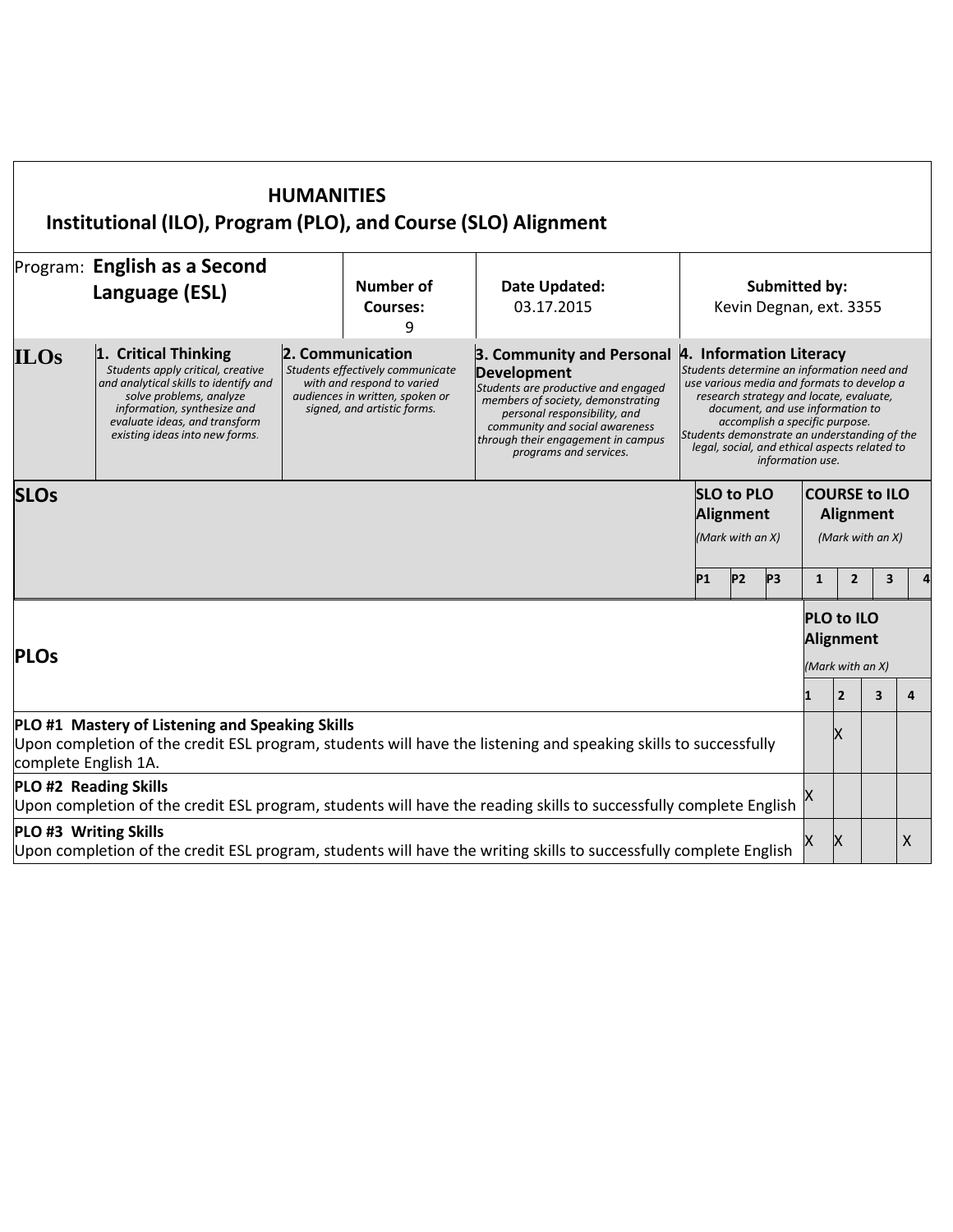| <b>SLOs</b>                                                                                                                                                                                       |                | <b>SLO to PLO</b><br>Alignment | (Mark with an X) |              | <b>COURSE</b><br>to ILO<br>Alignme<br>nt |                         |                |
|---------------------------------------------------------------------------------------------------------------------------------------------------------------------------------------------------|----------------|--------------------------------|------------------|--------------|------------------------------------------|-------------------------|----------------|
|                                                                                                                                                                                                   | P <sub>1</sub> | P <sub>2</sub>                 | P <sub>3</sub>   | $\mathbf{1}$ | $\overline{2}$                           | $\overline{\mathbf{3}}$ | $\overline{4}$ |
| <b>ESL 52A Introduction to Reading and Vocabulary Building: SLO #1</b><br>Given a low intermediate text, students will Identify main ideas and specific details.                                  |                | X                              |                  |              |                                          |                         |                |
| <b>ESL 52A Introduction to Reading and Vocabulary Building: SLO #2</b><br>Given a low intermediate text, students will choose the correct definition of unfamiliar words based<br>on the context. |                | X                              |                  | X            |                                          |                         |                |
| ESL 52A Introduction to Reading and Vocabulary Building: SLO #3<br>Given a low intermediate text, students will choose the correct word form to complete a sentence.                              |                | X                              |                  |              |                                          |                         |                |
| ESL 52A Introduction to Reading and Vocabulary Building: SLO #4<br>Given a low intermediate text, students will explain plots, describe settings and characters.                                  |                | x                              |                  |              |                                          |                         |                |
| <b>ESL 52B Intermediate Reading and Vocabulary Building: SLO #1</b><br>Given a high intermediate text, students will interpret the implied meaning or intent.                                     |                | X                              |                  |              |                                          |                         |                |
| ESL 52B Intermediate Reading and Vocabulary Building: SLO #2<br>Given a high intermediate text, students will identify main ideas and specific details.                                           |                | X                              |                  |              |                                          |                         |                |
| <b>ESL 52B Intermediate Reading and Vocabulary Building: SLO #3</b><br>Given a high intermediate text, students will choose the correct definition of unfamiliar words based<br>on the context.   |                | X                              |                  | Χ            |                                          |                         |                |
| <b>ESL 52B Intermediate Reading and Vocabulary Building: SLO #4</b><br>Given a high intermediate text, students will choose the correct word form to complete a sentence.                         |                | X                              |                  |              |                                          |                         |                |
| <b>ESL 52B Intermediate Reading and Vocabulary Building: SLO #5</b><br>Given a high intermediate text, students will analyze themes and plots, describe settings and examine<br>characters.       |                | X                              |                  |              |                                          |                         |                |
| <b>ESL 52C Advanced Reading: SLO #1</b><br>Given an advanced text, students will use textual evidence to analyze themes and plots, describe<br>settings and examine characters.                   |                | X                              |                  |              |                                          |                         |                |
| <b>ESL 52C Advanced Reading: SLO #2</b><br>Given an advanced text, students will identify and examine literary devices, such as metaphor,                                                         |                | X                              |                  |              |                                          |                         |                |
| <b>ESL 52C Advanced Reading: SLO #3</b><br>Given an advanced text, students will define the meaning of unfamiliar words from the context.                                                         |                | X                              |                  | X            |                                          |                         |                |
| <b>ESL 52C Advanced Reading: SLO #4</b><br>Given an advanced text, students will interpret implied meaning or intent.                                                                             |                | X                              |                  |              |                                          |                         |                |
| <b>ESL 52C Advanced Reading: SLO #5</b><br>Given an advanced text, students will restate main ideas.                                                                                              |                | $\pmb{\mathsf{X}}$             |                  |              |                                          |                         |                |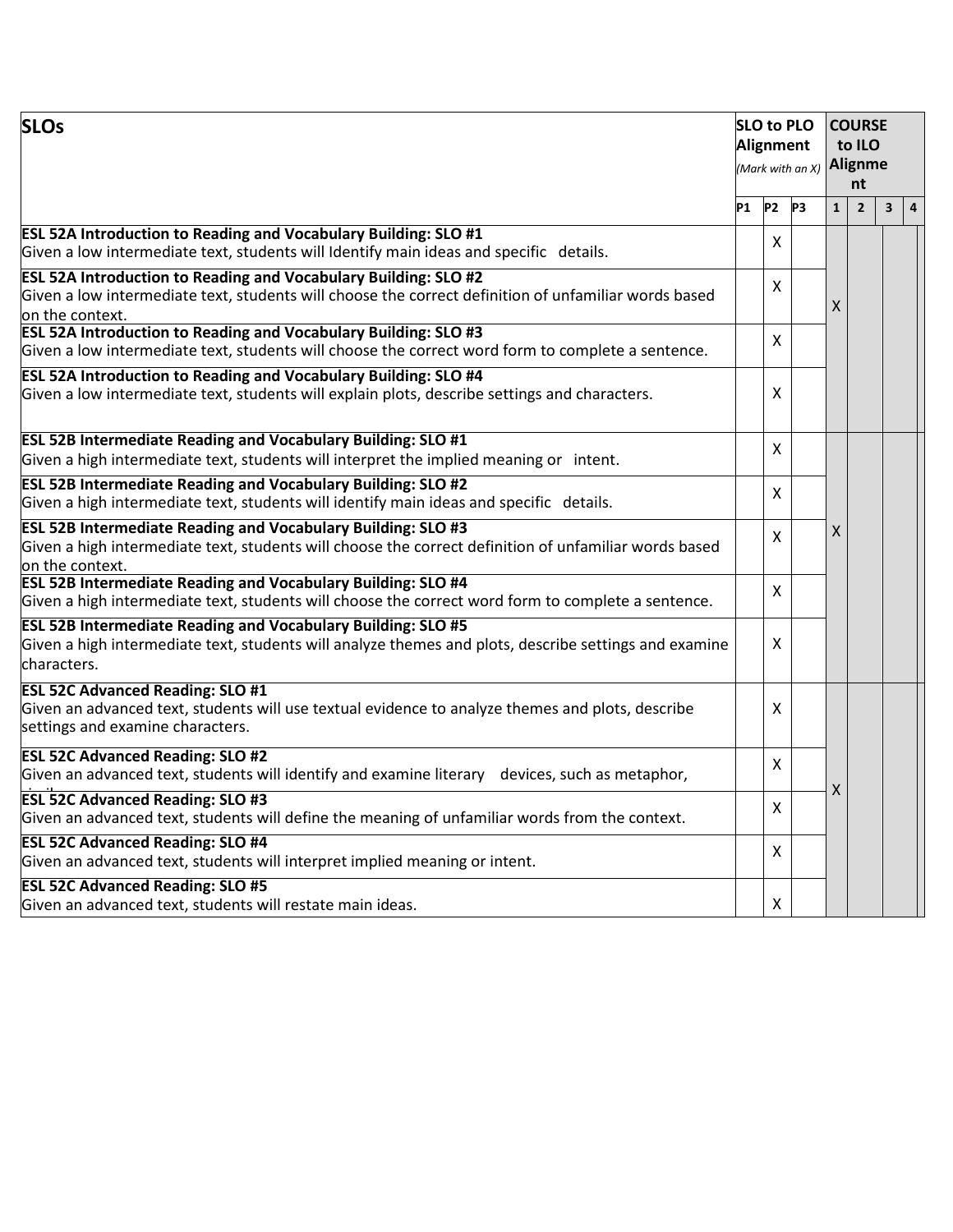| <b>SLOs</b>                                                                                                                                                                                         | SLO <sub>to</sub><br><b>PLO</b><br>(Mark with an   (Mark with an<br>X) |           |                           | <b>COURSE to</b><br><b>ILO</b><br>Alignment Alignment |                |   |                           |  |
|-----------------------------------------------------------------------------------------------------------------------------------------------------------------------------------------------------|------------------------------------------------------------------------|-----------|---------------------------|-------------------------------------------------------|----------------|---|---------------------------|--|
|                                                                                                                                                                                                     |                                                                        |           |                           |                                                       |                |   |                           |  |
|                                                                                                                                                                                                     | P1                                                                     | $P2$ $P3$ |                           | $\mathbf{1}$                                          | $\overline{2}$ | 3 | $\overline{4}$            |  |
| <b>ESL 53A Elementary Writing and Grammar: SLO #1</b><br>Students will write a summary of a low-intermediate text in their own words, including the title and<br>source of the text and key points. |                                                                        |           | X                         |                                                       |                |   |                           |  |
| <b>ESL 53A Elementary Writing and Grammar: SLO #2</b><br>Students will write an effective response to a low-intermediate text, consisting of a personal narrative,<br>opinion, or analysis.         |                                                                        |           | X                         |                                                       | X              |   |                           |  |
| <b>ESL 53A Elementary Writing and Grammar: SLO #3</b><br>Students will correctly use basic transition words, basic verb tenses, basic sentence structure, and<br>paragraph format.                  |                                                                        |           | $\boldsymbol{\mathsf{X}}$ |                                                       |                |   |                           |  |
| <b>ESL 53B Intermediate Writing and Grammar: SLO #1</b><br>Students will demonstrate basic organizing elements such as a thesis, topic sentences, and transitions.                                  |                                                                        |           | X                         |                                                       |                |   |                           |  |
| <b>ESL 53B Intermediate Writing and Grammar: SLO #2</b><br>Students will use textual evidence from a high-intermediate level text.                                                                  |                                                                        |           | $\pmb{\mathsf{X}}$        | $\mathsf{X}$                                          | $\mathsf{X}$   |   |                           |  |
| <b>ESL 53B Intermediate Writing and Grammar: SLO #3</b><br>Students will use proper formatting and basic documentation of sources.                                                                  |                                                                        |           | X                         |                                                       |                |   |                           |  |
| <b>ESL 53B Intermediate Writing and Grammar: SLO #4</b><br>Students will demonstrate correct grammar and sentence structure at the high-intermediate level.                                         |                                                                        |           | X                         |                                                       |                |   |                           |  |
| <b>ESL 53C Advanced Essay Writing and Grammar: SLO #1</b><br>Students will demonstrate organizing elements such as a thesis, topic sentences, and transitions.                                      |                                                                        |           | $\boldsymbol{\mathsf{X}}$ |                                                       |                |   |                           |  |
| <b>ESL 53C Advanced Essay Writing and Grammar: SLO #2</b><br>Students will use basic research skills and textual evidence from an advanced-level text.                                              |                                                                        |           | $\pmb{\mathsf{X}}$        | $\mathsf{X}$                                          | X              |   | $\boldsymbol{\mathsf{X}}$ |  |
| <b>ESL 53C Advanced Essay Writing and Grammar: SLO #3</b><br>Students will use proper formatting and MLA documentation.                                                                             |                                                                        |           | X                         |                                                       |                |   |                           |  |
| <b>ESL 53C Advanced Essay Writing and Grammar: SLO #4</b><br>Students will demonstrate correct grammar and sentence structure.                                                                      |                                                                        |           | X                         |                                                       |                |   |                           |  |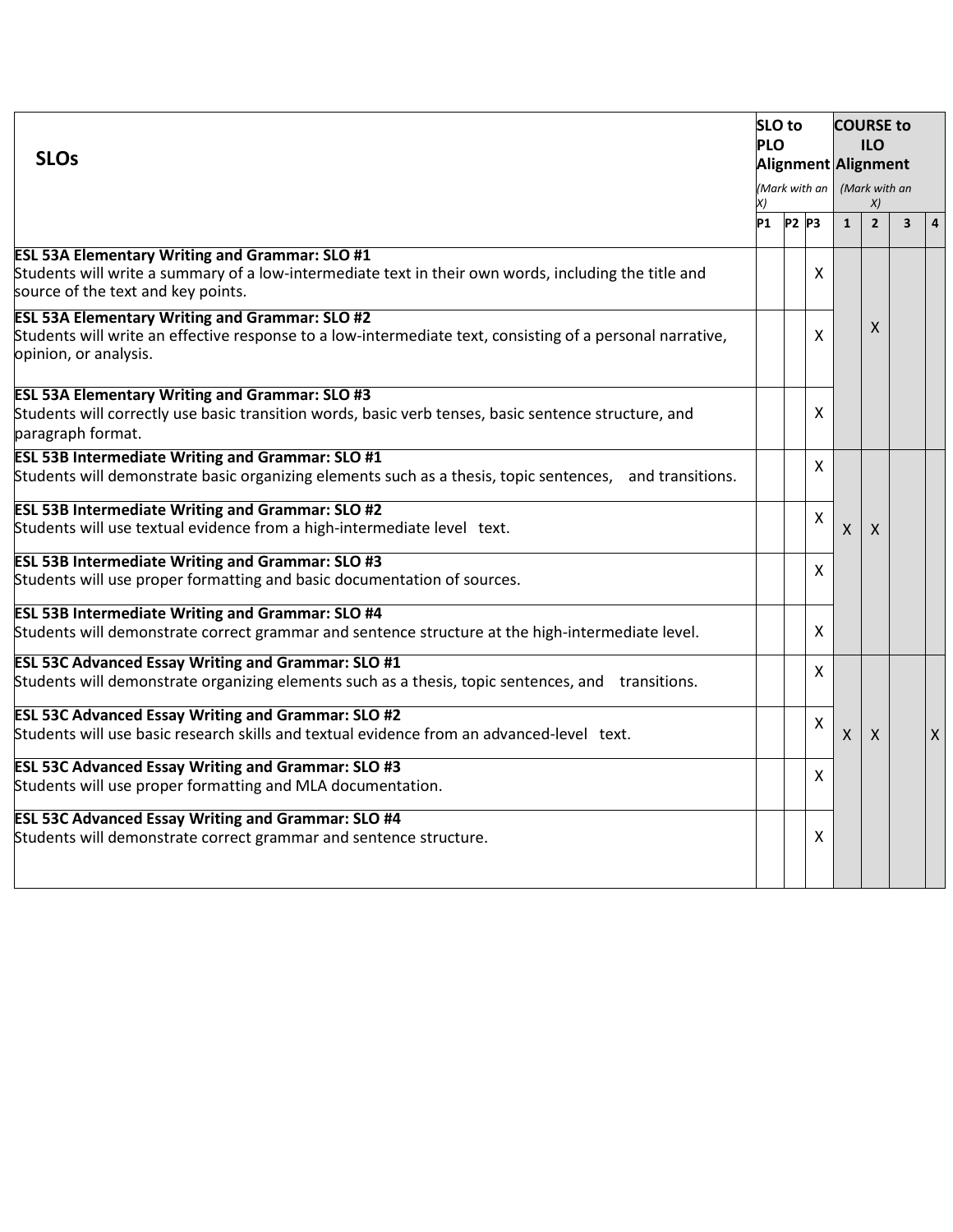| Program: Non-Credit English as a Second<br>Language (ESL)<br>(Compton-Only Courses) | <b>Number of Courses:</b><br>8                                                                                                                                                                                                        | Date Updated:<br>09.30.2014 | Submitted by:<br>Dalia Juarez, ext. 2231                                                                                         |                                                                                                                                                                                                                                                                  |                                                                                                                                                                                                                                                                                                                                                           |  |  |
|-------------------------------------------------------------------------------------|---------------------------------------------------------------------------------------------------------------------------------------------------------------------------------------------------------------------------------------|-----------------------------|----------------------------------------------------------------------------------------------------------------------------------|------------------------------------------------------------------------------------------------------------------------------------------------------------------------------------------------------------------------------------------------------------------|-----------------------------------------------------------------------------------------------------------------------------------------------------------------------------------------------------------------------------------------------------------------------------------------------------------------------------------------------------------|--|--|
| <b>ILOs</b>                                                                         | 1. Critical Thinking<br>Students apply critical,<br>creative and analytical skills<br>to identify and solve<br>problems, analyze<br>information, synthesize and<br>evaluate ideas, and<br>transform existing ideas<br>into new forms. | 2. Communication            | Students effectively communicate<br>with and respond to varied<br>audiences in written, spoken or<br>signed, and artistic forms. | 3. Community and<br><b>Personal Development</b><br>Students are productive and<br>engaged members of society,<br>demonstrating personal<br>responsibility, and community<br>and social awareness through<br>their engagement in campus<br>programs and services. | 4. Information Literacy<br>Students determine an information need<br>and use various media and formats to<br>develop a research strategy and locate,<br>evaluate, document, and use information to<br>accomplish a specific purpose.<br>Students demonstrate an understanding of<br>the legal, social, and ethical aspects related<br>to information use. |  |  |

#### **SLO-PLO-ILO ALIGNMENT NOTES:**

*Mark boxes with an 'X' if: SLO/PLO is a major focus or an important part of the course/program; direct instruction or some direct instruction is provided; students are evaluated multiple times (and possibly in various ways) throughout the course or are evaluated on the concepts once or twice within the course.*

*DO NOT mark with an 'X' if: SLO/PLO is a minor focus of the course/program and some instruction is given in the area but students are not formally evaluated on the concepts; or if the SLO/PLO is minimally or not at all part of the course/program.*

| <b>PLOS</b>                                                                                                                                                                                                               |   |                | <b>PLO to ILO</b><br>Alignment<br>(Mark with an X) |   |  |
|---------------------------------------------------------------------------------------------------------------------------------------------------------------------------------------------------------------------------|---|----------------|----------------------------------------------------|---|--|
|                                                                                                                                                                                                                           |   | $\overline{2}$ | $\overline{\mathbf{3}}$                            | 4 |  |
| <b>PLO #1 Oral Skills For Interaction</b><br>Upon completion of the non-credit ESL program, students will demonstrate the use of oral skills that are necessary<br>for interaction in an English-speaking environment.    |   | ΙX             |                                                    |   |  |
| PLO #2 Improving Employability<br>Upon completion of the non-credit ESL program, students will be able to apply listening, speaking, reading and writing<br>skills learned in the program to improve their employability. |   |                |                                                    |   |  |
| PLO #3 Entry into the Credit Program<br>Upon completion of the non-credit ESL program, students will demonstrate reading and writing skills necessary for<br>entry for the Credit Program.                                | X | х              |                                                    |   |  |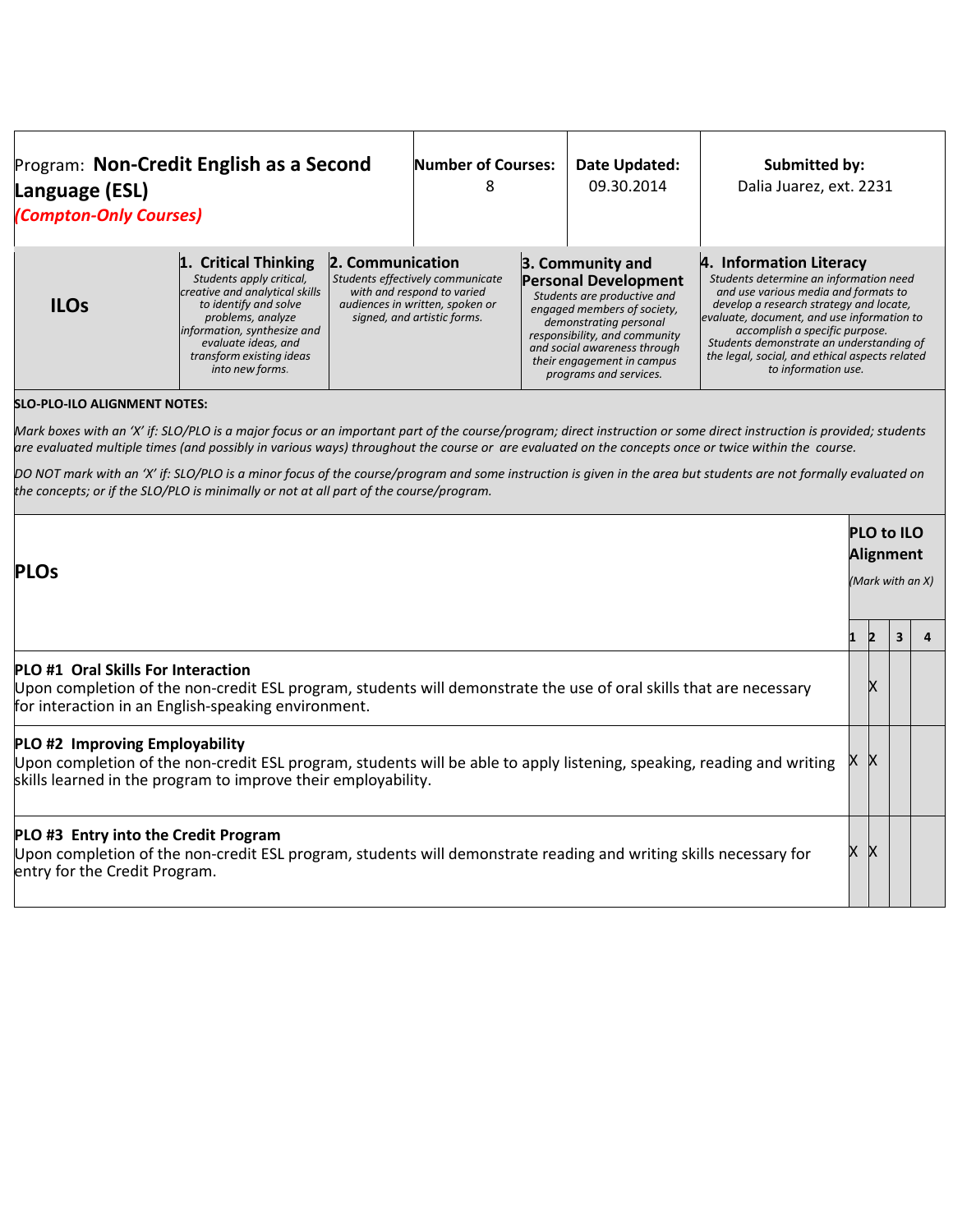| <b>SLOs</b>                                                                                                                                                                                                                                                             | Alignment<br>(Mark with an |           | <b>SLO to PLO COURSE to ILO</b><br><b>Alignment</b><br>(Mark with an X) |              |                           |   |   |
|-------------------------------------------------------------------------------------------------------------------------------------------------------------------------------------------------------------------------------------------------------------------------|----------------------------|-----------|-------------------------------------------------------------------------|--------------|---------------------------|---|---|
|                                                                                                                                                                                                                                                                         | P1                         | <b>P2</b> | P3                                                                      | $\mathbf{1}$ | $\overline{2}$            | 3 | 4 |
| <b>ESL 02A Grammar and Conversation Level I: SLO #1</b><br>Students will demonstrate, through face-to-face conversations, comprehension of simple words and<br>phrases used in common everyday context.                                                                 |                            |           |                                                                         |              |                           |   |   |
| <b>ESL 02A Grammar and Conversation Level I: SLO #2</b><br>Students will ask grammatically structured questions related to basic needs and respond appropriately<br>using short phrases and sentences.                                                                  |                            |           |                                                                         | X            | $\mathsf{X}$              |   |   |
| <b>ESL 02A Grammar and Conversation Level I: SLO #3</b><br>Students will use words that signal differences between present and past in simple statements related<br>to common activities.                                                                               |                            |           |                                                                         |              |                           |   |   |
| <b>ESL 02B Grammar and Conversation Level II: SLO #1</b><br>Students will demonstrate through face-to-face conversation understanding of simple questions and<br>answers in standard English.                                                                           |                            |           |                                                                         |              |                           |   |   |
| <b>ESL 02B Grammar and Conversation Level II: SLO #2</b><br>Students will participate in simple conversations dealing with basic survival needs and using<br>Yes/No questions and Wh-questions including questions about possessive nouns and possessive<br>adjectives. |                            |           |                                                                         | X            | $\boldsymbol{\mathsf{X}}$ |   |   |
| <b>ESL 02B Grammar and Conversation Level II: SLO #3</b><br>Students will describe a sequence of events in the past dealing with personal life.                                                                                                                         |                            |           |                                                                         |              |                           |   |   |
| <b>ESL 02C Grammar and Conversation Level III: SLO #1</b><br>Students will demonstrate understanding of face-to-face speech in standard English using learned<br>grammatical idiomatic structure to answer questions in the present, past and future.                   |                            |           |                                                                         | X            | X                         |   |   |
| <b>ESL 02C Grammar and Conversation Level III: SLO #2</b><br>Students will use prediction strategies to understand new vocabulary in context.                                                                                                                           |                            |           |                                                                         |              |                           |   |   |
| <b>ESL 02C Grammar and Conversation Level III: SLO #3</b><br>Students will participate in face-to-face conversations to tell about personal histories or describe<br>places or people.                                                                                  |                            |           |                                                                         |              |                           |   |   |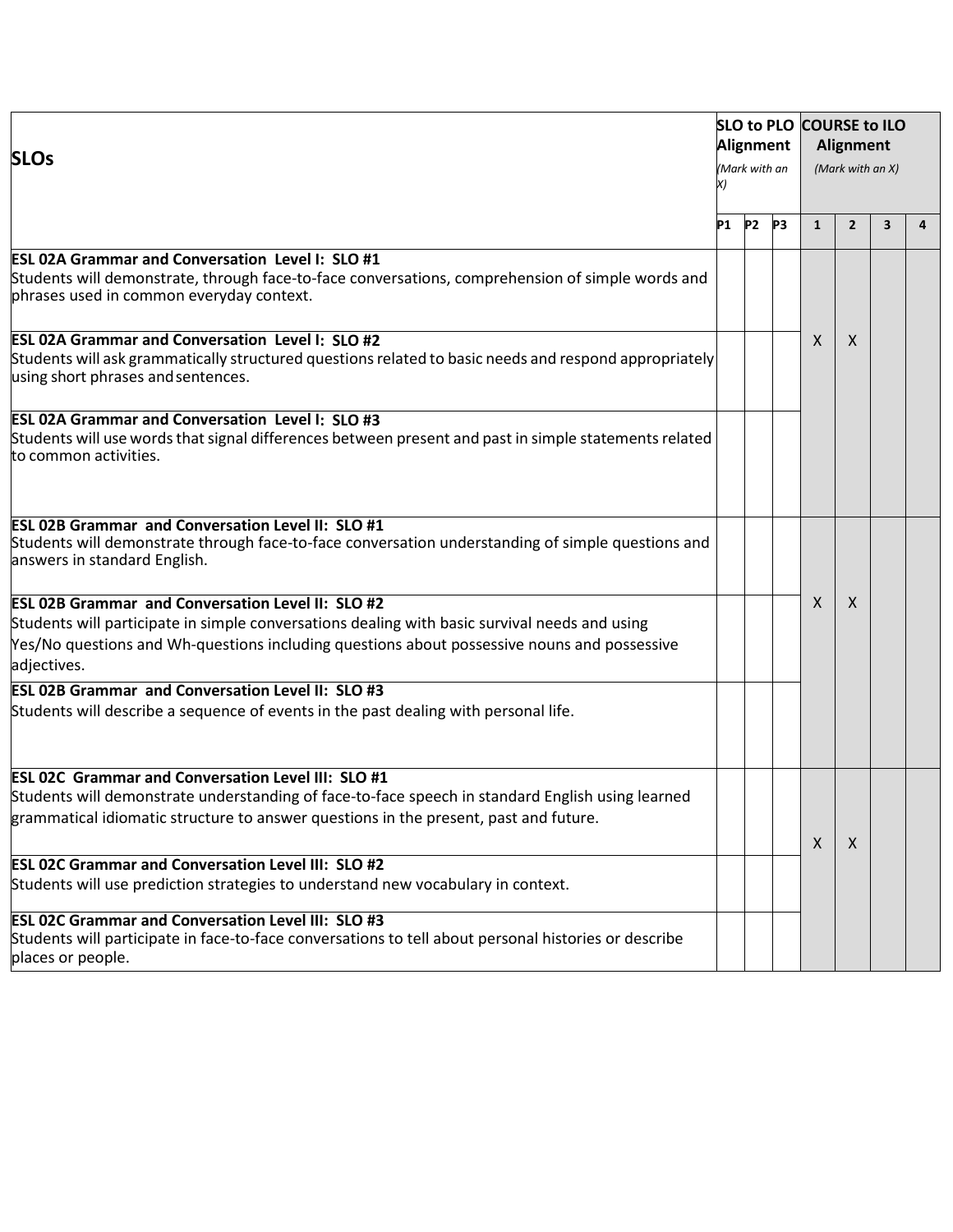| <b>SLOs</b>                                                                                             | <b>SLO to PLO</b><br><b>Alignment</b><br>(Mark with an X) |                |    | <b>COURSE to ILO</b><br><b>Alignment</b><br>(Mark with an X) |                |                         |   |
|---------------------------------------------------------------------------------------------------------|-----------------------------------------------------------|----------------|----|--------------------------------------------------------------|----------------|-------------------------|---|
|                                                                                                         | <b>P1</b>                                                 | P <sub>2</sub> | P3 | $\mathbf{1}$                                                 | $\overline{2}$ | $\overline{\mathbf{3}}$ | 4 |
| <b>ESL 02D Grammar and Conversation Level IV: SLO #1</b>                                                |                                                           |                |    |                                                              |                |                         |   |
| Students will demonstrate listening skills related to native speakers"                                  |                                                           |                |    |                                                              |                |                         |   |
| utterances that contain some unfamiliar vocabulary without much                                         |                                                           |                |    |                                                              |                |                         |   |
| difficulty<br><b>ESL 02D Grammar and Conversation Level IV: SLO #2</b>                                  |                                                           |                |    |                                                              |                |                         |   |
| Students will demonstrate understanding of the essential points                                         |                                                           |                |    |                                                              |                |                         |   |
| when engaged in controlled conversation on topics such as narration                                     |                                                           |                |    | X                                                            | X              |                         |   |
| of factual materials, description, or topics that involve familiar fields                               |                                                           |                |    |                                                              |                |                         |   |
| of knowledge with some lack of fluorey                                                                  |                                                           |                |    |                                                              |                |                         |   |
| Students will participate in face-to-face or telephone conversations                                    |                                                           |                |    |                                                              |                |                         |   |
| on familiar topics containing complex grammatical structures such as                                    |                                                           |                |    |                                                              |                |                         |   |
| perfect tenses, passive voice, or some adverbial clauses: search for                                    |                                                           |                |    |                                                              |                |                         |   |
| appropriate word choice or grammatical accuracy may inhibit                                             |                                                           |                |    |                                                              |                |                         |   |
| <b>ESL 03A Reading and Writing Level I: SLO #1 (Reading)</b>                                            |                                                           |                |    |                                                              |                |                         |   |
| Students will interpret isolated vocabulary words and phrases in                                        |                                                           |                |    |                                                              |                |                         |   |
| <b>ESL 03A Reading and Writing Level I: SLO #2 (Reading)</b>                                            |                                                           |                |    |                                                              |                |                         |   |
| Students will predict meanings of unfamiliar words in familiar                                          |                                                           |                |    |                                                              |                |                         |   |
| <b>ESL 03A Reading and Writing Level I: SLO #3 (Reading)</b>                                            |                                                           |                |    | $\mathsf{X}$                                                 | X              |                         |   |
| Students will use learned strategies to identify the topic, the main                                    |                                                           |                |    |                                                              |                |                         |   |
| idea, and supporting details to interpret short narrative or descriptive<br>passages on familiar topics |                                                           |                |    |                                                              |                |                         |   |
| <b>ESL 03A Reading and Writing Level I: SLO #4 (Reading)</b>                                            |                                                           |                |    |                                                              |                |                         |   |
| Students will write a series of simple sentences containing learned                                     |                                                           |                |    |                                                              |                |                         |   |
| vocabulary and using appropriate grammatical structures in a personal                                   |                                                           |                |    |                                                              |                |                         |   |
| <b>ESL 03B Reading and Writing Level II: SLO #1 (Reading)</b>                                           |                                                           |                |    |                                                              |                |                         |   |
| Students will be able to predict meaning of unfamiliar                                                  |                                                           |                |    |                                                              |                |                         |   |
| vocabulary, distinguish facts from opinions and use context<br>clues to find meanings                   |                                                           |                |    |                                                              |                |                         |   |
| <b>ESL 03B Reading and Writing Level II: SLO #2 (Reading)</b>                                           |                                                           |                |    |                                                              |                |                         |   |
| Students will develop a topic sentence and supporting sentences to                                      |                                                           |                |    | X                                                            | X              |                         |   |
| <b>ESL 03B Reading and Writing Level II: SLO #3 (Reading)</b>                                           |                                                           |                |    |                                                              |                |                         |   |
| Students will write sentences to create short narrative paragraphs to                                   |                                                           |                |    |                                                              |                |                         |   |
| describe daily activities or past events using chronological order and                                  |                                                           |                |    |                                                              |                |                         |   |
| معممة خممم ملممه                                                                                        |                                                           |                |    |                                                              |                |                         |   |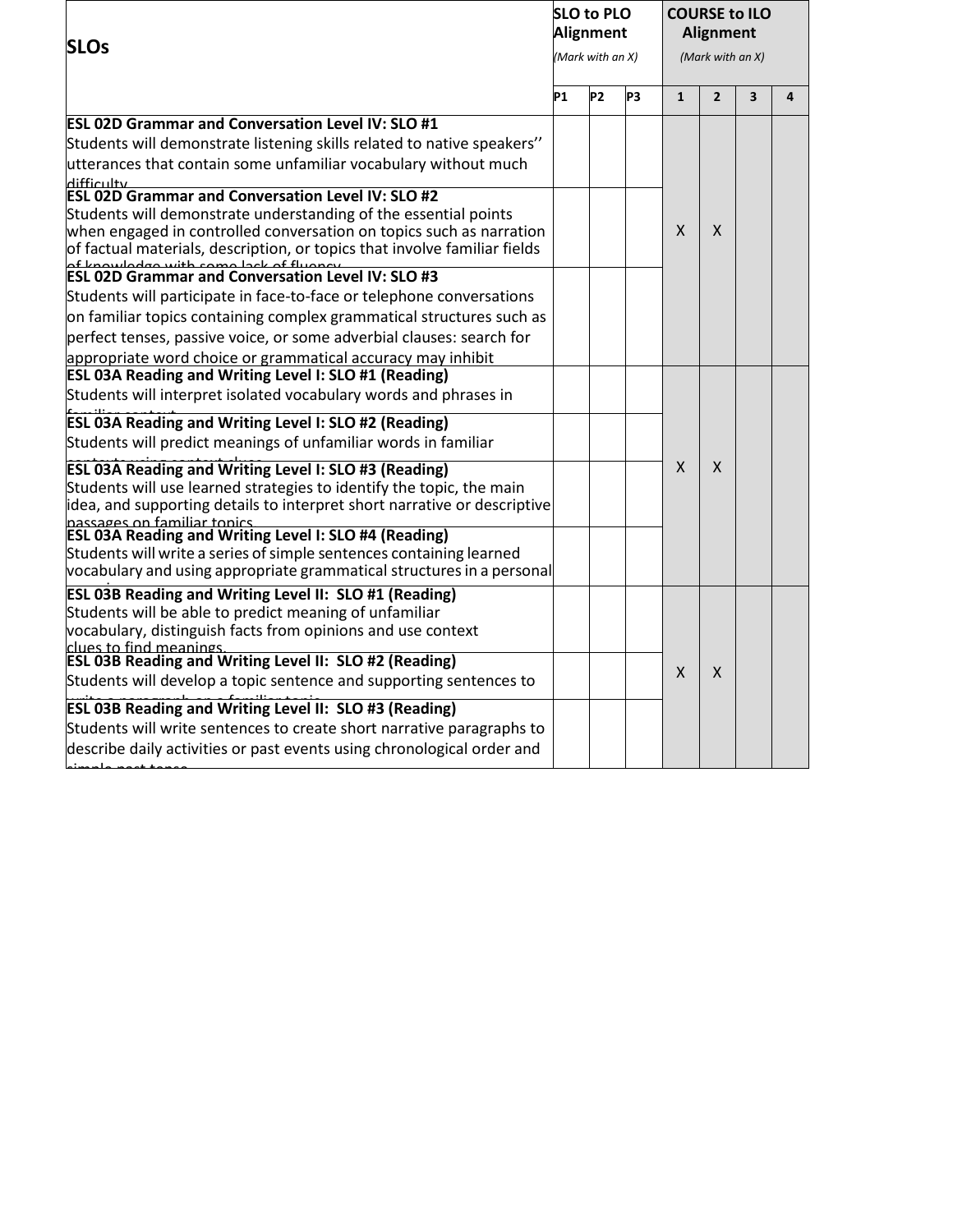| <b>SLOs</b>                                                                                                                                                                                                                                                                                                                                                                                                                                                                   | SLO <sub>to</sub><br><b>PLO</b><br>Alignment<br>(Mark with an |           | <b>COURSE to ILO</b><br><b>Alignment</b><br>(Mark with an X) |              |                |   |   |
|-------------------------------------------------------------------------------------------------------------------------------------------------------------------------------------------------------------------------------------------------------------------------------------------------------------------------------------------------------------------------------------------------------------------------------------------------------------------------------|---------------------------------------------------------------|-----------|--------------------------------------------------------------|--------------|----------------|---|---|
|                                                                                                                                                                                                                                                                                                                                                                                                                                                                               | P <sub>1</sub>                                                | <b>P2</b> | P <sub>3</sub>                                               | $\mathbf{1}$ | $\overline{2}$ | 3 | 4 |
| <b>ESL 03C Reading and Writing Level III: SLO #1 (Reading)</b><br>Students will use previously learned strategies of skimming, scanning,<br>previewing, and prediction to discover the general idea, main idea and<br>supporting details.                                                                                                                                                                                                                                     |                                                               |           |                                                              |              |                |   |   |
| <b>ESL 03C Reading and Writing Level III: SLO #2 (Reading)</b><br>Students will draw meaning from familiar texts by using previously learned<br>vocabulary skills of words' prefixes/suffixes and synonyms/antonyms.                                                                                                                                                                                                                                                          |                                                               |           |                                                              | $\mathsf{x}$ | $\mathsf{x}$   |   |   |
| <b>ESL 03C Reading and Writing Level III: SLO #3 (Reading)</b><br>Students will write related sentences to form paragraphs, and proofread and<br>edict their writing.                                                                                                                                                                                                                                                                                                         |                                                               |           |                                                              |              |                |   |   |
| ESL 03D Reading and Writing Level IV: SLO #1 Advance Reading and<br><b>Comprehension Skills</b><br>Students will use appropriate reading strategies to identify main ideas and key<br>points to evaluate the content for facts or opinions, make inferences, or<br><b>ESL 03D Reading and Writing Level IV: SLO #2 Advance Writing Skills</b><br>Students will write short comparison/contrast or cause/effect paragraphs, using<br>appropriate signal words and Punctuation. |                                                               |           |                                                              | X            | $\mathsf{X}$   |   |   |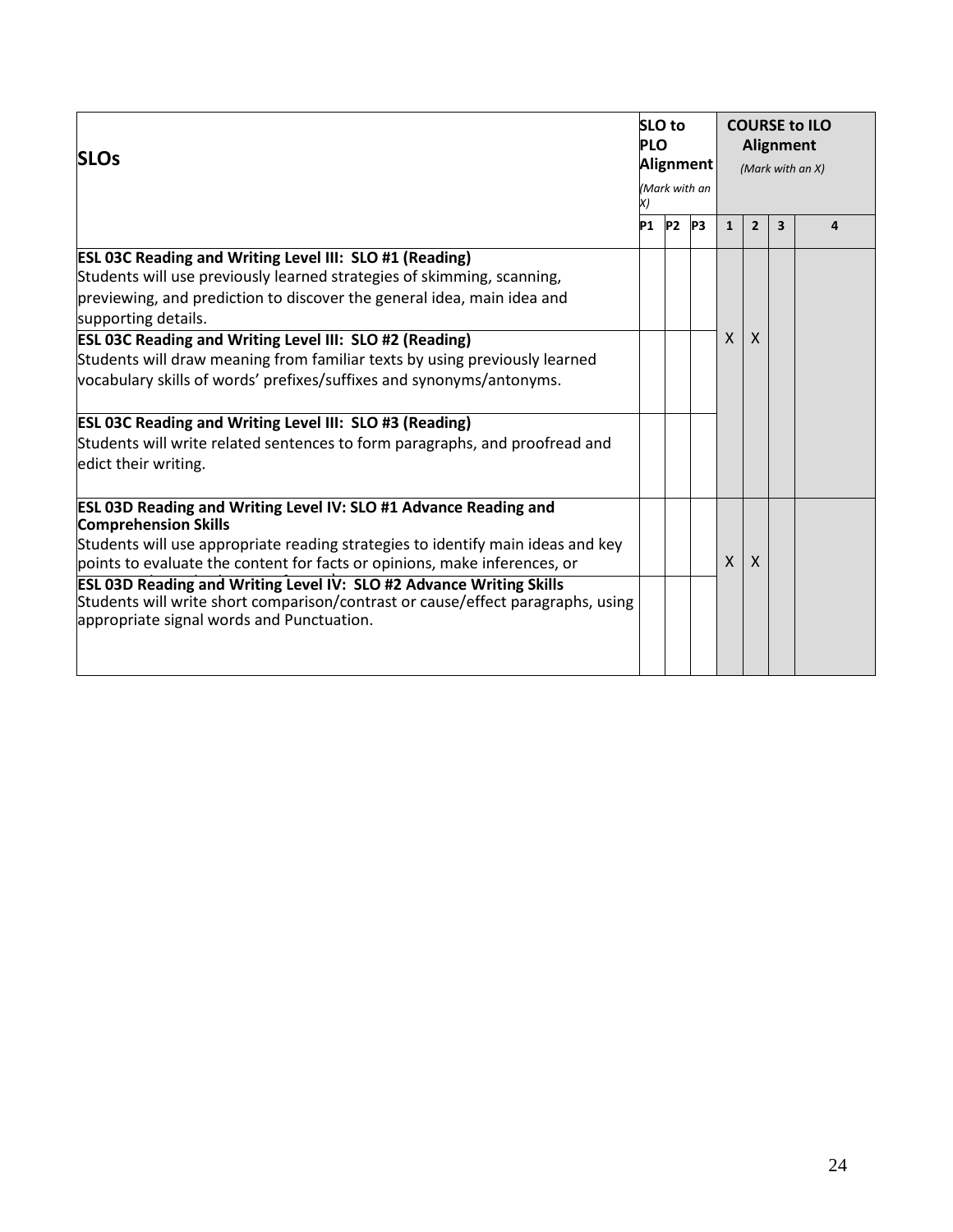#### **a) Provide a timeline for course and program level SLO assessments.**

|                     | <b>SLO and Assessment Timeline: Four-Year Cycle</b> |
|---------------------|-----------------------------------------------------|
| <b>Program Name</b> | <b>ESL Department</b>                               |

### **SLO Assessment Timeline: Create Your 4-Year Assessment Plan**

*Directions:* Starting in academic year 2011-2012, SLOs will be assessed over a four-year cycle at Compton. Because program review will start occurring in calendar years (i.e. Spring to Fall semester), the grid below is organized by calendar year rather than academic year, Plan out your program's assessments so that all SLOs (both course-and program-level) are assessed at least once every four years.

| Year                    | <b>Semester</b>  | <b>Course-Level</b>  | <b>Program-Level SLOs Assessed</b> |
|-------------------------|------------------|----------------------|------------------------------------|
|                         |                  | <b>SLOs Assessed</b> |                                    |
|                         | Spring<br>Year 1 | ESL02A               |                                    |
| Year 1                  | 2014;            | ESL03A               |                                    |
| of 4-Years<br>SLO Cycle | 2017             |                      |                                    |
| $(3$ years before       | Fall             |                      |                                    |
| Program<br>review)      | Year 1           | ESL02B               |                                    |
|                         | 2014;            | ESL03B               |                                    |
|                         | 2017             |                      |                                    |
|                         |                  |                      |                                    |
|                         | Spring           | ESL02C               |                                    |
| Year 2                  | Year 2           | ESL03C               |                                    |
| of 4-Year SLO           | 2015;            |                      |                                    |
| Cycle                   | 2018             |                      |                                    |
| $(2 \text{ years})$     | Fall             |                      |                                    |
| before                  | Year 2           | ESL02D<br>ESL03D     |                                    |
| Program<br>review)      | 2015;            |                      |                                    |
|                         |                  |                      |                                    |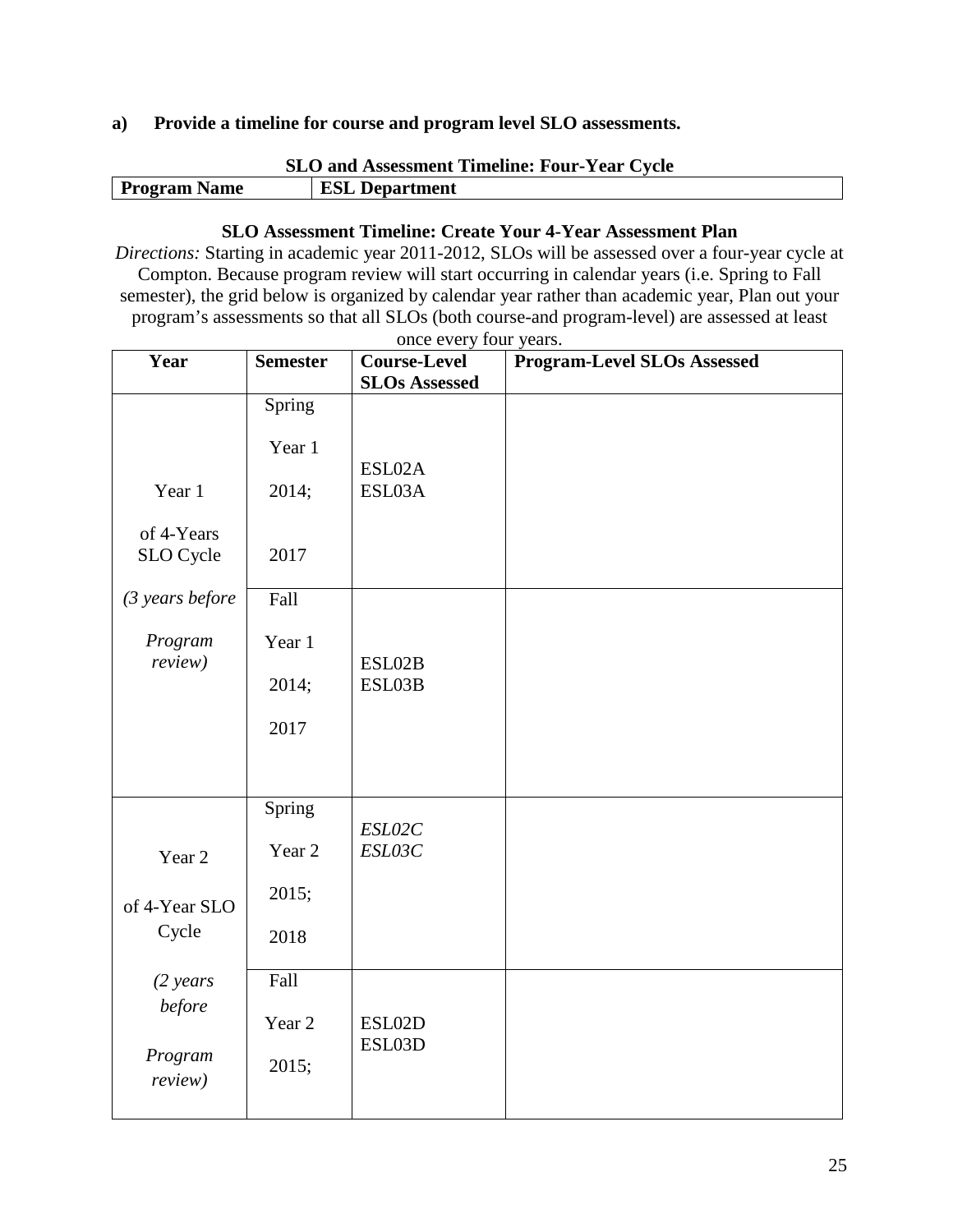|                  | 2018     |                          |                            |
|------------------|----------|--------------------------|----------------------------|
|                  |          |                          |                            |
|                  |          |                          |                            |
|                  | Spring   |                          |                            |
|                  | Year 3   |                          | Non-Credit ESL Program SLO |
| Year 3           |          | ESL02A                   |                            |
|                  | 2016;    | ESL03A                   |                            |
| of 4 Year-SLO    |          |                          |                            |
| Cycle            | 2019     |                          |                            |
| $(1$ year before | Fall     |                          |                            |
|                  |          |                          |                            |
| Program          | Year 3   | ESL02B                   |                            |
| review)          | 2016;    | ESL03B                   |                            |
|                  |          |                          |                            |
|                  | 2019     |                          |                            |
|                  |          |                          |                            |
|                  | Spring   |                          | Program Review (starts)    |
|                  | Year 4   |                          |                            |
|                  |          |                          |                            |
|                  | 2017;    | ESL02C                   |                            |
| Year 4           | 2020     | ESL03C                   |                            |
| of 4-Year SLO    |          |                          |                            |
| Cycle            | Fall     |                          | Program Review (ends)      |
|                  | Year 4   |                          |                            |
| (Year of         |          | ESL02D                   |                            |
| Program          | 2017;    | $\operatorname{ESL}$ 03D |                            |
| Review)          |          |                          |                            |
|                  | $2020\,$ |                          |                            |
|                  | Year 4   |                          |                            |

**\* Note: Indicate which SLOs will be assessed in the timeline by indicating the number or title of the SLO.**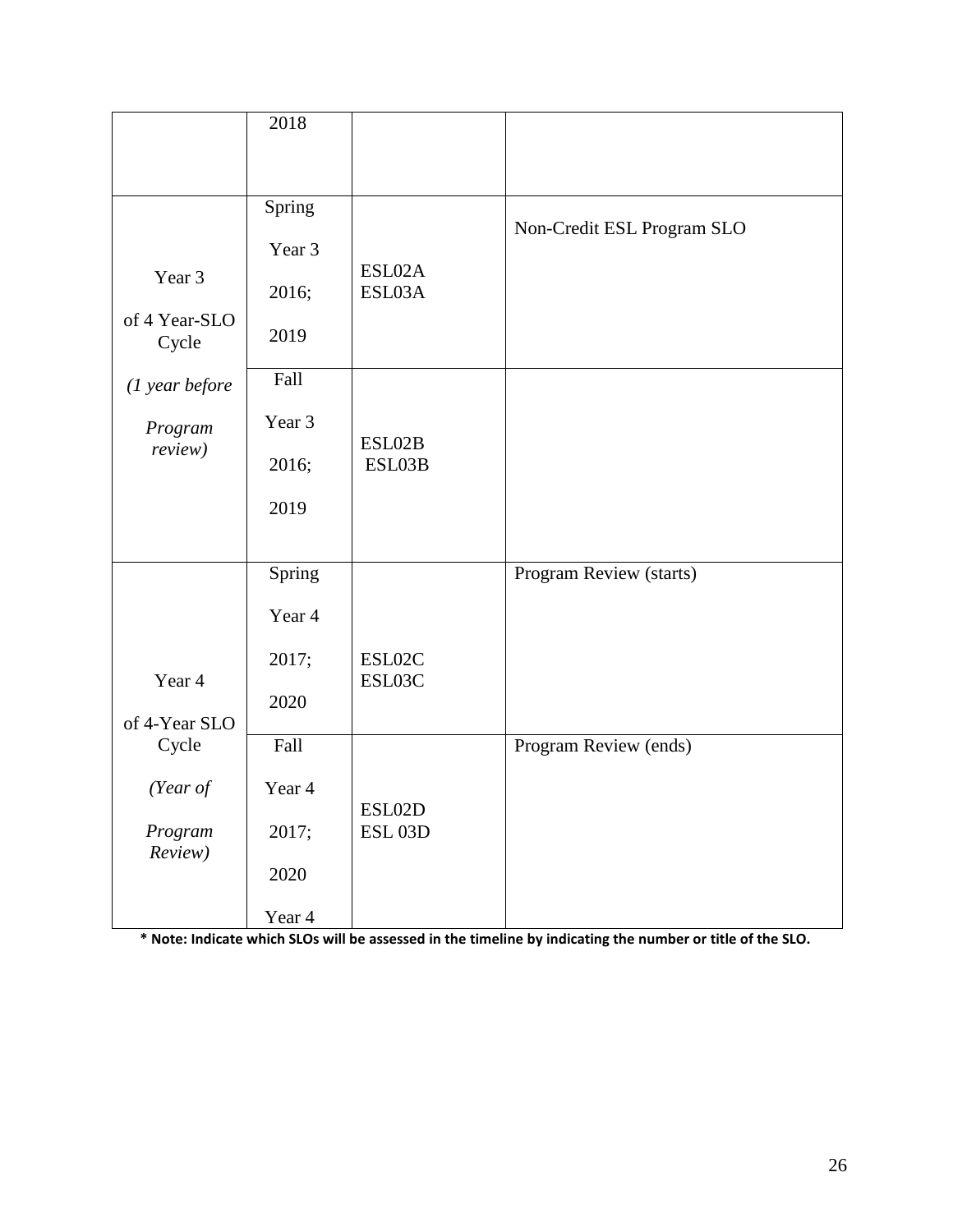#### **b) State the percent of course and program SLO statements that have been assessed.**

**Course level SLOs for the following courses were assessed over the past four years: Non-Credit ESL Program**

Conversation and Grammar:

ESL 2A – level I ESL 2B – level II ESL 2C – level III

ESL 2D – level IV

All the four levels of non-credit courses have been assessed. In all the four levels, students met the required expectations for success by achieving high success rates – above 70% - on the four levels of SLOs assessment tests. Some morning or evening students, however, rated a slightly higher than others. Reasons being that some students are non-working students thereby can maintain better focus in class. In addition, some students have better access to the campus resources and more exposure to student life activities. In addition, it was noted, based on our data analysis, that more considerable focus need to be given to developing speaking skills that utilize the targeted grammatical structures.

Recommendations: To assure 100% success rates for these courses:

1. Continue allowing the use of the establish lab for ESL students to provide more practice in reading and writing, with a specific interactive oral section to improve pronunciation and conversation.

2. Allow those students, who perform below satisfactory rates, the opportunity to repeat the course.

3. Provide in-class tutors to work with students who need immediate help and more time on task*.*

Reading and Writing courses:

ESL 3A – Level I ESL 3B – Level II ESL 3C – Level III

ESL3D – Level IV

All of the Reading and Writing courses have been assessed.

For the last few semesters, the ESL faculty been seriously engaged in assessing course SLOs and the course PLO's in the ESL program. For all the assessed levels, students met the required success rates – above 70%.

In both morning and evening groups, students performed significantly better in reading than in writing. This is explained by the fact that reading is a non- performance (passive) activity involving the skills of recognition, identification and guessing. Writing, on the other hand, is a performance activity, which requires many skills: generating ideas, creating logical order and unity, making appropriate word choice, and applying rules of grammar, punctuation, and the mechanics of writing.

Recommendations: To assure higher success rates – 80% and higher in the courses. 1. Establish a lab specifically assigned for ESL students to provide more practice in reading and Writing.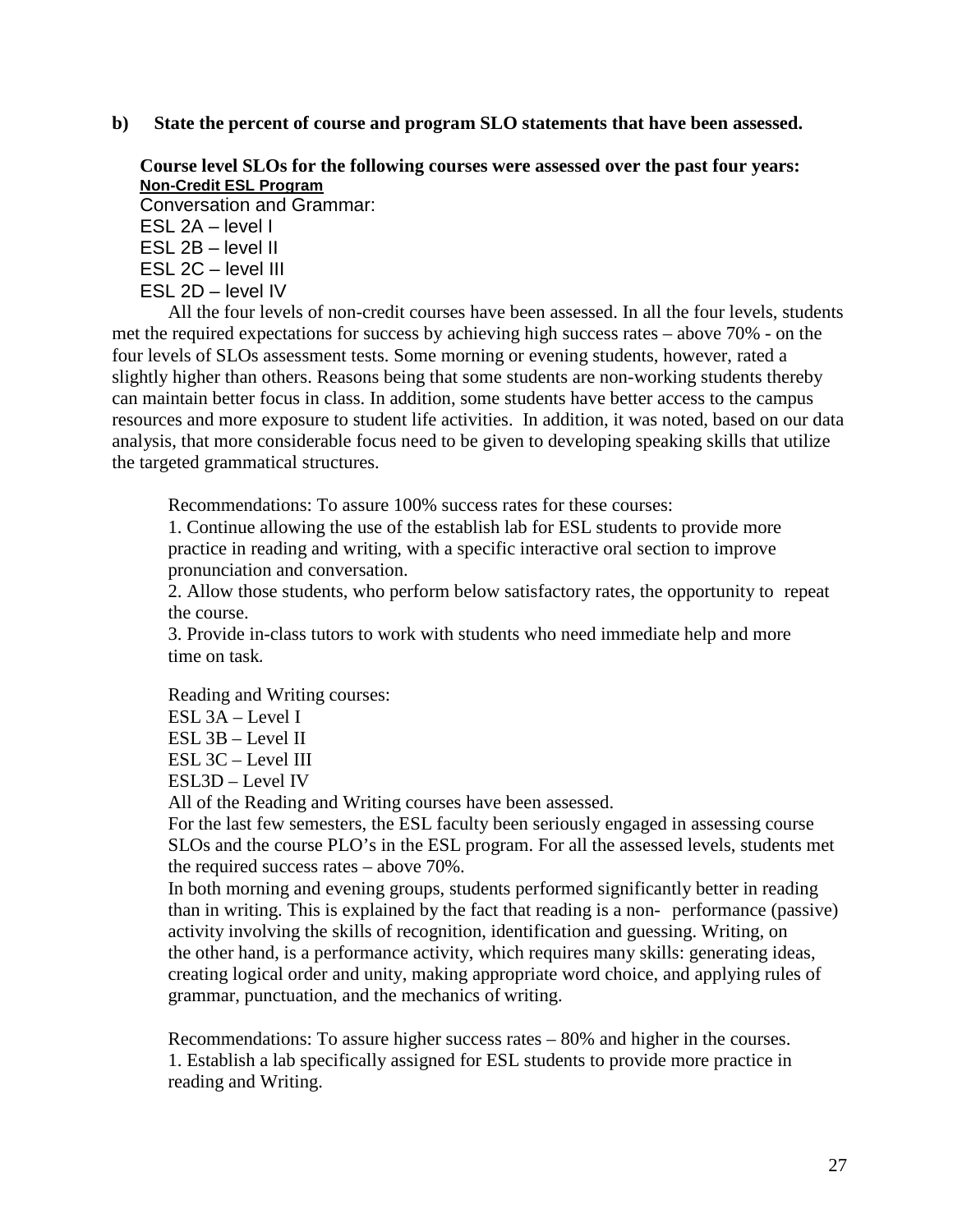2. Allow those students, who perform below satisfactory rates, the opportunity to repeat the course.

3. Provide in-class tutors to work with students who need immediate help and more time on task.

4. Offer all levels of the Non-Credit ESL Reading and Writing courses every semester without any interruption. Language acquisition is a highly complex and delicate process where maintaining a sequence of course offering is essential for student learning. For language acquisition to develop for academic purposes, it does require a curriculum that is structured sequentially. Language skills and structures cannot emerge at random; they require a carefully planned sequence.

Recommendations 4 has not been met as the trend in our school has recently been toward cutting down the Non-Credit Program because of lack of funding, and it is not cost effective.

### **Credit ESL Program**

# **Reading:**

#### ESL 52B

84/6% of the students passed the test for the SLO assessment, with only two students falling below the satisfactory level.

**Recommendations**: To assure 100% success in this course:

1. Monitor students' progress early in the semester.

2. Refer those having difficulty to tutoring, learning support groups, and/one-one tutoring with instructor

### **Writing:**

### ESL 53B

About 45% of the students fell below the satisfactory level of achievement. The failing group was identified as not having taken the non-credit courses or the equivalent. Recommendations: To assure higher success rates in this course:

1. Assign a bilingual employee, at the assessment center, who is qualified in recognizing the different levels of English proficiency among the ESL students who are to be assessed for English classes. Otherwise, students might be referred to the assessment test not appropriate to the level of their proficiency, i.e. CELSA / LOEP. 2. As writing is a highly demanding skill in language acquisition, students should have more practice in writing exercises.

#### **c) Summarize the SLO and PLO assessment results over the past four years and describe how those results led to improved student learning. Analyze and describe those changes. Provide specific examples**.

### **ESL PLOs**

PLO # 1: Upon completion of the non-credit ESL program, students will demonstrate proficiency in oral skills that are necessary for interaction in an English-speaking environment.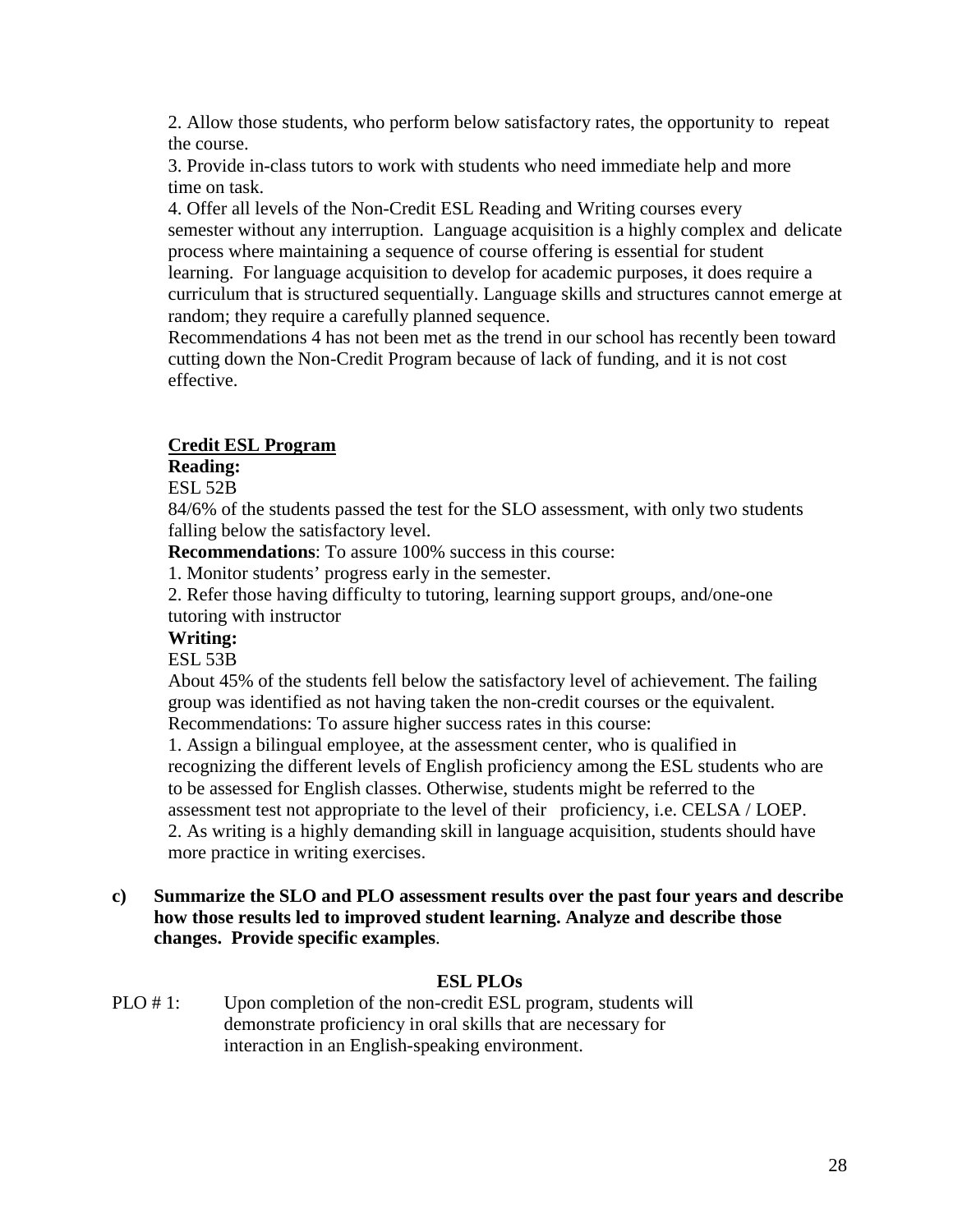- PLO # 2: Upon completion of the non-credit ESL program, students will be able to apply listening, speaking, reading and writing skills learned in the program to improve their employability.
- PLO # 3: Upon completion of the non-credit ESL program, students will demonstrate entry-level reading and writing skills for the Credit Program.

#### Assessment Instruments

**PLO** #1: Students will use a script to conduct a conversation on an everyday topic.

**Presentation/Skill Demonstration -** Students were given a dialogue activity in which they needed to use the comparative form of adjectives in a shopping role-play.

Twelve students took this assessment and 10 students received 100%, two students received 95% in the dialogue. (04/30/2015) (Spring 2015)

**PLO #2:** Students will participate in a mock interview or write a cover letter for a job application.

Students participated in interviews for two different ESL positions; one was for Supplemental Instruction Coach (SI Coach) and the other position was for a Tutoring position.

Fifteen students took the assessment. Ten of the students performed well above the expected 70% goal. Five of the students performed below the 70%. Two of the five students scored 60% and three scored 66%. However, the total average range for the class as a whole was 70.5%. Of those students who scored below the 70% had difficulty attending the class.

### **PLO # 3:** Assessment Instruments: Students will take LOEP test.

The LOEP is an exam to assess the students' levels of English proficiency. This exam is given to students at the end of the fourth level of the non-credit ESL02D. The scores the student receives in the exam determines not only the placement in the appropriate credit ESL courses but also the success the students has had throughout the four levels of the non-credit courses. This test consists of three parts; one part is computerized to assess Reading and Vocabulary, one is the written part to assess the level of writing, and the third is an interview to assess verbal skills. For this PLO assessment, students were assessed through the computerized and the written parts only.

Year of Assessment (Fall 2016)

Ten students of the ESL02D Conversation and Grammar class were assessed. Four students obtained a high scored that qualifies them to be placed in 52B and 53B which is the second level of the credit courses. The other 6 students received a lower score, but they passed the assessment with a good score to be placed in the first level 52A and 53A which allows them to be placed in the first level of the credit ESL courses, too.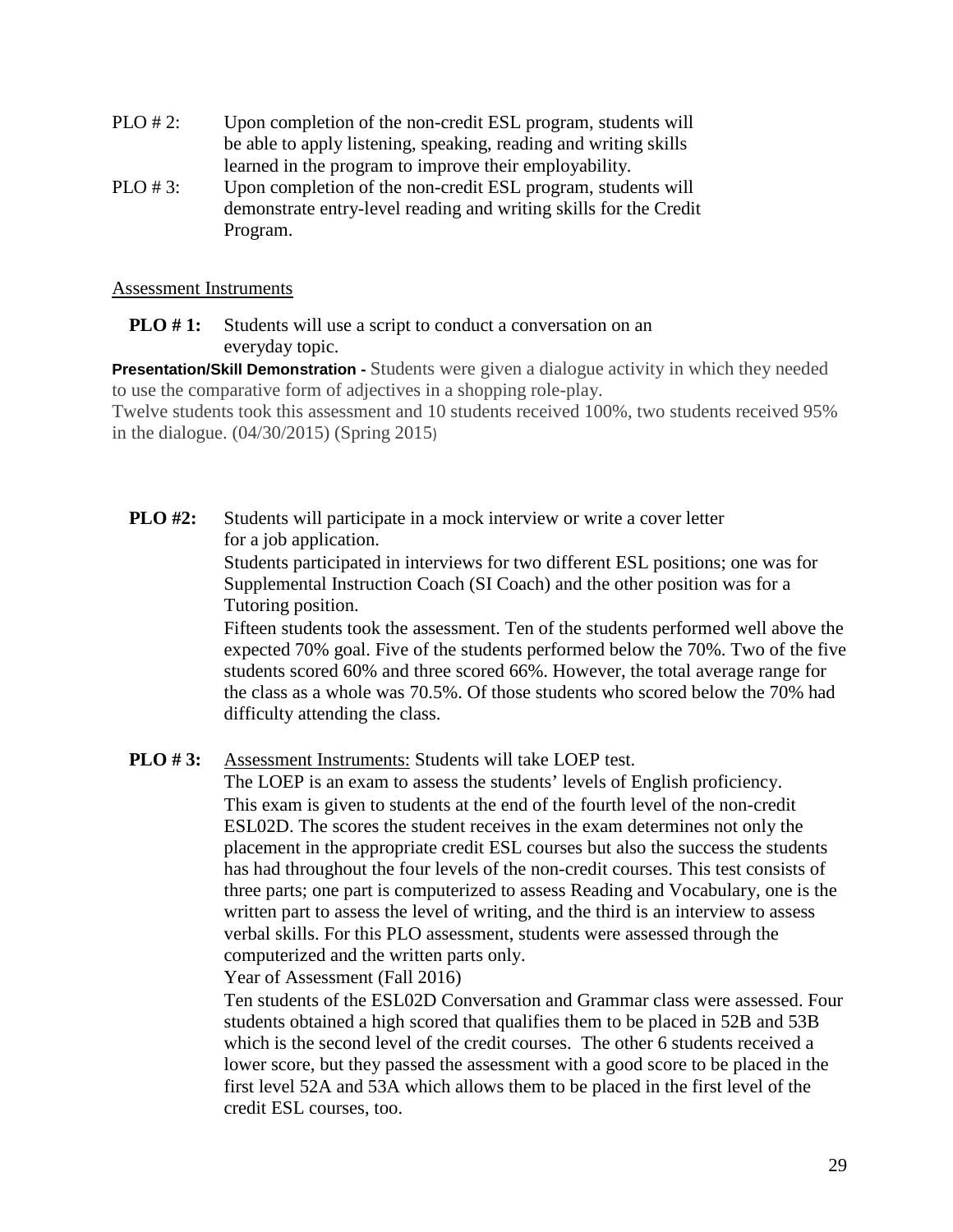# **SLOs Assessments (Spring 2014)**

Standard and Target of success:

It is expected that 70% of the students score 70% or above on this SLO.

# **ESL02A-9395 Grammar and Conversation Level I**

- SLO# 1: Students will demonstrate face-to-face conversations, comprehension of simple words and phrases used in common everyday context.
- SLO#2: Students will ask grammatically structured questions related to basic needs and respond appropriately using short phrases and sentences. Ten students were assessed for this introductory level of grammar and conversation. Nine students scored 80% or above the expected 70% or above on this SLO. Only one scored below the 70%.

ESL02A-9395

SLO#3: Students will use words that signal differences between present and past in simple statements related to common activities. (Spring 2016) For this ESL02A-9395, 18 students were assessed. 16 of the students passed the assessment with high percentages that were 72% to 90%. There were only 2 students who scored a 66 and a 68 percent. These students had difficulty attending the class on time and unavailable to obtain assistance from tutors.

# **SLOs Assessments (Spring 2014)**

### **ESL02B-9396 ESL02B-9397 Grammar and Conversation Level II**

- SLO#1: Students will demonstrate through face-to-face conversation understanding of simple questions and answers in Standard English.
- SLO#2: Students will participate in simple conversations dealing with basic survival needs and using Yes/No questions and Wh-questions including questions about possessive nouns and possessive adjectives.

Two groups of students, from class ESL 2B, took part in this assessment: Eighteen students from the morning class - section # 9396 - and 10 from the evening class section# 9397. The assessment included pair-partner activities. Each student was given a sample of a conversation that included unfamiliar topics learned in class. Students were instructed to play the role of the character in the conversation. The target vocabulary was given for students to select the appropriate word to fill in the blanks. The  $3<sup>rd</sup>$  activity was divided into two groups. In-group 1, students (A) read the statement and student (B) selected the reason from the target statement given in the box. The assumption was that both morning and evening students would perform well in the assessed target language – English.

Students were evaluated in five areas of language competencies – communicative skills:

| 1. Listening comprehension                              | 10 points |
|---------------------------------------------------------|-----------|
| 2. Speaking skill – Response                            | 10 points |
| 3. Vocabulary                                           | 10 points |
| 4. Grammatical structures at the low intermediate level | 20 points |
| Total                                                   | 50 points |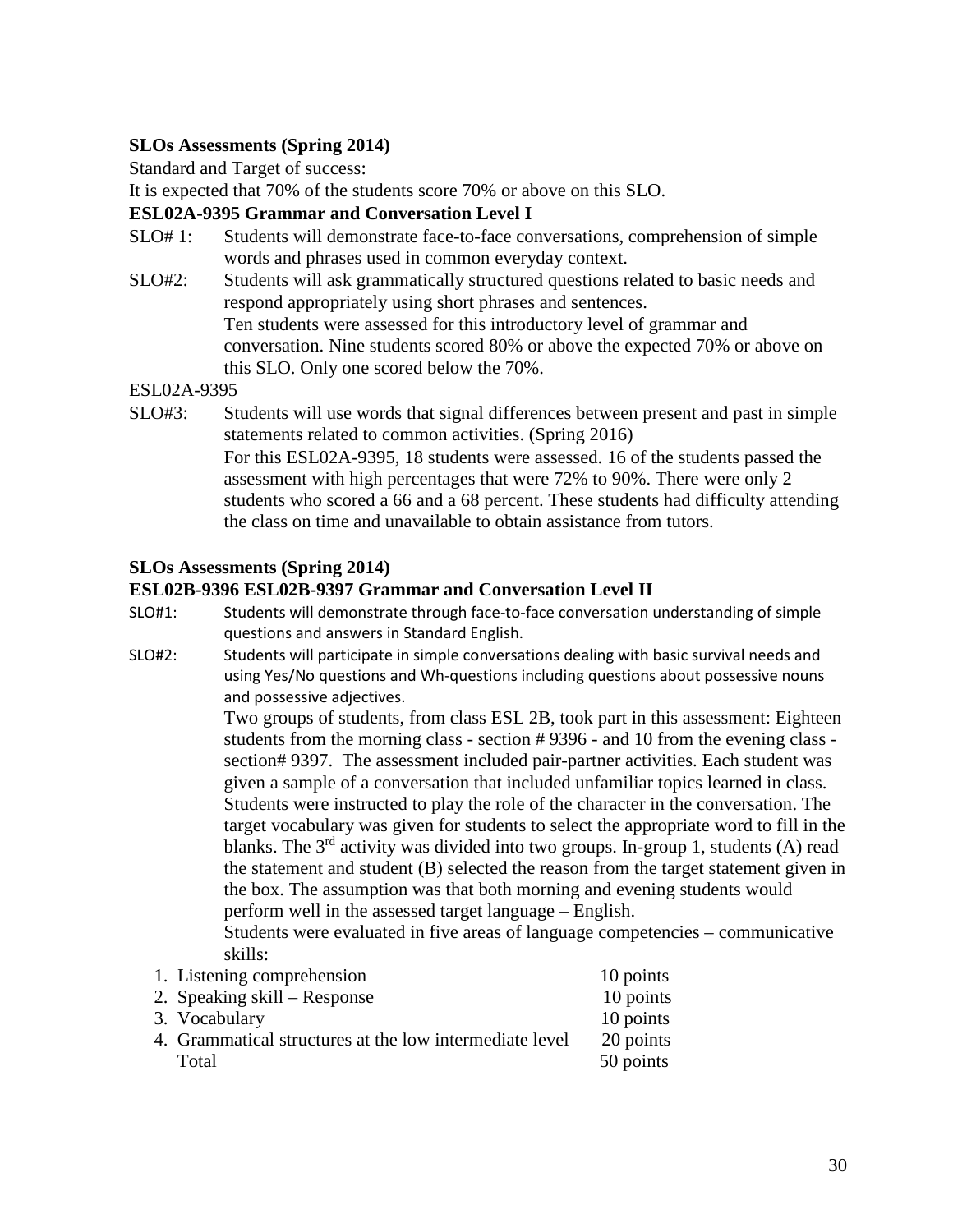|                                                 |                       | <b>Morning Group</b><br><b>Eighteen Students</b> | <b>Evening Group</b><br>Ten Students |
|-------------------------------------------------|-----------------------|--------------------------------------------------|--------------------------------------|
| 1. Listening Skill                              | $(10 \text{ points})$ | 173/96%                                          | $9.9 / 99\%$                         |
| 2. Speaking Skill                               | $(10 \text{ points})$ | 153 / 85%                                        | 9.8 / 98%                            |
| 3. Vocabulary – Sub Skill $(10 \text{ points})$ |                       | 150 / 83%                                        | $9.6 / 96\%$                         |
| 4. Grammar – Sub Skill                          | $(10 \text{ points})$ | 164/9.1%                                         | $8.9 / 8.9\%$                        |
| 5. Grammar                                      | (10 points)           | 164/9.1%                                         | $8.9 / 8.9\%$                        |

Based on the scores, both groups scored above the expected 70% standard on this assessment.

# **SLOs Assessments - ESL02C will be assessed (2017-2018)**

### **ESL02D-9400 Conversation and Grammar Level IV (Spring 2016)**

Standard and Target of success:

It is expected that 70% of the students score 70% or above on this SLO.

- **SLO#1:** Students will demonstrate listening skills related to native speakers'' utterances that contain some unfamiliar vocabulary without much difficulty. Exam: The title of the conversation was, "Listening Plans of the Day." This was a two-part exam.
- Part A. Students took the assessment by listening to a conversation between two roommates. Students had to fill in the blank spaces with the words that they heard in a recording to complete the conversation. The recording was played two times only.
- Part B. True or False Statements. Students reread the conversation. After that, they had to read a number of statements and identify the statement by circling the T for true or the F for false. Basing the answer on the information in the conversation. Twelve students were assessed in this ESL02D course. The average passing percentage for all the class was 72%. The expected passing standard of 70% was met.
- **SLO#2:** Students will demonstrate understanding of the essential points when engaged in controlled conversation on topics such as narration of factual materials, description, or topics that involve familiar fields of knowledge with some lack of fluency. This was a two-part exam.
- Part A. Facts and Conclusions Students had to demonstrate understanding of a conversation they heard in a recording by matching the facts about a man named Keith with the conclusion.
- Part B: Dinner Students had to complete Keith's conversation with his parents at a restaurant. They needed to use correct forms of the words that were given in parenthesis. They

SLO#3: Students will describe a sequence of events in the past dealing with personal life. (Spring 2016) Ten students took the assessment for this ESL02B-9397. Nine out of ten students passed the test successfully. Only one student was not able to pass the assessment well. This may be due to low attendance.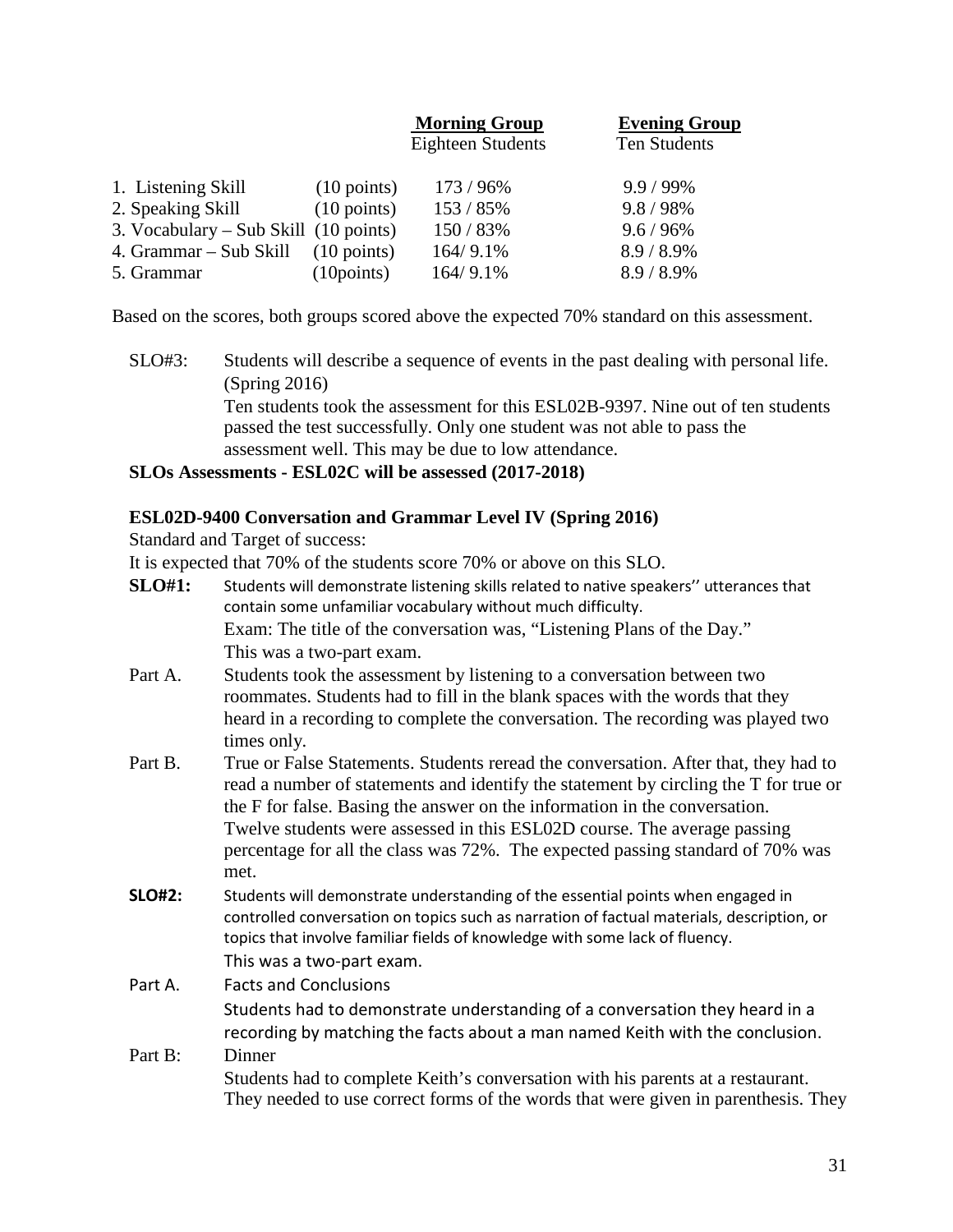also had to put the words in the correct order.

The same twelve students were assessed in this ESL02D course. The average passing percentage for all the class was 72%. The expected passing standard of 70% was met.

**SLO#3:** Students will participate in face-to-face or telephone conversations on familiar topics containing complex grammatical structures such as perfect tenses, passive voice, or some adverbial clauses: search for appropriate word choice or grammatical accuracy may inhibit communication and limited fluency. Will be assessed (2017-2018)

Standard and Target of success:

It is expected that 70% of the students score 70% or above on this SLO.

# **ESL03A- Reading and Writing Level I (Fall 2014)**

SLO#1: (Reading)-Students will interpret isolated vocabulary words and phrases in familiar contexts.

The instrument used to assess all four SLOs was a combination of predicting meaning of unfamiliar words and vocabulary phrases in familiar context, identifying the topic, main idea and supporting details. A second part to this assessment was a reading exam for comprehension and a writing of a paragraph. In the reading part, the students were able to interpret the meaning of the isolated vocabulary words and phrases according to the SLO requirement. Based on the results, all the students passed the assessment. They all scored an average 70% and above.

SLO#2: (Reading)-Students will predict meaning of unfamiliar words in familiar contexts using context clues.

> Although this SLO was assessed in the fall 2014, it was assessed again in spring 2015.

The assessment instrument consisted of a reading exam for comprehension and writing a paragraph. The data that was entered as results say that six out of the 16 students passed the reading with 70% and 12 out of 16 students passed the writing part with also a 70% and above. The students that performed below was due to low attendance in class.

SLO#3: (Reading)-Students will use learned strategies to identify the topic, main idea, and supporting details to interpret short narrative or descriptive passage on familiar topics.

> The assessment instrument was a reading exam and writing a paragraph. Thirty-three students were assessed. All 33 students passed with a score of 70% and above. The standard was a success.

> This SLO was assessed again in the spring 2016. This time 15 students were assessed and 10 passed the assessment with a score between 70% and 90%. The overall percent of the class was 75%.

### SLO#4: Spring 2014

(Writing)-students will write a series of simple sentences containing learned vocabulary and using appropriate grammatical structure in a personal experience. The assessment instrument was a reading exam and writing a paragraph.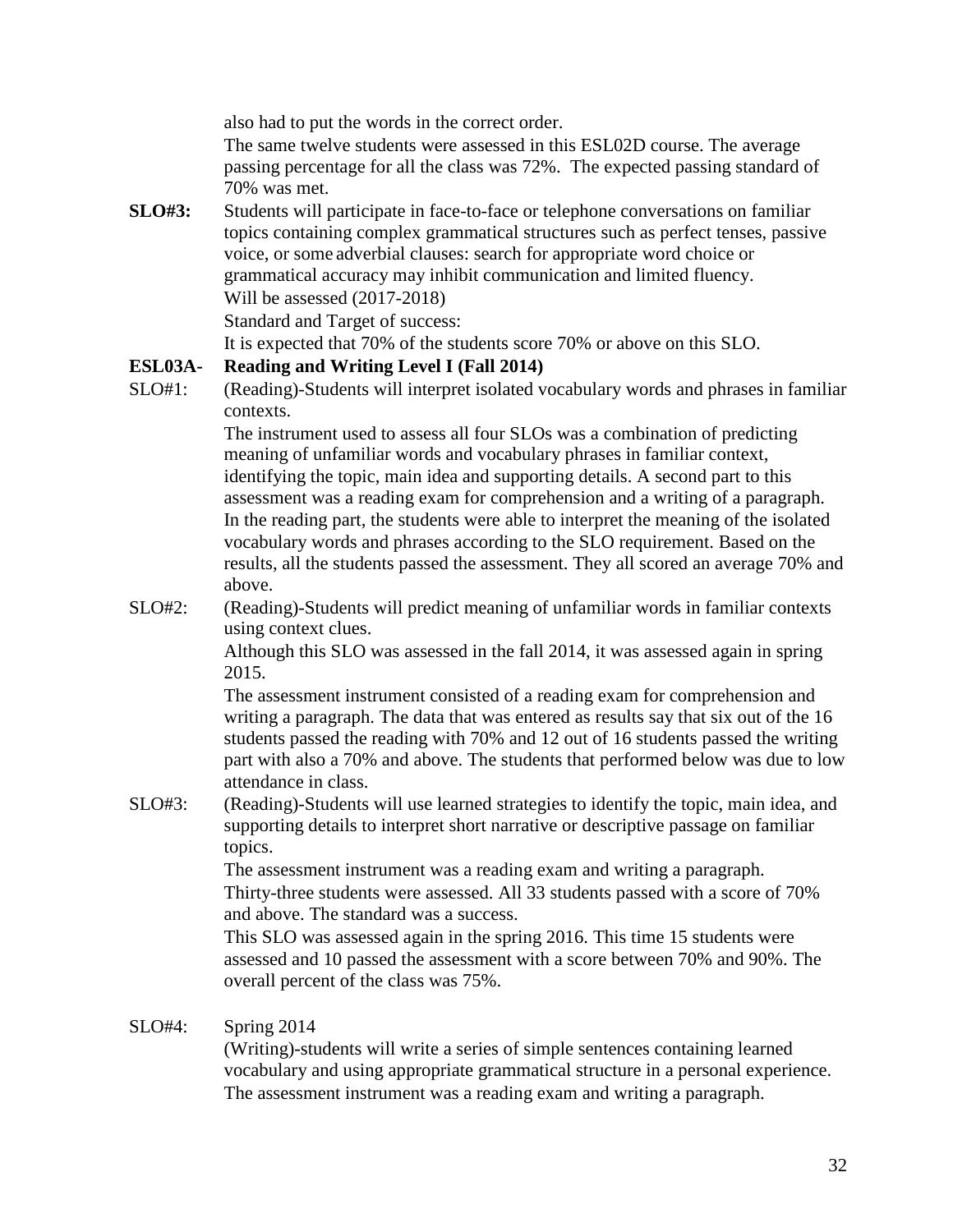Sixteen students took this assessment. Twelve of the passed the assessment scoring 70% and higher. Students successfully passed the exam and successfully met the target standard.

Standard and Target of success:

It is expected that 70% of the students score 70% or above on this SLO.

# **ESL03B Reading and Writing Level II (Spring 2014)**

- SLO#1: (Reading)-Students will be able to predict meaning of unfamiliar vocabulary, distinguish facts from opinions and use context clues to find meanings. The assessment tool was a reading exam. Two class sections took the assessment. A group of eighteen students was from the morning class, and 12 students were from the evening class. Eleven students from the morning class passed with a score of 70% and above. The 12 students from the evening class passed with a score of 70% and above. The evening group performed better than the morning group in the reading portion of the assessment. The discrepancy may be because there are different academic levels of students. Some have accomplished higher levels of studies in their countries. These students may have the ability to comprehend better the target language – English.
- SLO#2: (Writing)-Students will develop a topic sentence and supporting sentences to write a paragraph on a familiar topic. (Spring 2015) Assessment Tool: The instructions were to write a paragraph about the students own character, and to write a topic sentence and at least three supporting sentences to support the topic. The title was *More about Me.* Ten students took the assessment. Nine of the ten students passed the assessment with a score of 70% and above. Only one students scored below the 70% target.
- SLO#3: (Writing)-Students will write sentences to create short narrative paragraph to describe daily activities or past events using chronological order and simple past tense. (Spring 2016)

Assessment Tool: The instructions were to write a narrative paragraph about a typical day in their lives, and to write the sentences in a chronological order of events. (e.g. shower, brush their teeth, eat, breakfast, lunch, dinner, etc.) The maximum score were ten points.

Nineteen students took the assessment. Ten students obtained a score of 10 points and seven students obtained 9 points. All the 19 students passed the assessment and met the target standard of the 70%.

### **SLOs Assessments - ESL03C will be assessed (2017-2018)**

Standard and Target of success:

It is expected that 70% of the students score 70% or above on this SLO.

ESL03D-9405 Reading and Writing Level IV (Spring 2016)

SLO#1: (Advance Reading and Comprehension Skills)-Students will use appropriate reading strategies to identify main ideas and key points to evaluate the content for facts or opinions, making inferences, or interpret the author's point of view. Assessment Tool: An examination that parallels the instructional emphasis of the textbook.

Students were required to identify whether a statement was fact or opinion. In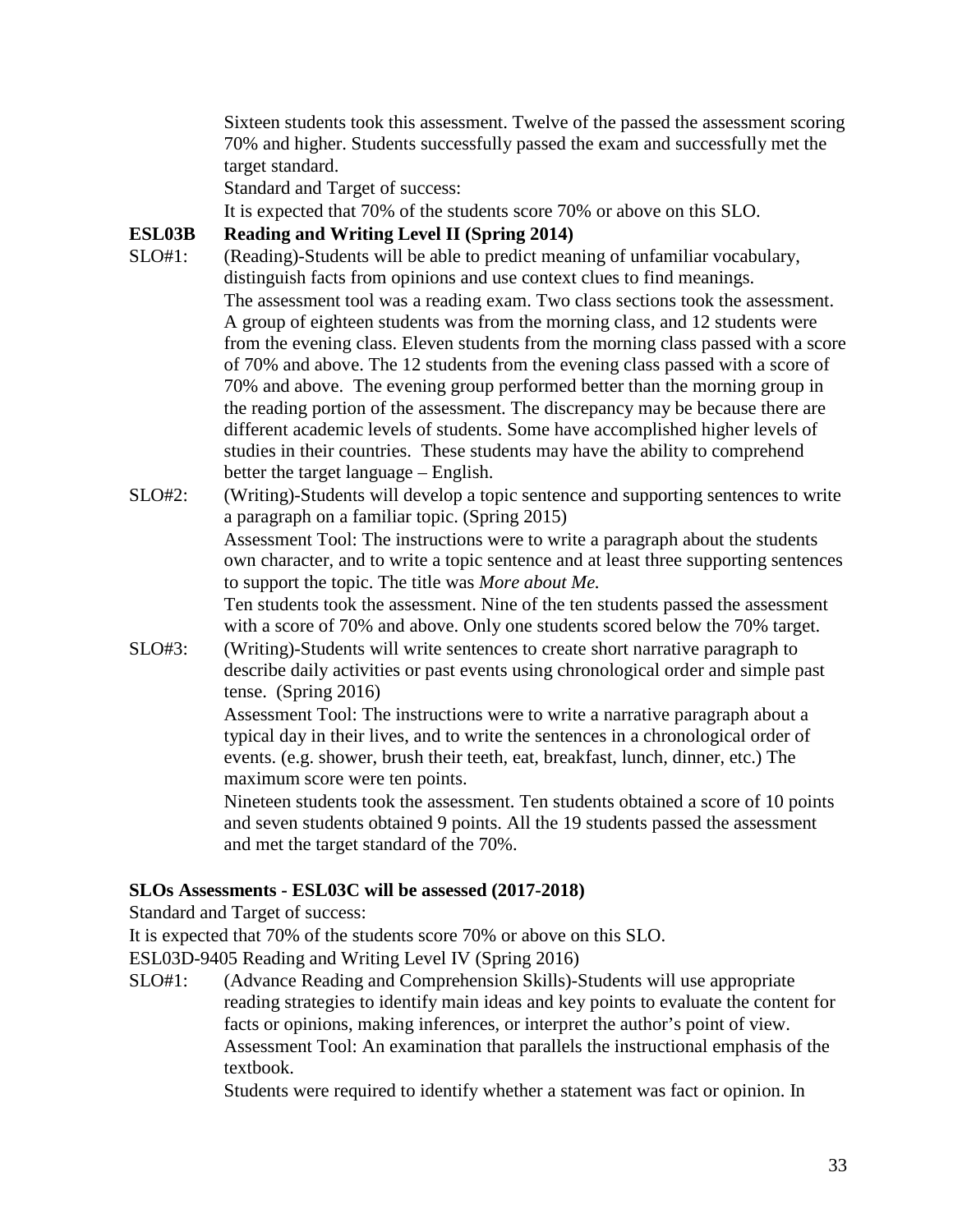addition, students had to distinguish if statements in a paragraph were fact or opinion. Given the situation, students had to infer what the outcome most likely would be. In the final part of the instrument, students had to use contextual clues to answer the questions.

Fourteen students took the assessment in this course. The average percentage rate for the class was 88%. Of the 14 students who took, the test 9 scored between 91 and 100 percent. Four students scored between 71 and 80 percent. Only one students scored below the 70 percent. That score was 68 percent. That student had a problem with attendance.

**SLO#2:** (Advance Writing Skills)

This SLO's assessment will take place during the (2017-2018) assessment cycle.

### **ESL51A: Introduction to English in Conversation (Fall 2014)**

Standard and Target of success:

It is expected that 70% of the students score 70% or above on this SLO.

- SLO#1: Students will plan and deliver a 3-5 minute speech on a beginning level topic. The method of assessment used was a 3-5 minute speech on a cultural artifact. Students obtained a grade based on length, content, posture and eye contact, clear speaking and grammar and vocabulary. Nine students took the assessment and all nine students passed with a score of 70% and above.
- SLO#2: Students will use relatively comprehensible pronunciation and stress patterns. (Fall 2014) Students took a test of 10 multiple-choice questions and selected the correct end phonetic sound of a word. Nine students took this assessment and all nine students passed the assessment with a score of 70% and above. Students performed passing the set target of success.
- SLO#3: Students will respond appropriately to questions about a familiar topic. (Fall 2014) The method of assessment was a 5-7 minute demonstration or biography speech. The assessment tool graded students on length, content, posture and eye contact, clear speaking and grammar/vocabulary. Nine students took the assessment and all nine students passed and met the 70% or above standard target of success.
- SLO#4: Students will demonstrate comprehension of a beginning-level listening passage. (Fall 2014) The method of assessment was a story students listened to and then answered 10 multiple-choice questions to demonstrate comprehension of the story. Nine students took this assessment and eight passed meeting the 70% and above target goal.

# **ESL52A: Introduction to Reading and Vocabulary Building**

Standard and Target of success:

It is expected that 70% of the students score 70% or above on this SLO.

SLO#1: Given a low intermediate text, students will identify main ideas and specific (Fall 2014) details.

> Assessment Instrument: Students took test on two short reading selections. One selection was a short prose reading that the students had not seen or studied by the students before. The other selection was a reading students had read and discussed before the test. One main idea question and four detail questions were about each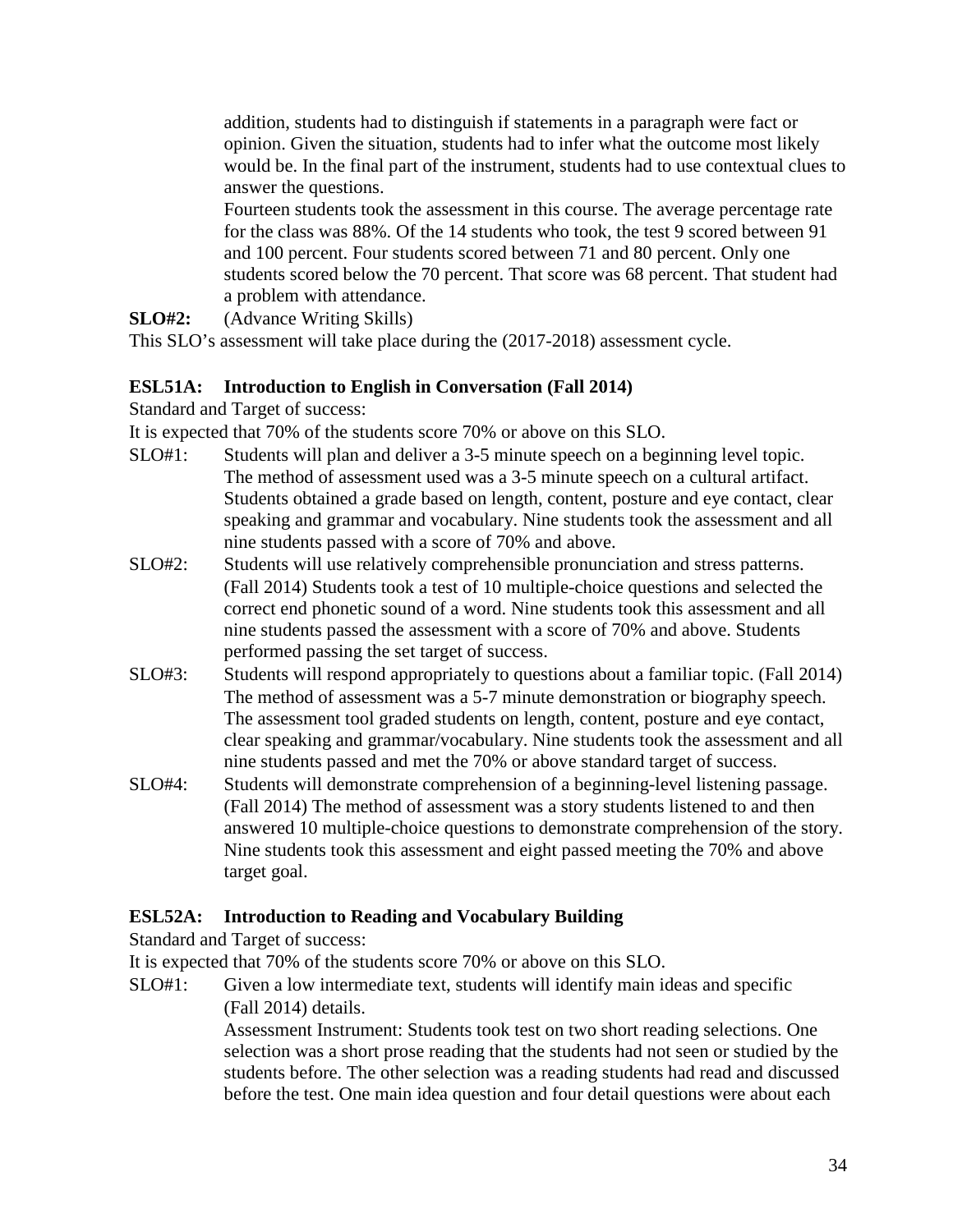reading. Nine students took this assessment and all nine students passed the exam with the anticipated goal of 70% and higher. SLO#2: Given a low intermediate text, students will choose the correct definition of (Fall 2014) unfamiliar words based on the context. Assessment Instrument: To asses this SLO, students took a test of five questions. The questions contained one word that students were not familiar. Students had to select the correct meaning of the words basing their answers on the context clues. Nine students took the assessment, and all the nine students passed the assessment with a score of 70% and above for this SLO. SLO#3: Given a low intermediate text, students will choose the correct word to complete a (Fall 2014) sentence. Assessment Instrument: The assessment instrument utilized to assess this SLO was Word Forms known by the students. They had studied these words in class. Nine students took the assessment for this class ESL 52A-9408. All nine students passed the assessment successfully with a score of 70% and above. SLO#4: Given a low intermediate text, students will explain plots, describe sentences and (Fall 2014) characters. Assessment Instrument: The assessment instrument utilized for this ESL 52A-9408 was to identify the elements of plot setting and characters. Nine students that took part in the assessment passed the exam. They all passed

with scores beyond the expected 70%.

The rest of the credit courses will be assessed in the future according to the time offered.

#### **d) Describe how you have improved your SLO process and engaged in dialogue about assessment results**.

These past two years, I have been the only full time faculty. I have had the part time faculty help in assessing the courses. After assessing the courses, I also ask input from the adjunct faculty to assist me in analyzing the results of the assessments. We come to a consensus that all full time or part time faculty should put more emphasis in teaching our students in reference to the course objectives and student learning outcomes. We need to assess early in the semester and use different teaching strategies to assist the students who perform low in their exam.

#### **e) List any related recommendations.**

To assure higher success rates – 80% and higher:

- 1. Establish a lab specifically assigned for ESL students to provide more practice in reading and Writing.
- 2. Allow those students, who perform below satisfactory rates, the opportunity to repeat the course.
- 3. Provide in-class tutor to work with students who need immediate help and more time on task.
- 4. Offer all levels of the Non-Credit ESL Reading and Writing courses every semester without any interruption. Language acquisition is a highly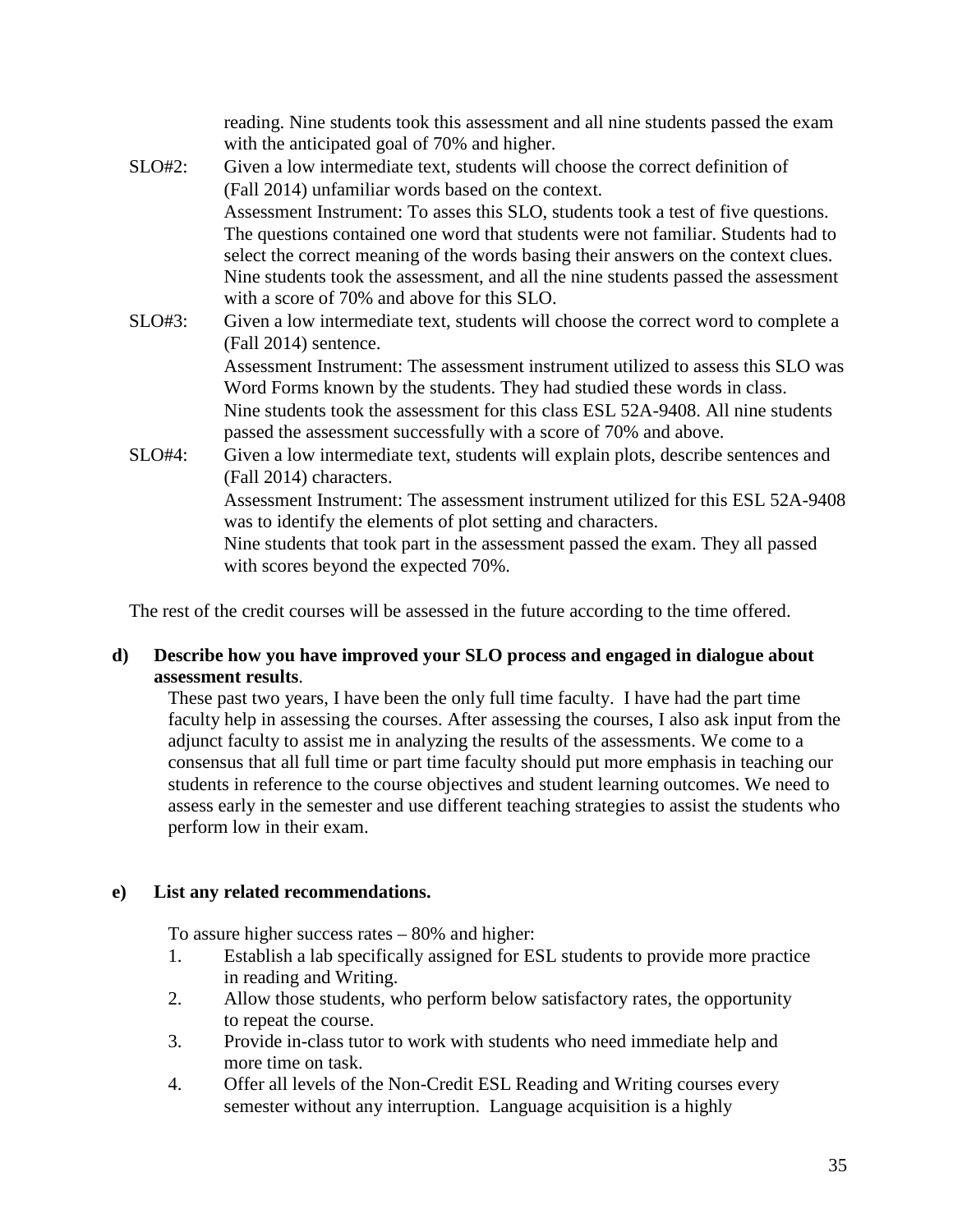complex and delicate process where maintaining a sequence of course offering is essential for students' learning. For language acquisition to develop for academic purposes, it does require a curriculum that is sequentially structured.

 Language skills and structures cannot emerge at random; they require a carefully planned sequence.

Recommendations 4 has not been met as the trend in our school has recently been toward cutting down the Non-Credit Program because of lack of funding, and it is not cost effective and.

### **The following are recommendations that relate to the assessment of SLOs.**

- 1. Allow those students, who perform below satisfactory rates, the opportunity to repeat the course. (2015-16)
- 2. Allow those students, who perform below satisfactory rates, the opportunity to repeat the course. (2016-17)
- 3. Assign a bilingual employee, at the assessment center. (2015-16)
- 4. Assign a bilingual employee, at the assessment center. (2016-17)
- 5. Establish a lab specifically assigned for ESL students to provide more practice in speaking, reading and writing. (2015-16)
- 6. Offer all levels of the Non-Credit ESL Reading and Writing courses every semester without any interruption. (2015-16)
- 7. Offer all levels of the Non-Credit ESL Reading and Writing courses every semester without any interruption.  $(2016-17)$
- 8. Provide tutors to work with students who need immediate help and more time on task (2015-16)
- 9. Provide tutors to work with students who need immediate help and more time on task. (2016-17)
- 10. Purchase Software: Rosetta Stone and headphones with microphones (2015-16)
- 11. Staff an ESL office with a full-time bilingual program assistant. (2015-16)
- 12. Staff an ESL office with a full-time bilingual program assistant. (2016-17)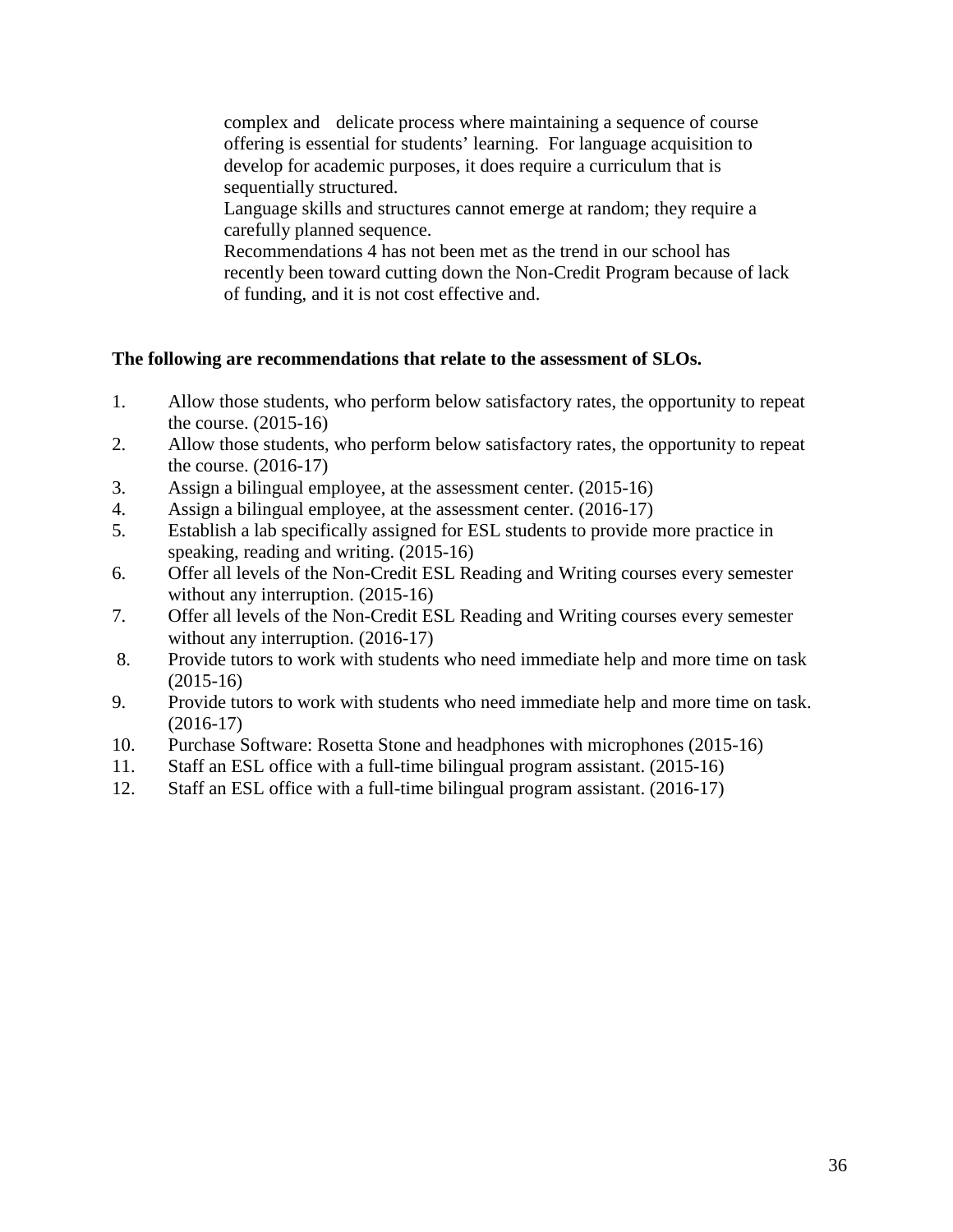# **5. Analysis of Student Feedback**

Provide a copy of any feedback reports generated by Institutional Research and Planning. Review and discuss student feedback collected during the past four years including any surveys, focus groups, and/or interviews.

- **a)** Describe the results of the student survey in each of the following areas:
	- i. Student Support
	- There is no specific feedback reports for this program review.
	- ii. Curriculum
	- iii. Facilities, Equipment, and Technology
	- iv. Program Objectives
- **b) Discuss** the implications of the survey results for the program. There is no specific feedback reports for this program review.
- **c) Discuss** the results of other relevant surveys.

In the Fall 2017, a student survey will be developed and administered to students. This survey will be conducted each fall. The survey will include the following:

Student information

- 1. Gender
- 2. Age
- 3. Marital status
- 4. Children
- 5. Employment status
- 6. Annual income
- 7. School information
- **d) List any related recommendations.**

### **6) Facilities and Equipment**

### **a) Describe and assess the existing program facilities and equipment.**

The campus at Compton Educational Center is limited in some of its facilities and learning resources. ESL faculty members and students utilize classrooms, the Student Lounge or Staff Lounge – when available – to host program events and meetings related to student workshops and orientations. Currently, ESL instructors refer students to the tutorial program in the Students Success Center for out-of-classroom academic support and to the SSC lab where the students have access to Rosetta stone software. In addition, there is counseling support allocated specifically for ESL students provided by a full-time bilingual counselor in the Admissions and Records Area. On the other hand, there is a tremendous lack of equipment for multi-media presentations. One archaic television set is available in one of the offices in D-31, which the ESL instructors barely use due to hard and risky logistics. The ESL program instructors, however, understand that the use of multi-media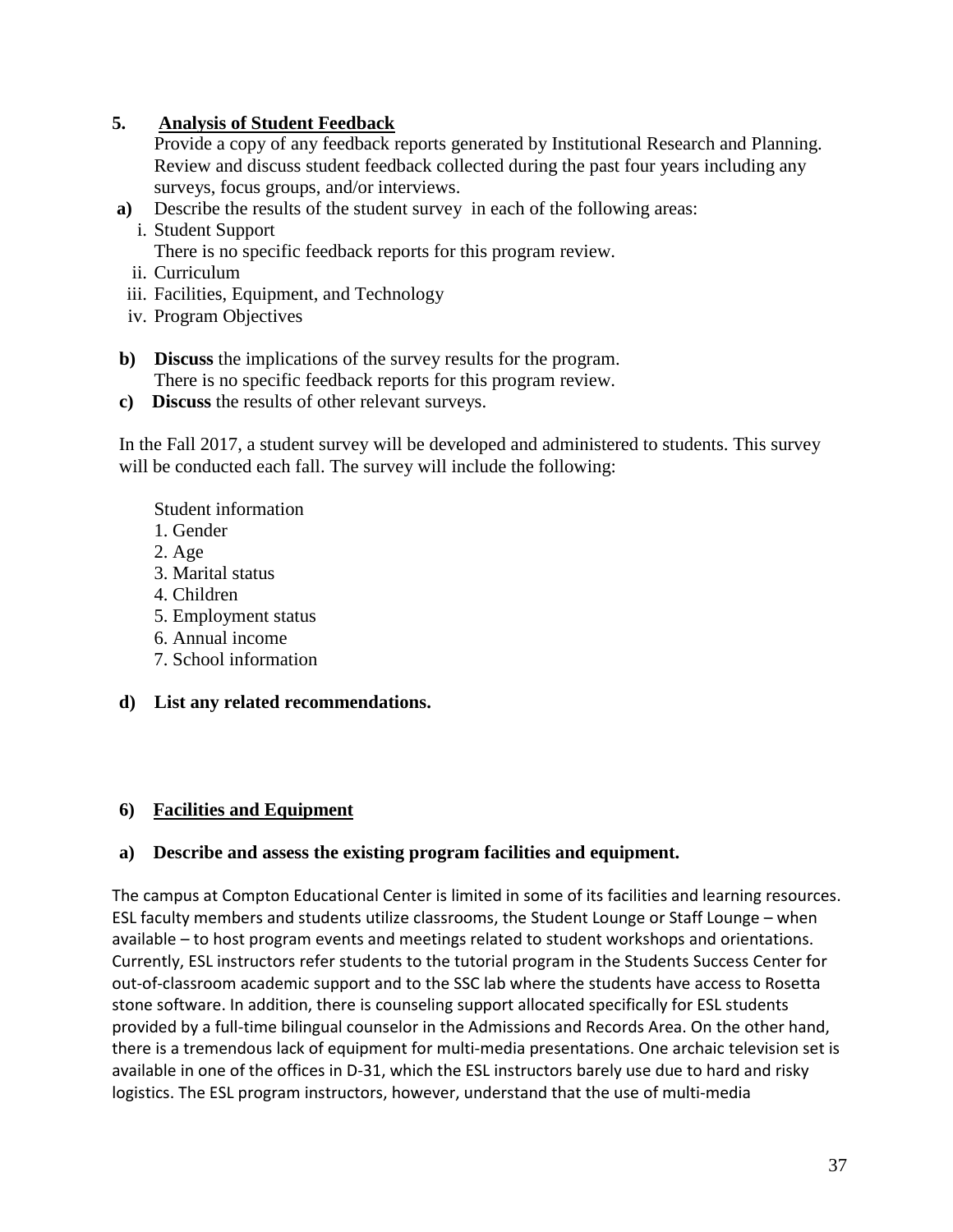presentations in classrooms can be an effective tool in second language acquisition. There are no smart classrooms designated for ESL classes for the faculty who would like to utilize internet activities and/or power point presentations.

The department has four immediate and long-range needs: ongoing funding for a fully equipped ESL computer lab, marketing materials, smart classrooms, and an ESL complex building. In the near future new educational buildings that are in the planned construction, will have equipped classrooms with the state of the art technology.

# **b) Explain the immediate (1-2 years) needs related to facilities and equipment. Provide a cost estimate for each need and explain how it will help the program better meet its goals.**

**ESL computer lab**: In the 1998 Program Review, the ESL department submitted a very detailed proposal for starting a fully equipped language lab. The proposal was approved and funding acquired in 1999, and 60 computers were housed in two classrooms that were combined to establish what was supposed to be a language lab. The ESL faculty gathered software and adopted new series of textbooks with CD-ROMs to create lab assignments. Two years later the lab was taken over by the English and Reading departments, thus depriving the ESL students of a very vital apparatus for facilitating second language acquisition. To this date, English and Reading instructors utilize the same lab, the one that was initially acquired for ESL and Spanish students. The ESL department requests once more that a fully equipped lab be established for learning foreign languages. The cost can be shared with the Spanish department. The "new" Learning Resource Center, presently called, The Students Success Center has a designated area as "language lab" for ESL and Spanish students.

**Marketing materials**: Brochures, banners, and posters, etc. are needed to promote our classes within and outside the campus community. Communities surrounding the Compton Educational Center are in great need to learn English, and they need to be repeatedly reminded of how our ESL program can help them in fulfilling that need. Therefore, the ESL department has an obligation of continually strengthening its marketing policy, not only to increase enrollment, but also to embrace the aspirations of its surrounding communities.

### **c) Explain the long-range (2-4+ years) needs related to facilities and equipment. Provide a cost estimate for each need and explain how it will help the program better meet its goals**.

**Smart classrooms**: Modern technology is a need in classrooms where foreign languages instructors may use the technology to introduce a modern presentation mode – power point – to disseminate and recycle information, a process necessary for the development of language skills. This is the only way we can replace the use of the old-fashioned mode of chalk and chalkboards and promote a clean, hassle-free, and efficient learning environment in the classroom.

**An ESL complex building**: Ideally, this complex would house smart ESL classrooms equipped with audio visual aids. Local and international maps and other illustrative materials, permanently placed in designated classrooms, would expand learner's horizons. Posters of international phonetic symbols, displayed in every classroom where language courses are offered, would facilitate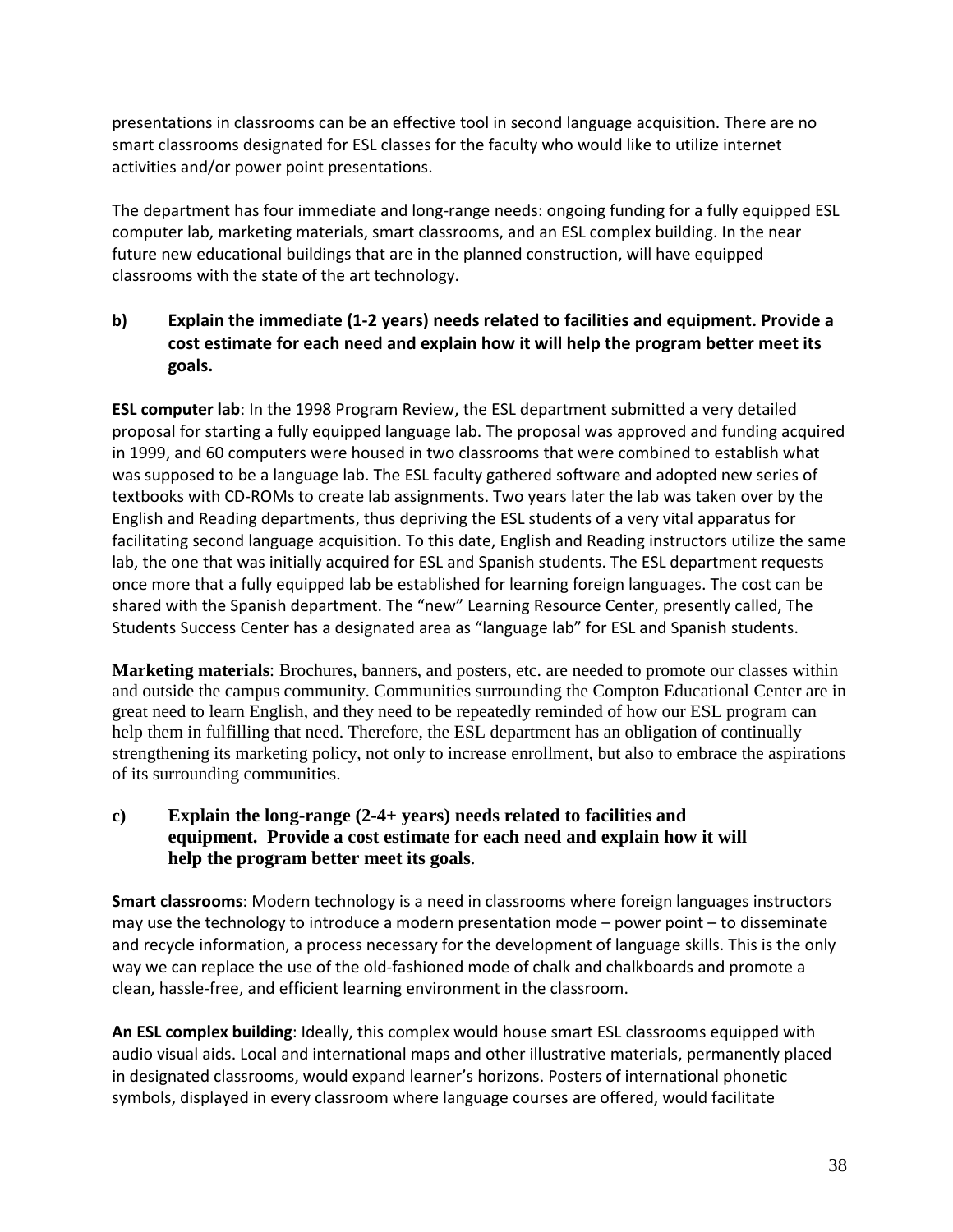pronunciation. English and bilingual dictionaries kept in the classrooms at the disposal of the students will minimize the level of stress resulted from lack of access to such an important learning tool.

#### **Immediate (1-2 years) Long-range (3-5 years**)

2. Marketing materials (\$10,000) 1. Three smart classrooms (\$45,000) Brochures, fliers, posters or banners.2. ESL complex building (\$30,000) 3. Marketing materials (\$10,000)

# **d) List any related recommendations.**

# **7. Technology and Software**

# **a) Describe and assess the adequacy and currency of the technology and software used by the program.**

Presently the only support available in the Student Success Center, in regards to technology and software, is the use of the computerized software programs, Plato and Rosetta Stone software. There is also the use of an old TV set with an old VCR for VHS videos housed in the office D-31 which instructors utilize to promote a visual learning tool of English grammar and pronunciation.

### **b) Explain the immediate (1-2 years) needs related to technology and software. Provide a cost estimate for each need and explain how it will help the program better meet its goals.**

The goal of the ESL program is to help non-English speakers to read, write, and speak English. This goal will be met if the Student Success continuously supports the ESL program by providing the Rosetta Stone software, Plato and other programs to assist the ESL students in their acquisition of the target language – English.

# **c) Explain the long-range (2-4+ years) needs related to technology and software. Provide a cost estimate for each need and explain how it will help the program better meet its goals.**

ESL faculty will continuously communicate with the Student Success Center's administrators and coordinators to provide the necessary technology and software to meet the goal of improving students needs. Another long-term need is to have continuous tutoring support provided by the Student Success Center. By including teachers, tutors and supplemental instruction in one package, it will meet the goal of students learning English.

# **d) List any related recommendations.**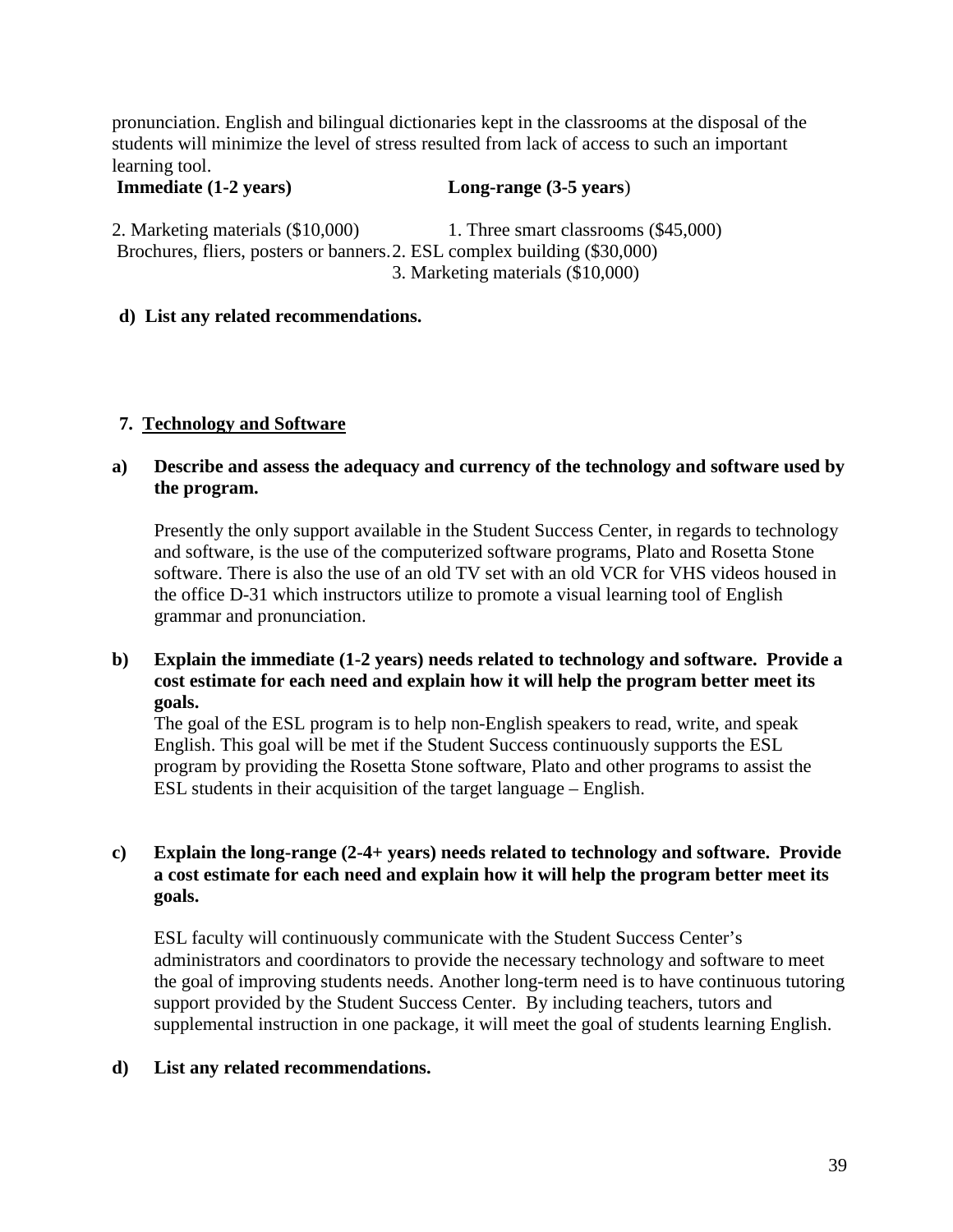# **8. Staffing**

#### **a) Describe the program's current staffing, including faculty, administration, and classified staff.**

Currently the Compton Center ESL Department has only one dedicated full-time faculty member since the last program review. Professor, Carmela Aguilar was reassigned to full time counseling, and Professor Shemiran Lazar was reassigned to teach English courses. As things stand now, the ESL program is staffed with only one full-time faculty instead of three that we had in 2012. The assigned classes in fall 2016 are as follows:

| Name         | Hired since<br>the last<br>Program<br>Review | Anticipated<br>to retire<br>within<br>the next 3<br>years | Courses             | Day | Evening |
|--------------|----------------------------------------------|-----------------------------------------------------------|---------------------|-----|---------|
| 1. Aurora    |                                              |                                                           | ESL <sub>02A</sub>  | X   |         |
| Cortez-Perez |                                              |                                                           | ESL <sub>02C</sub>  | X   |         |
|              |                                              |                                                           | ESL <sub>03</sub> A | X   |         |
|              |                                              |                                                           | <b>ESL 02D</b>      |     | X       |

Part-time faculty teach morning and evening classes, depending on the needs in the schedule and on the availability of the instructors. Part-time scheduling for fall 2016 is as follows:

| Name             | Course             | Day | Evening |
|------------------|--------------------|-----|---------|
| 1. Larry Herring | ESL <sub>03B</sub> | x   |         |
| 2. Larry Herring | <b>ESL 03D</b>     |     | ́       |
| 3. L. Klonecky   | ESL 03C            | x   |         |

All part-time instructors have taught in the program for many numbers of years; the abovementioned instructors have stayed in the program for almost twenty years. Adjunct instructors teach at least 60 percent of the ESL courses.

#### **b) Explain and justify the program's staffing needs in the immediate (1-2 years) and longterm (2-4+ years). Provide cost estimates and explain how the position/s will help the program better meet its goals.**

In the past several years, the ESL program has suffered a decline in student enrollment. There are several reasons for this occurrence. First, during the economic recession our ESL students changed priorities. As immigrants, they shifted their focus completely from education to having a job that would provide them economic stability. In addition, the Center did not provide ESL students with any resources to sustain their continuation in the program. The ESL class schedule was drastically cut-back during this same economic period and students were not able to enroll in required courses that should be taken concurrently with another one, or an entire level of course.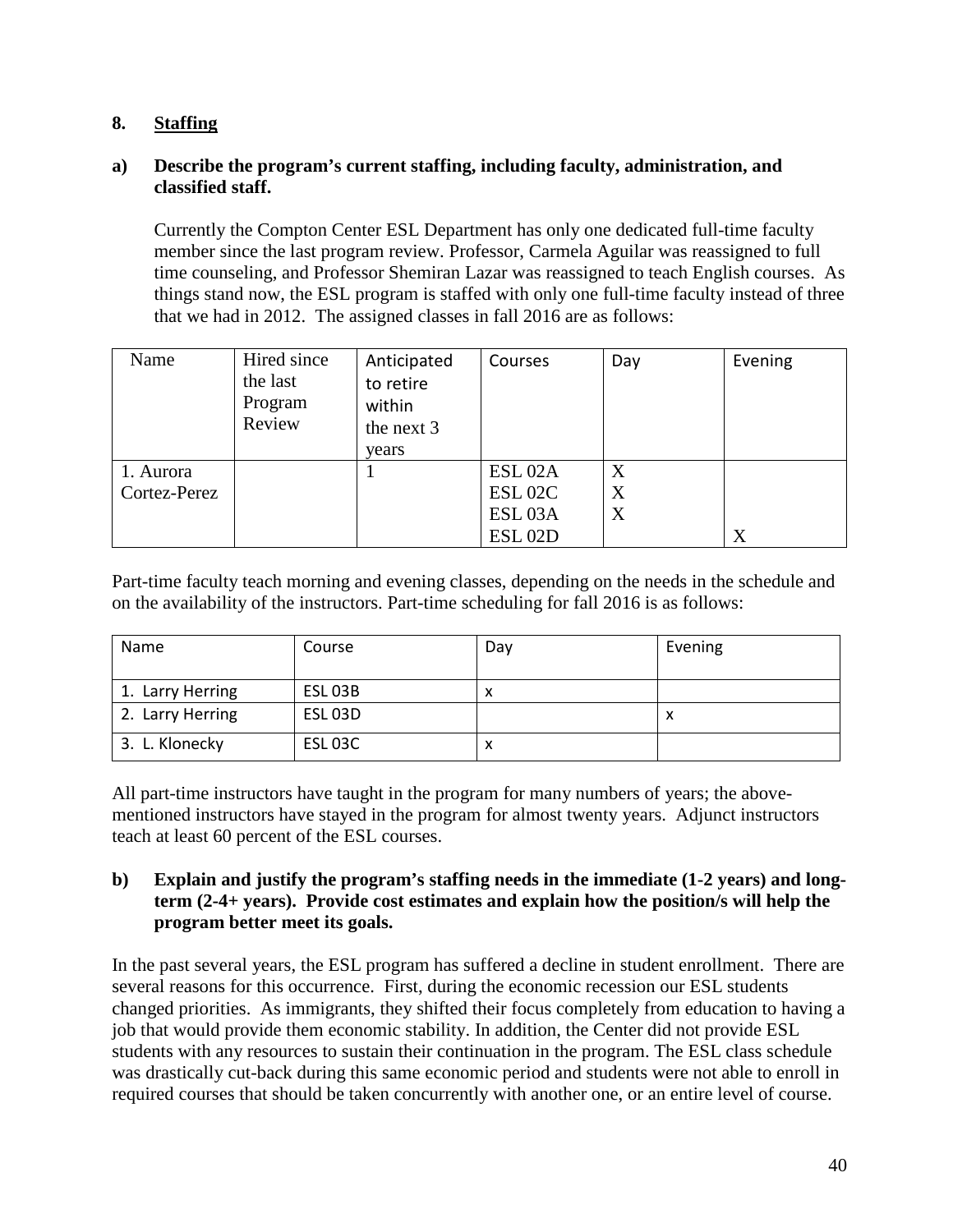(The ESL courses represented for administration an extra economic cost.) Furthermore, the CAI Lab became a challenge for the ESL student to attend because space was being shared with reading classes and those students did not appreciate sitting next to an ESL student who would have to repeat pronunciation exercises out-loud. As a result, many ESL students feel as if they are imposing themselves on others and so choose not to attend the lab thus costing them essential practice in the English language. The credit ESL courses at the Center have always been a challenge to fill. Most students from the non-credit courses could not matriculate into the credit program because of their undocumented status. These students would have to pay out-of-state fees, thus requiring them to pay upwards of \$1,048 for a four-unit ESL credit course. If and when the federal government approves a comprehensive immigration reform act, the credit courses will continue to be absent from the schedule or canceled for lack of enrollment. There is a sizable population of students who could directly enroll in the credit ESL courses, but, so far, the Center has not been successful in getting these students to take the LOEP assessment exam required for credit ESL courses. One of the reasons for this is because many of the students who should be placed in credit ESL courses choose not to for fear of being "stigmatized" with the ESL label. Furthermore, the Assessment Center has not properly utilized a developed form to help identify a credit ESL student from a traditional native speaker. This dilemma has been addressed by the department and Student Affairs but has not been consistently practiced during the assessment process.

Enrollment in ESL classes has improved in the fall of 2013 (just when the full-time faculty has been cut by 66 percent). There is more economic stability and, of course, the hope of immigration reform. These students see a chance to get a "jump-start" in the language requirement that will most likely be attached to such a bill. At this time, the citizenship course (ESL01) that was deactivated in 2012 will have to be re-activated to assist students in meeting the requirement for U.S. Civics in the immigration bill as well. If immigration reform were to happen, then that is when the department will see an increase in students in the credit ESL program because the noncredit student can then afford to proceed with their education and matriculate into mainstream courses. If not for the tremendous cost to attend as an out-of-state student, our students now would be enrolled in traditional courses.

### **c) List any related recommendations.**

Continuous funding will be requested for the continuous purchase of the licenses of Rosetta Stone software for students to continue utilizing the Student Success Center's lab to practice learning English through the use of this valuable software**.**

# **9. Future Direction and Vision**

# **a) Describe relevant changes within the academic field/industry. How will these changes impact the program in the next four years?**

If the immigration reform were to happen, one of the requirements will be English acquisition. Therefore, the Center needs to have the ESL program available for these prospective English learners.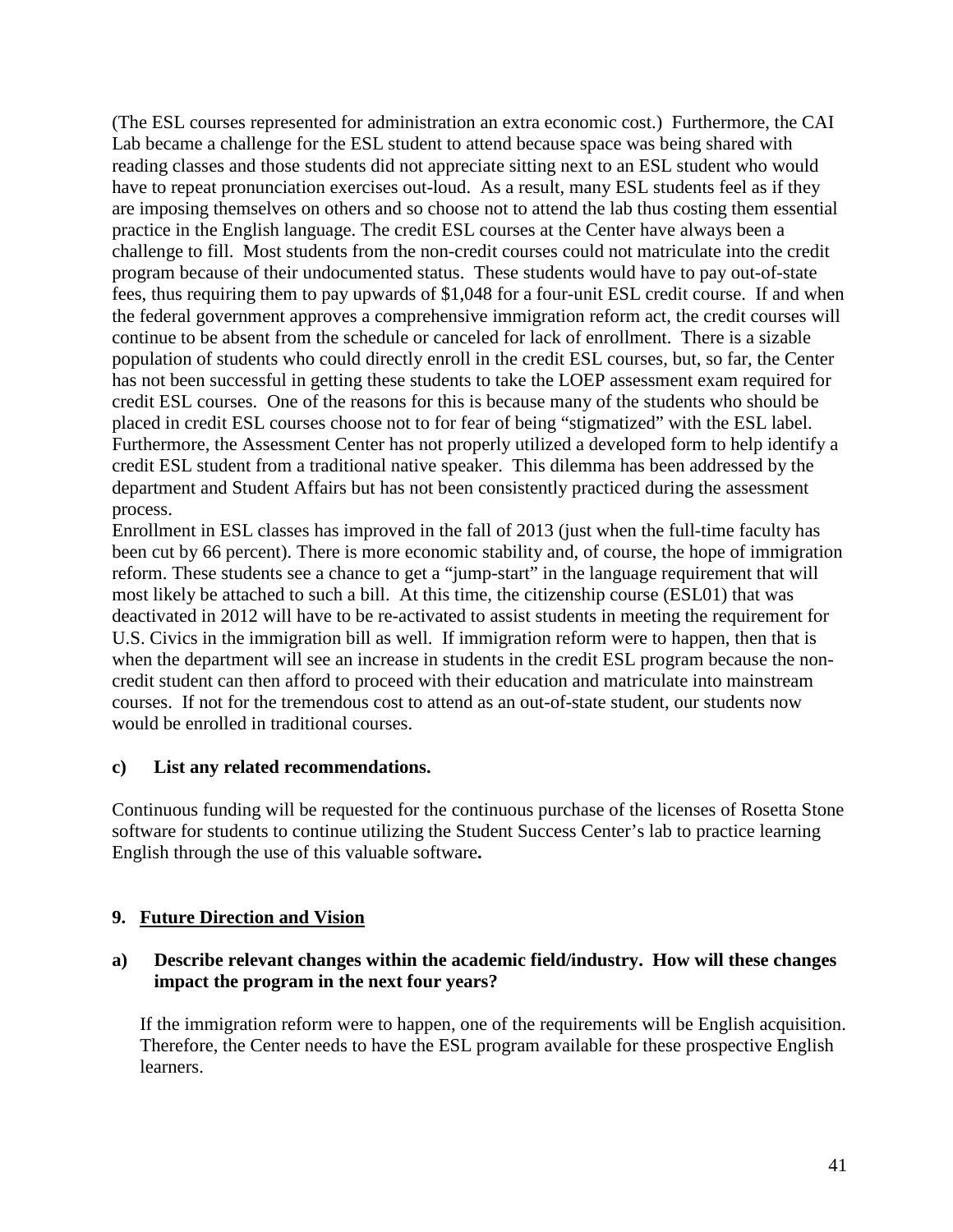#### **b) Explain the direction and vision of the program and how you plan to achieve it.**

**Direction**: One of the expectations is to have a strong and robust credit/noncredit morning and evening ESL program.

**Vision**: With the implementation of an Immigration Reform Act, the department will see an increase in student enrolment in the Non-Credit and Credit ESL program. The non-credit students will then be able to afford to continue with their education and matriculate into mainstream courses. Currently if it were not because of the tremendous cost to attend as a foreign and/or an out-of-state student, our students could enroll in traditional mainstream courses after finishing the four levels of the non-credit ESL courses.

#### **c) List any related recommendations.**

Continuous funding to hire part time instructors, qualified tutors and in class SI coaches.

#### **3. Prioritized Recommendations**

- **a) Provide a single, prioritized list of recommendations and needs for your program/department (drawn from your recommendations in sections 2-8). Include cost estimates and list the college strategic initiative that supports each recommendation (see Appendix A). Use the following chart format to organize your recommendations.**
- **b) Explain why the list is prioritized in this way.**
- **c)**

| <b>Recommendations</b>                                                                                                                                                           | Cost            | <b>Strategic</b>   |
|----------------------------------------------------------------------------------------------------------------------------------------------------------------------------------|-----------------|--------------------|
|                                                                                                                                                                                  | <b>Estimate</b> | <b>Initiatives</b> |
| 1. Continue funding for 6 Part Time Faculty                                                                                                                                      | 30,000          | A, B, F            |
| 2. Continue funding for 2 ESL Tutors with a BA Degree                                                                                                                            | 10,000          | A, B, F            |
| 3. Continue funding for in class SI Coaches                                                                                                                                      | 10,000          | A, B, F            |
| 4. Advocate for continuing funding for ESL counseling                                                                                                                            | 50,000          | A, B, F            |
| 5. Work with Admissions and Records to ensure easy access to<br>the registration process and to have accessible bilingual<br>assistance for the non-native and Spanish speakers. |                 |                    |
| 6. Marketing materials (brochures, fliers, banners, media)                                                                                                                       | 10,000          | A, B, F            |
| 7. Three smart classrooms                                                                                                                                                        | 45,000          | A, B, F            |
| 8. ESL complex building                                                                                                                                                          | 30,000          | A, B, F            |

1. Presently, there is only one full time faculty. In order to continue offering all the sections morning and evening, part time faculty needs to be hired.

2. and 3. Well-qualified and well-trained tutors and SI Couches are a vital need to assist students succeed with out of class additional assistance.

4. A counselor who knows the needs of a second language learner must counsel ESL students.

5. ESL students do not have the privilege of receiving an early registration appointment, so Admissions and Records must have an assistant to give students an appointed time to enroll. 6. Marketing materials are a need in order to disseminate the course offerings throughout the

community using brochures, fliers, banners and media like radio stations and theaters.